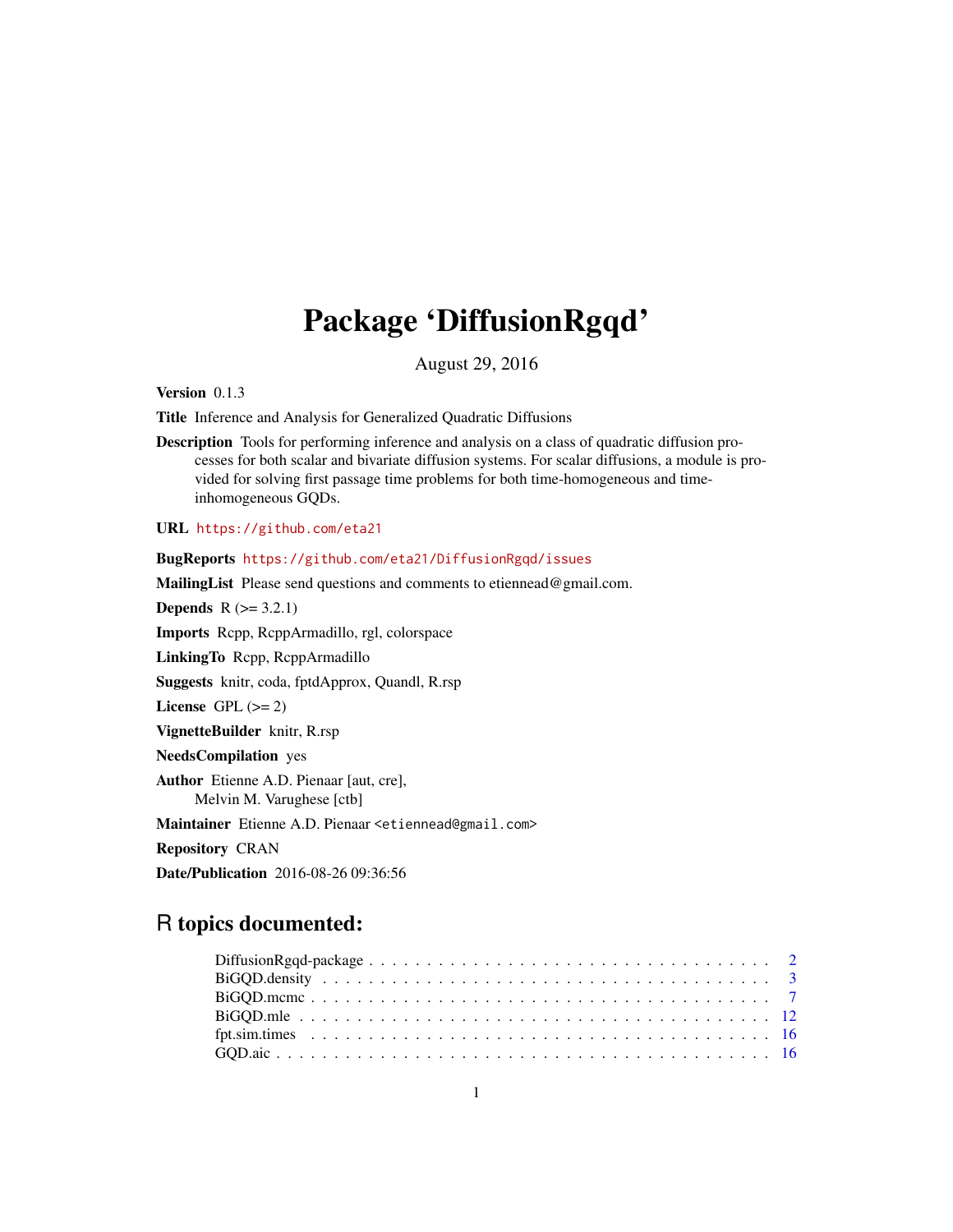<span id="page-1-0"></span>

|       | SDE <sub>sim4</sub>  |    |
|-------|----------------------|----|
|       | SDE <sub>sim</sub> 5 |    |
|       |                      |    |
| Index |                      | 48 |

DiffusionRgqd-package *A package for Performing Inference and Analysis on Generalized Quadratic Diffusion Processes (GQDs).*

# Description

DiffusionRgqd is a toolbox for performing analysis and inference on a class of diffusion processes with quadratic drift and diffusion. The package consists of functions for performing likelihood based inference and transitional density approximations for both 1D and 2D GQDs. For scalar diffusions, a module is provided for solving first passage time problems for both time homogeneous and time inhomogeneous GQDs.

### Details

| Package: | DiffusionRgqd    |
|----------|------------------|
| Type:    | Package          |
| Version: | 0.1.2            |
| Date:    | $2015 - 12 - 01$ |
| License: | $GPL (= 2)$      |

The package is designed around an interface whereby the user supplies standard R-functions dictating the functional form of the coefficients of the GQD. For example, for scalar GQDs nested within the stochastic differential equation:

$$
dX_t = (G_0(t) + G_1(t)X_t + G_2(t)X_t^2)dt + \sqrt{Q_0(t) + Q_1(t)X_t + Q_2(t)X_t^2}dW_t,
$$

the user supplies  $G(0,t),G(1,t)$  and  $Q(1,t)$  etc. These coefficients may depend on a both vector of parameters and time. The package handles all the necessary mathematics and algorithmic construc-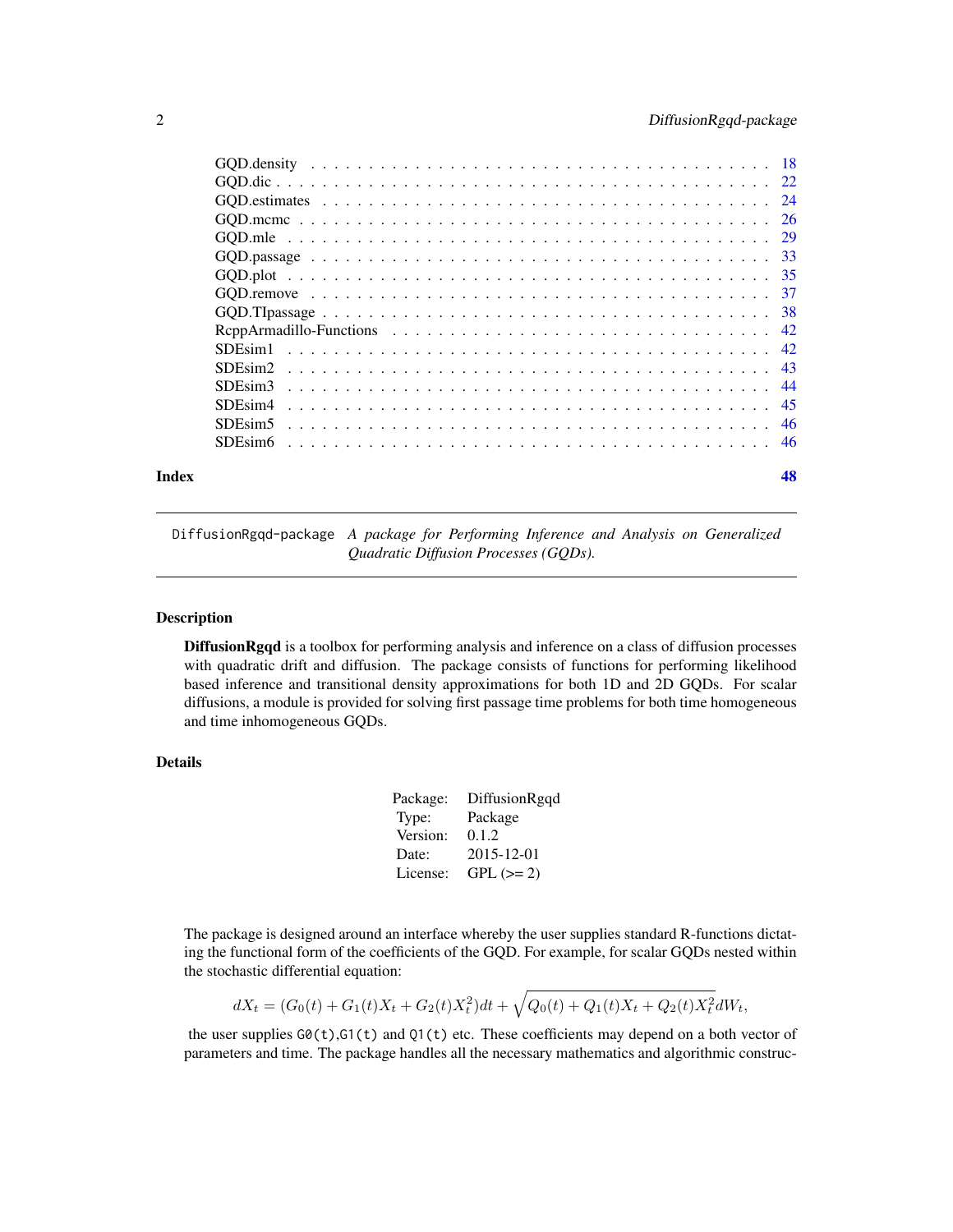# <span id="page-2-0"></span>BiGQD.density 3

tion. Furthermore, computational efficiency is optimized by constructing algorithms in C++ using the Rcpp and RcppArmadillo libraries.

Functions included in the package:

| BiGOD.density         | : Generate the transitional density of a 2D GQD.                                     |
|-----------------------|--------------------------------------------------------------------------------------|
| BiGOD.mcmc*           | : Conduct inference via MCMC on a 2D GQD.                                            |
| BiGOD.mle*            | : Calculate MLEs for a 2D GOD.                                                       |
| GOD.density           | Generate the transitional density of a 1D GQD.                                       |
| GOD.mcmc <sup>*</sup> | : Conduct inference via MCMC on a 1D GQD.                                            |
| $GOD.mle*$            | : Calculate MLEs for a 1D GOD.                                                       |
| GQD.passage*          | Approximate the first passage time density of a time homogeneous GQD to a barrier.   |
| GQD.TIpassage*        | Approximate the first passage time density of a time-inhomogeneous GQD to a barrier. |

\* Functions use C++.

# Author(s)

Etienne A.D. Pienaar: <etiennead@gmail.com>

Maintainer: Etienne A.D. Pienaar (<etiennead@gmail.com>)

# References

Updates available on GitHub at <https://github.com/eta21>.

# See Also

[BiGQD.mcmc](#page-6-1), [BiGQD.mle](#page-11-1), [GQD.mcmc](#page-25-1), [GQD.dic](#page-21-1), [GQD.mle](#page-28-1),[GQD.remove](#page-36-1), [GQD.passage](#page-32-1), [GQD.TIpassage](#page-37-1) and [GQD.density](#page-17-1).

# Examples

## Not run: example(GQD.density) example(BiGQD.density)

## End(Not run)

<span id="page-2-1"></span>BiGQD.density *Generate the Transition Density of a Bivariate Generalized Quadratic Diffusion Model (2D GQD).*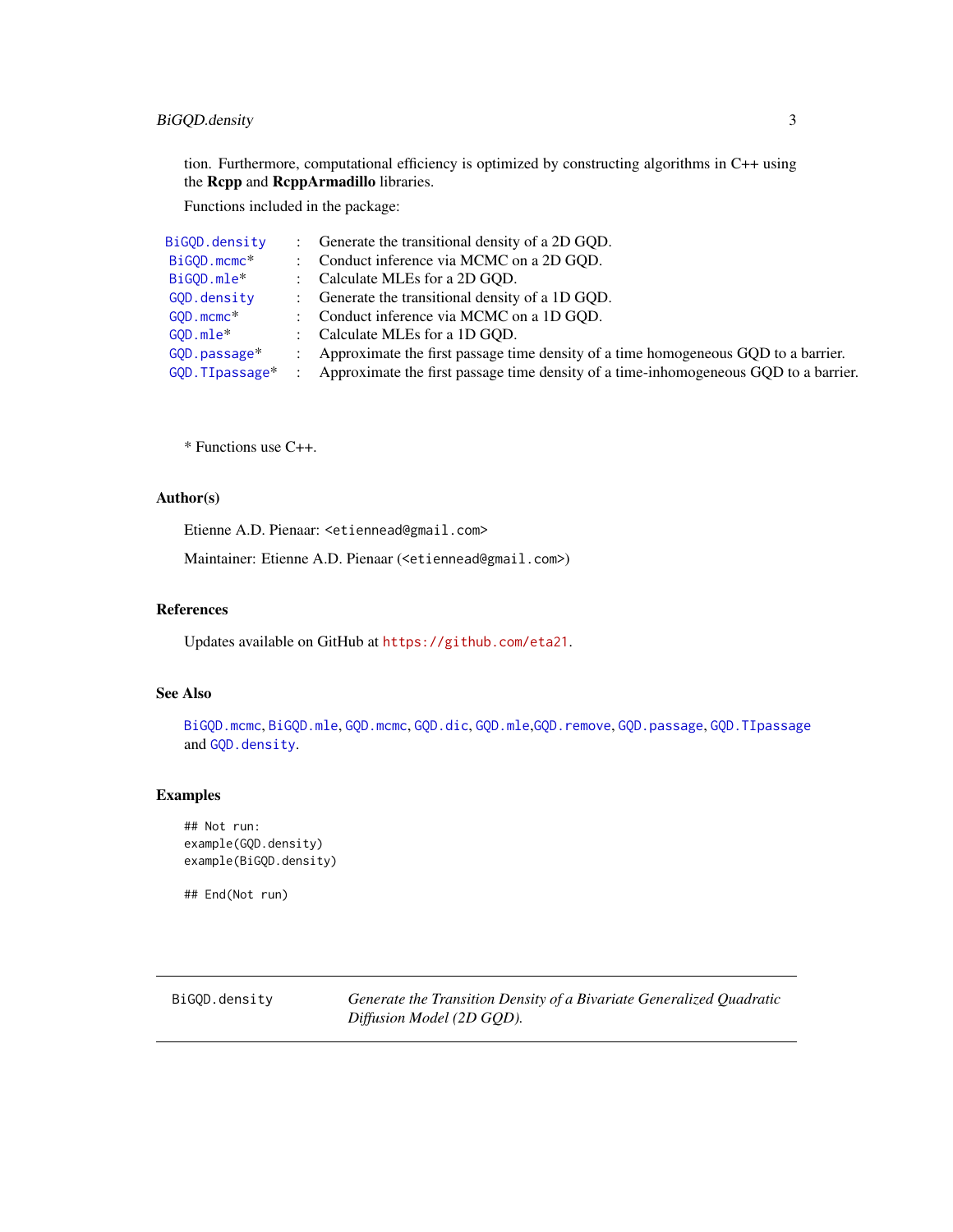# Description

BiGQD.density generates approximate transitional densities for bivariate generalized quadratic diffusions (GQDs). Given a starting coordinate, (Xs, Ys), the approximation is evaluated over a lattice Xt x Yt for an equispaced discretization (intervals of width delt) of the transition time horizon [s, t] .

BiGQD.density() approximates the transitional density of jump diffusions of the form:

$$
d\mathbf{X}_t = \boldsymbol{\mu}(\mathbf{X}_t, t)dt + \boldsymbol{\sigma}(\mathbf{X}_t, t)d\mathbf{W}_t
$$

where

$$
\mu^{(1)}(\mathbf{X}_t, t) = \sum_{i+j \le 2} a_{ij}(t) X_t^i Y_t^j,
$$
  

$$
\mu^{(2)}(\mathbf{X}_t, t) = \sum_{i+j \le 2} b_{ij}(t) X_t^i Y_t^j,
$$

and

$$
\boldsymbol{\sigma}(X_t,Y_t,t)\boldsymbol{\sigma}'(X_t,Y_t,t)=(\gamma^{(i,j)}(\mathbf{X}_t,t))_{i,j=1,2}
$$

such that

$$
\gamma^{(1,1)}(\mathbf{X}_t, t) = \sum_{i+j \leq 2} c_{ij}(t) X_t^i Y_t^j,
$$
  

$$
\gamma^{(1,2)}(\mathbf{X}_t, t) = \sum_{i+j \leq 2} d_{ij}(t) X_t^i Y_t^j,
$$
  

$$
\gamma^{(2,1)}(\mathbf{X}_t, t) = \sum_{i+j \leq 2} e_{ij}(t) X_t^i Y_t^j,
$$
  

$$
\gamma^{(2,2)}(\mathbf{X}_t, t) = \sum_{i+j \leq 2} f_{ij}(t) X_t^i Y_t^j.
$$

# Usage

BiGQD.density(Xs, Ys, Xt, Yt, s, t, delt=1/100, Dtype='Saddlepoint', print.output=TRUE, eval.density=TRUE)

# Arguments

| Xt           | x-Coordinates of the lattice at which to evaluate the transition density.                                                                              |  |
|--------------|--------------------------------------------------------------------------------------------------------------------------------------------------------|--|
| Yt           | y-Coordinates of the lattice at which to evaluate the transition density.                                                                              |  |
| Xs           | Initial x-coordinate.                                                                                                                                  |  |
| Ys           | Initial y-coordinate.                                                                                                                                  |  |
| <sub>S</sub> | Starting time of the diffusion.                                                                                                                        |  |
| t            | Final time at which to evaluate the transition density.                                                                                                |  |
| delt         | Step size for numerical solution of the cumulant system. Also used for the<br>discretization of the transition time-horizon. See warnings [1] and [2]. |  |
| Dtype        | The density approximant to use. Valid types are "Saddlepoint" (default) or<br>"Edgeworth".                                                             |  |
| print.output | If TRUE information about the model and algorithm is printed to the console.                                                                           |  |
| eval.density | If TRUE, the density is evaluated in addition to calculating the moment eqns.                                                                          |  |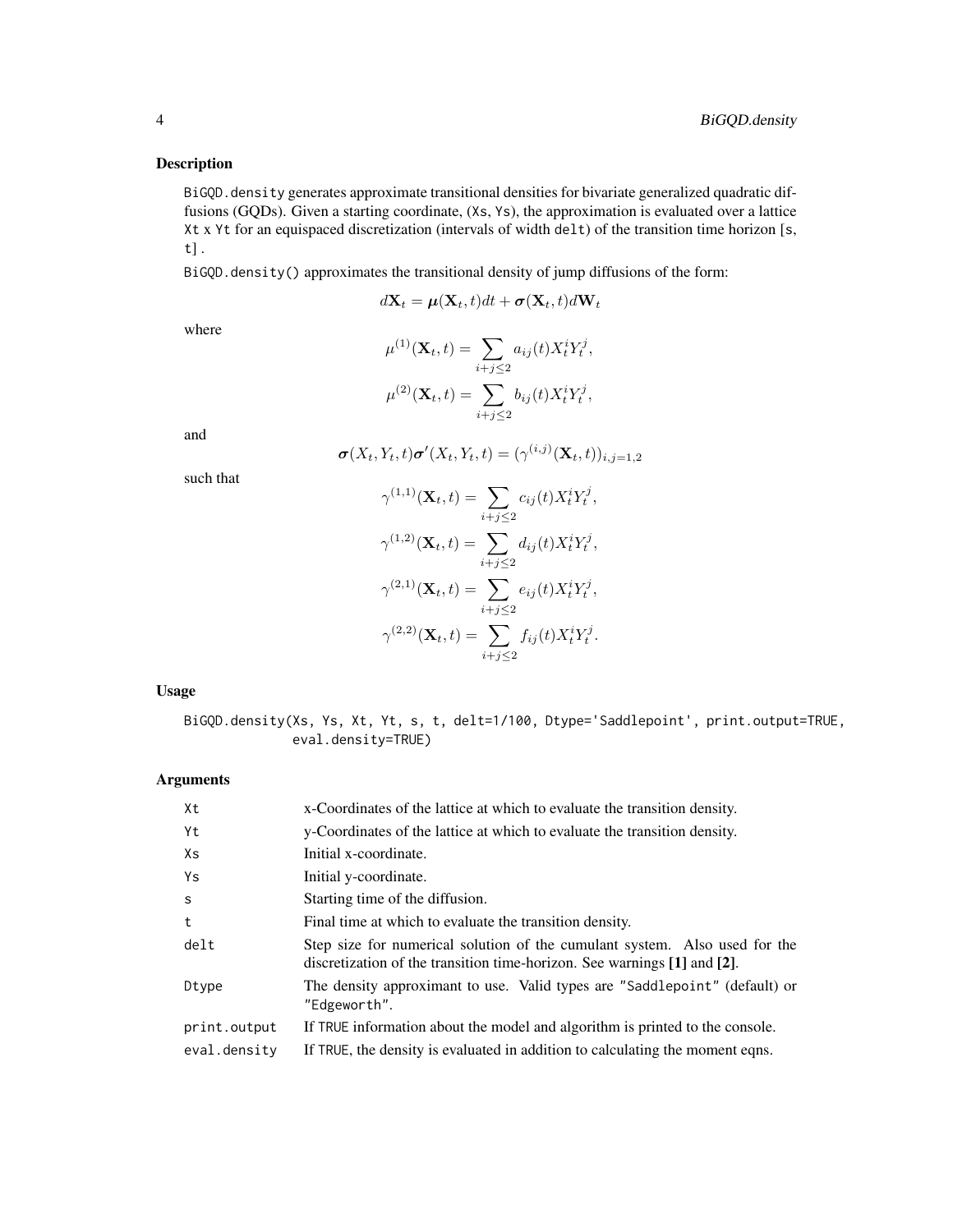#### Details

BiGQD.density constructs an approximate transition density for a class of quadratic diffusion models. This is done by first evaluating the trajectory of the cumulants/moments of the diffusion numerically as the solution of a system of ordinary differential equations over a time horizon  $[s, t]$ split into equi-distant points delt units apart. Subsequently, the resulting cumulants/moments are carried into a density approximant (by default, a saddlepoint approximation) in order to evaluate the transtion surface.

#### Value

| density   | 3D Array containing approximate density values. Note that the 3rd dimension<br>represents time.                            |  |
|-----------|----------------------------------------------------------------------------------------------------------------------------|--|
| Xmarginal | 2D Array containing approximate Xt-marginal density values (calculated using<br>the univariate saddlepoint approximation). |  |
| Ymarginal | 2D Array containing approximate Yt-marginal density values (calculated using<br>the univariate saddlepoint approximation). |  |
| Xt        | Copy of x-coordinates.                                                                                                     |  |
| Yt.       | Copy of y-coordinates.                                                                                                     |  |
| time      | A vector containing the time mesh at which the density was evaluated.                                                      |  |
| cumulants | A matrix giving the cumulants of the diffusion. Cumulants are indicated by<br>row-names.                                   |  |

# Warning

Warning [1]: The system of ODEs that dictate the evolution of the cumulants do so approximately. Thus, although it is unlikely such cases will be encountered in inferential contexts, it is worth checking (by simulation) whether cumulants accurately replicate those of the target GQD. Furthermore, it may in some cases occur that the cumulants are indeed accurate whilst the density approximation fails. This can again be verified by simulation.

Warning [2]: The parameter delt is also used as the stepsize for solving a system of ordinary differential equations (ODEs) that govern the evolution of the cumulants of the diffusion. As such delt is required to be small for highly non-linear models in order to ensure sufficient accuracy.

#### Author(s)

Etienne A.D. Pienaar: <etiannead@gmail.com>

#### References

Updates available on GitHub at <https://github.com/eta21>.

Daniels, H.E. 1954 Saddlepoint approximations in statistics. *Ann. Math. Stat.*, 25:631–650.

Eddelbuettel, D. and Romain, F. 2011 Rcpp: Seamless R and C++ integration. *Journal of Statistical Software*, 40(8):1–18,. URL <http://www.jstatsoft.org/v40/i08/>.

Eddelbuettel, D. 2013 *Seamless R and C++ Integration with Rcpp*. New York: Springer. ISBN 978-1-4614-6867-7.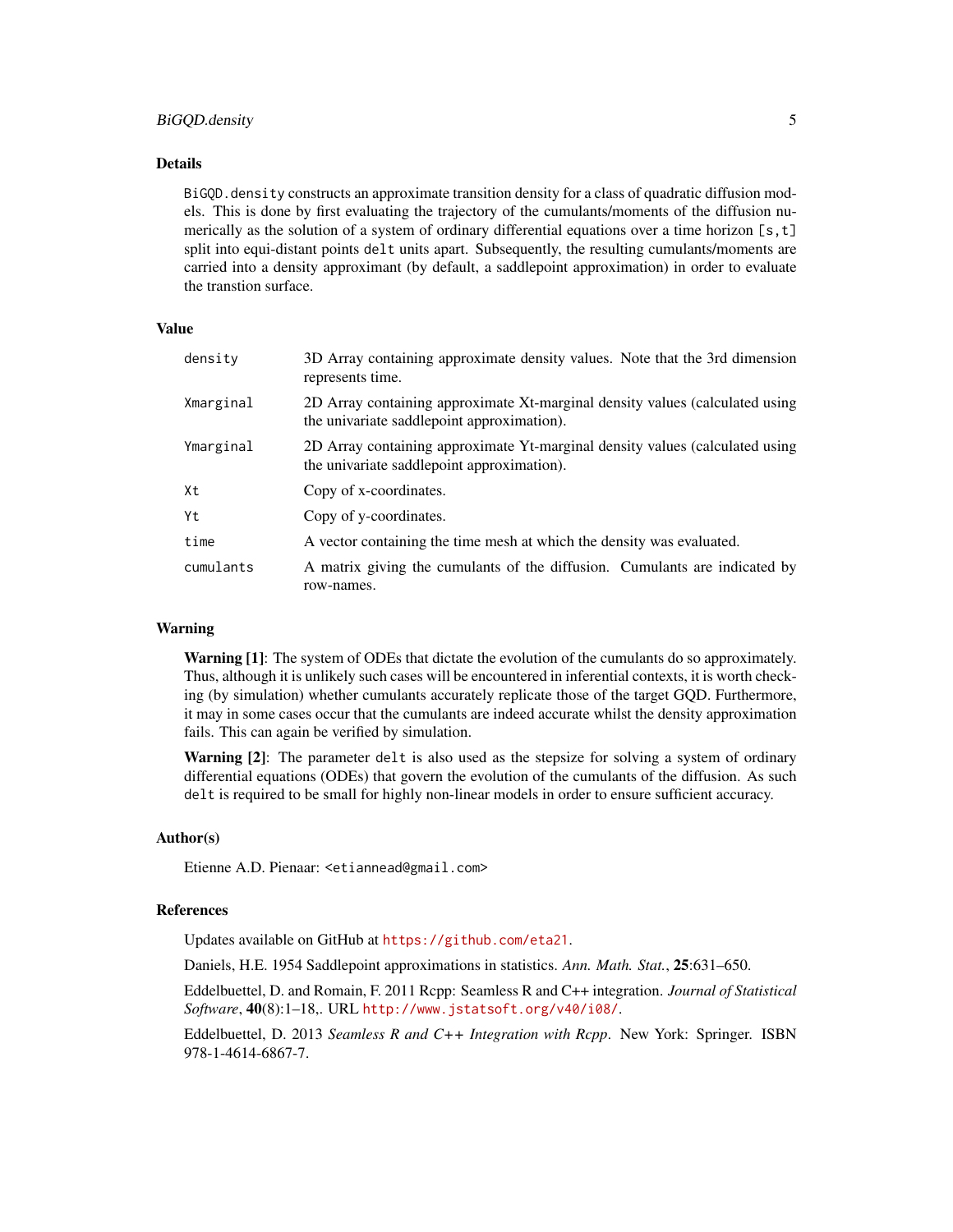<span id="page-5-0"></span>Eddelbuettel, D. and Sanderson, C. 2014 Rcpparmadillo: Accelerating R with high-performance C++ linear algebra. *Computational Statistics and Data Analysis*, 71:1054–1063. URL [http://dx.](http://dx.doi.org/10.1016/j.csda.2013.02.005) [doi.org/10.1016/j.csda.2013.02.005](http://dx.doi.org/10.1016/j.csda.2013.02.005).

Feagin, T. 2007 A tenth-order Runge-Kutta method with error estimate. *In Proceedings of the IAENG Conf. on Scientifc Computing*.

Varughese, M.M. 2013 Parameter estimation for multivariate diffusion systems. *Comput. Stat. Data An.*, 57:417–428.

#### See Also

See [BiGQD.mcmc](#page-6-1) and [BiGQD.mle](#page-11-1) for likelihood based inference procedures for bivariate GQDs.

```
#===============================================================================
# Generate the transition density of a stochastic perturbed Lotka-Volterra
# preditor-prey model, with state-dependent volatility:
# dX = (1.5X-0.4*X*Y)dt +sqrt(0.05*X)dWt
# dY = (-1.5Y+0.4*X*Y-0.2*Y^2)dt +sqrt(0.10*Y)dBt
#-------------------------------------------------------------------------------
# Remove any existing coefficients
GQD.remove()
# Define the X dimesnion coefficients
a10 = function(t){1.5}a11 = function(t){ -0.4}c10 = function(t){0.05}# Define the Y dimension coefficients
b01 = function(t){-1.5}b11 = function(t){0.4}b02 = function(t){-0.2}f01 = function(t){0.1}# Approximate the transition density
res = BiGQD.density(5,5,seq(3,8,length=25),seq(2,6,length=25),0,10,1/100)
#------------------------------------------------------------------------------
# Visuallize the density
#------------------------------------------------------------------------------
par(ask=FALSE)
# Load simulated trajectory of the joint expectation:
data(SDEsim3)
attach(SDEsim3)
# We will simulate some trajectories (crudely) as well:
N=1000; delt= 1/100 # 1000 trajectories
```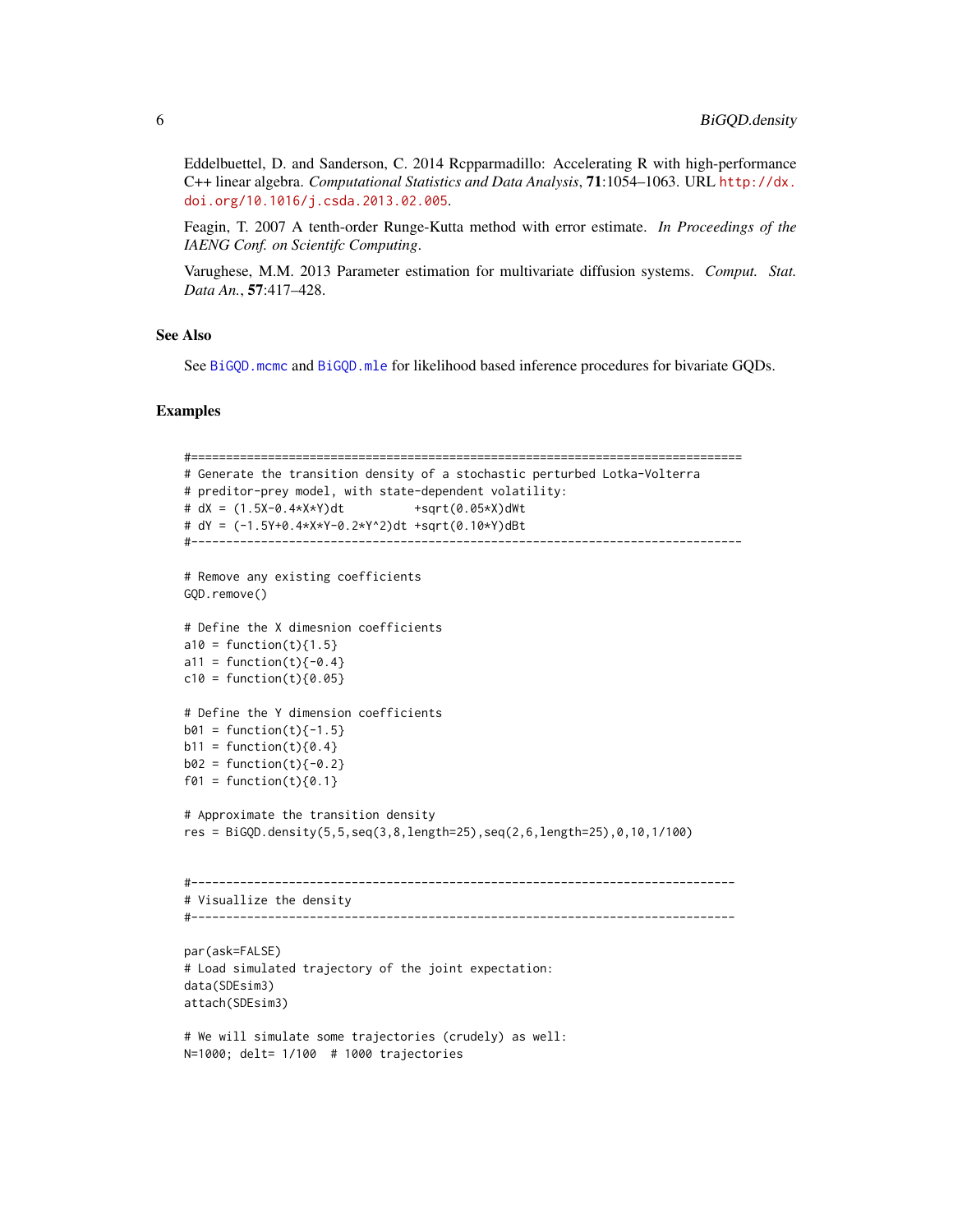```
X1 = rep(5,N) # Initial values for each trajectory
X2=rep(5,N)
for(i in 1:1001)
{
 # Applly Euler-Murayama scheme to the LV-model
 X1=pmax(X1+(a10(d)*X1+a11(d)*X1*X2)*delt+sqrt(c10(d)*X1)*rnorm(N,sd=sqrt(delt)),0)
 X2=pmax(X2+(b01(d)*X2+b11(d)*X1*X2+b02(d)*X2^2)*delt+sqrt(f01(d)*X2)*rnorm(N,sd=sqrt(delt)),0)
 # Now illustrate the density:
 filled.contour(res$Xt,res$Yt,res$density[,,i],
 main=paste0('Transition Density \n (t = ',res$time[i],')'),
 color.palette=colorRampPalette(c('white','green','blue','red'))
  ,xlab='Prey',ylab='Preditor',plot.axes=
  {
     # Add simulated trajectories
     points(X2~X1,pch=20,col='grey47',cex=0.01)
     # Add trajectory of simulated expectation
     lines(my~mx,col='grey57')
     # Show the predicted expectation from BiGQD.density()
     points(res$cumulants[5,i]~res$cumulants[1,i],bg='white',pch=21,cex=1.5)
     axis(1);axis(2);# Add a legend
     legend('topright',lty=c('solid',NA,NA),col=c('grey57','grey47','black'),
            pch=c(NA,20,21),legend=c('Simulated Expectation','Simulated Trajectories'
             ,'Predicted Expectation'))
   })
}
#===============================================================================
```
<span id="page-6-1"></span>BiGQD.mcmc *MCMC Inference on Bivariate Generalized Quadratic Diffusions (2D GQDs).*

# Description

BiGQD.mcmc() uses parametrised coefficients (provided by the user as R-functions) to construct a C++ program in real time that allows the user to perform Bayesian inference on the resulting diffusion model. Given a set of starting parameters and other input parameters, a MCMC chain is returned for further analysis.

BiGQD.density() approximates the transitional density of jump diffusions of the form:

$$
d\mathbf{X}_t = \boldsymbol{\mu}(\mathbf{X}_t, t)dt + \boldsymbol{\sigma}(\mathbf{X}_t, t)d\mathbf{W}_t
$$

where

$$
\mu^{(1)}(\mathbf{X}_t, t) = \sum_{i+j \leq 2} a_{ij}(t) X_t^i Y_t^j,
$$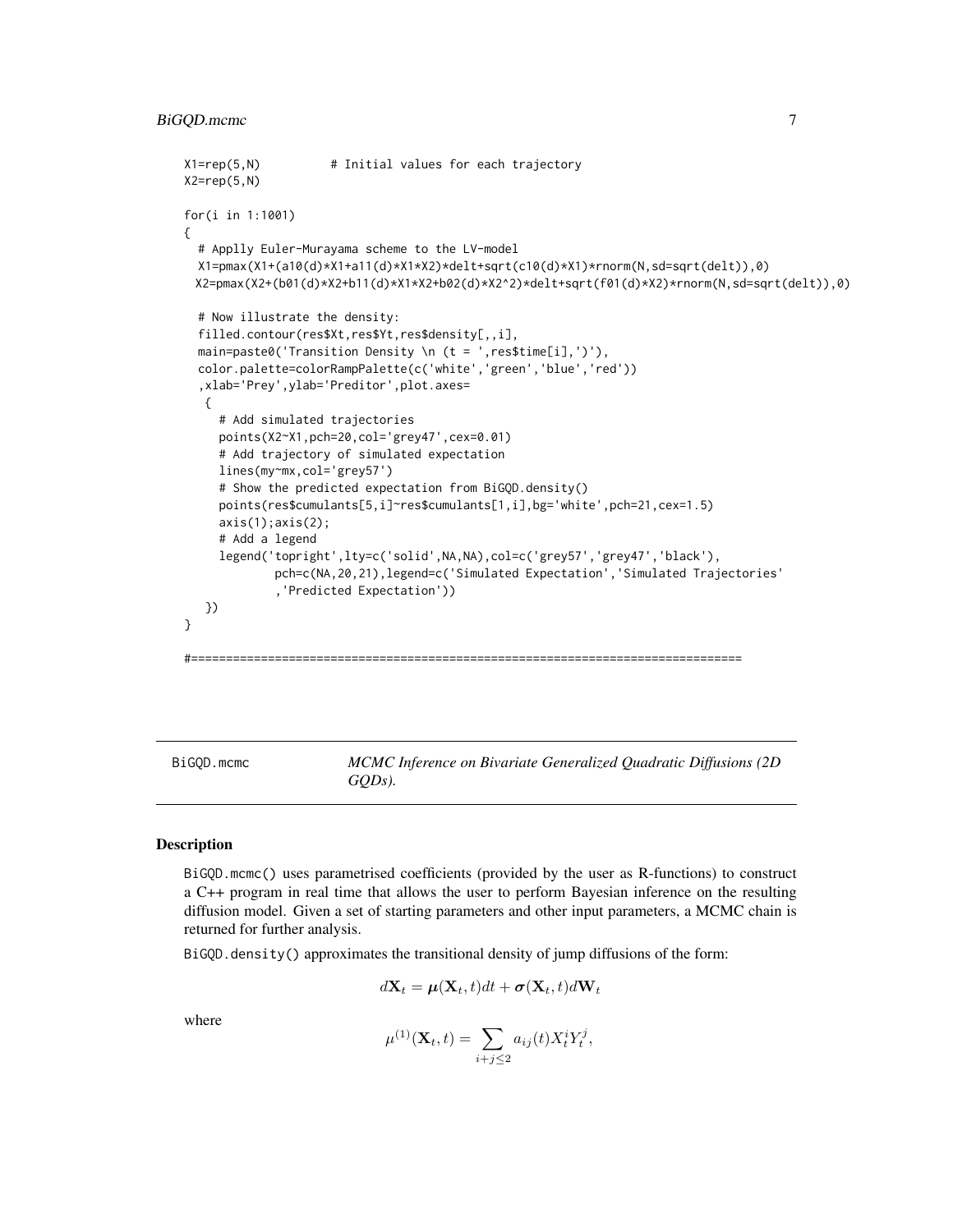$\mu^{(2)}(\mathbf{X}_t, t) = \sum$  $i+j\leq 2$  $b_{ij}(t)X_t^iY_t^j,$ 

and

$$
\boldsymbol{\sigma}(X_t,Y_t,t)\boldsymbol{\sigma}'(X_t,Y_t,t)=(\gamma^{(i,j)}(\mathbf{X}_t,t))_{i,j=1,2}
$$

such that

$$
\gamma^{(1,1)}(\mathbf{X}_t, t) = \sum_{i+j \leq 2} c_{ij}(t) X_t^i Y_t^j,
$$
  

$$
\gamma^{(1,2)}(\mathbf{X}_t, t) = \sum_{i+j \leq 2} d_{ij}(t) X_t^i Y_t^j,
$$
  

$$
\gamma^{(2,1)}(\mathbf{X}_t, t) = \sum_{i+j \leq 2} e_{ij}(t) X_t^i Y_t^j,
$$
  

$$
\gamma^{(2,2)}(\mathbf{X}_t, t) = \sum_{i+j \leq 2} f_{ij}(t) X_t^i Y_t^j.
$$

# Usage

BiGQD.mcmc(X, time, mesh=10, theta, sds, updates, burns=min(round(updates/2),25000), RK.order=4, exclude=NULL, plot.chain=TRUE, Tag=NA, Dtype='Saddlepoint', recycle=FALSE, rtf=runif(2), wrt=FALSE, print.output=TRUE, palette = "mono")

# Arguments

| X          | A matrix containing rows of data points to be modelled. Although observations<br>are allowed to be non-equidistant, observations in both dimensions are assumed<br>to occur at the same time epochs (i.e. time gives the time signature for both<br>dimensions).                                                                                                               |
|------------|--------------------------------------------------------------------------------------------------------------------------------------------------------------------------------------------------------------------------------------------------------------------------------------------------------------------------------------------------------------------------------|
| time       | A vector containing the time epochs at which observations were made.                                                                                                                                                                                                                                                                                                           |
| mesh       | The number of mesh points in the time discretization.                                                                                                                                                                                                                                                                                                                          |
| theta      | The parameter vector of the process, theta are taken as the starting values of the<br>MCMC chain and gives the dimension of the parameter vector used to calculate<br>the DIC. Care should be taken to ensure that each element in theta is in fact<br>used within the coefficient-functions, otherwise redundant parameters will be<br>counted in the calculation of the DIC. |
| sds        | Proposal distribution standard deviations. That is, for the i-th parameter the<br>proposal distribution is $\sim Normal(, sds[i] \sim 2$ ).                                                                                                                                                                                                                                    |
| updates    | The number of MCMC updates/iterations to perform (including burn-in).                                                                                                                                                                                                                                                                                                          |
| burns      | The number of MCMC updates/iterations to burn.                                                                                                                                                                                                                                                                                                                                 |
| exclude    | Vector indicating which transitions to exclude from the analysis. Default = NULL.                                                                                                                                                                                                                                                                                              |
| plot.chain | If = TRUE (default), a trace plot of the MCMC chain will be made along with a<br>trace of the acceptance rate.                                                                                                                                                                                                                                                                 |
| RK.order   | The order of the Runge-Kutta solver used to approximate the trajectories of<br>cumulants. Must be 4 (default) or 10.                                                                                                                                                                                                                                                           |
| Tag        | Tag can be used to name (tag) an MCMC run e.g. Tag='Run_1'                                                                                                                                                                                                                                                                                                                     |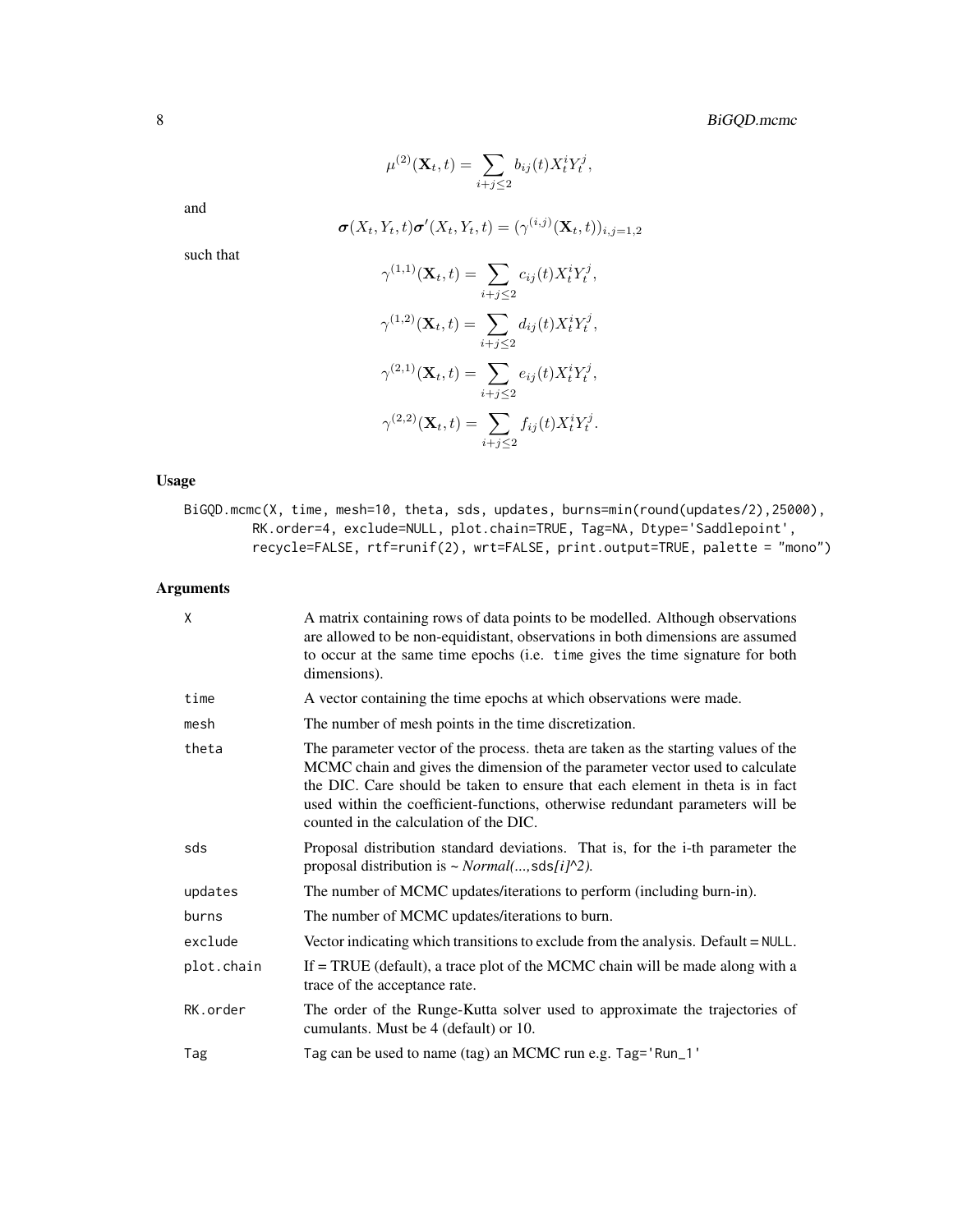# BiGQD.mcmc 9

| Dtype        | The density approximant to use. Valid types are "Saddlepoint" (default),<br>"Edgeworth" or "Normal".               |
|--------------|--------------------------------------------------------------------------------------------------------------------|
| recycle      | Whether or not to recycle the roots calculated for the saddlepoint approximation<br>over succesive updates.        |
| rtf          | Starting vector for internal use.                                                                                  |
| wrt          | If TRUE a cpp file will be written to the current directory. For bug report diag-<br>nostics.                      |
| print.output | If TRUE information about the model and algorithm is printed to the console.                                       |
| palette      | Colour palette for drawing trace plots. Default palette = 'mono', otherwise a<br>qualitative palette will be used. |

# Value

| par.matrix                   | A matrix containing the MCMC chain on theta.                                  |  |
|------------------------------|-------------------------------------------------------------------------------|--|
| acceptence.rate              |                                                                               |  |
|                              | A vector containing the acceptance rate of the MCMC at every iteration.       |  |
| model.info                   | A list of variables pertaining to inference calculations.                     |  |
| model.info\$elapsed.time     |                                                                               |  |
|                              | The runtime, in h/m/s format, of the MCMC procedure (excluding compile time). |  |
| model.info\$time.homogeneous |                                                                               |  |
|                              | 'No' if the model has time-homogeneous coefficients and 'Yes' otherwise.      |  |
| model.info\$p                | The dimension of theta.                                                       |  |
|                              | model.info\$DIC Calculated Deviance Information Criterion.                    |  |
| model.info\$pd               | Effective number of parameters (see model.info\$DIC).                         |  |
|                              |                                                                               |  |

# Syntactical jargon

Synt. [1]: The coefficients of the 2D GQD may be parameterized using the reserved variable theta. For example:

a00 <- function(t){theta[1]\*(theta[2]+sin(2\*pi\*(t-theta[3])))}.

Synt. [2]: Due to syntactical differences between R and C++ special functions have to be used when terms that depend on t. When the function cannot be separated in to terms that contain a single t, the prod(a,b) function must be used. For example:

a00 <- function(t){0.1\*(10+0.2\*sin(2\*pi\*t)+0.3\*prod(sqrt(t),1+cos(3\*pi\*t)))}.

Here sqrt(t)\*cos( $3$ \*pi\*t) constitutes the product of two terms that cannot be written i.t.o. a single t. To circumvent this isue, one may use the  $\text{prod}(a, b)$  function.

**Synt.** [3]: Similarly, the  $\land$  - operator is not overloaded in C++. Instead the pow(x, p) function may be used to calculate  $x^p$ . For example  $sin(2*pi*t)^3$  in:

a00 <- function(t){0.1\*(10+0.2\*pow(sin(2\*pi\*t),3))}.

# Warning

Warning [1]: The parameter mesh is used to discretize the transition horizons between successive observations. It is thus important to ensure that mesh is not too small when large time differences are present in time. Check output for max(dt) and divide by mesh.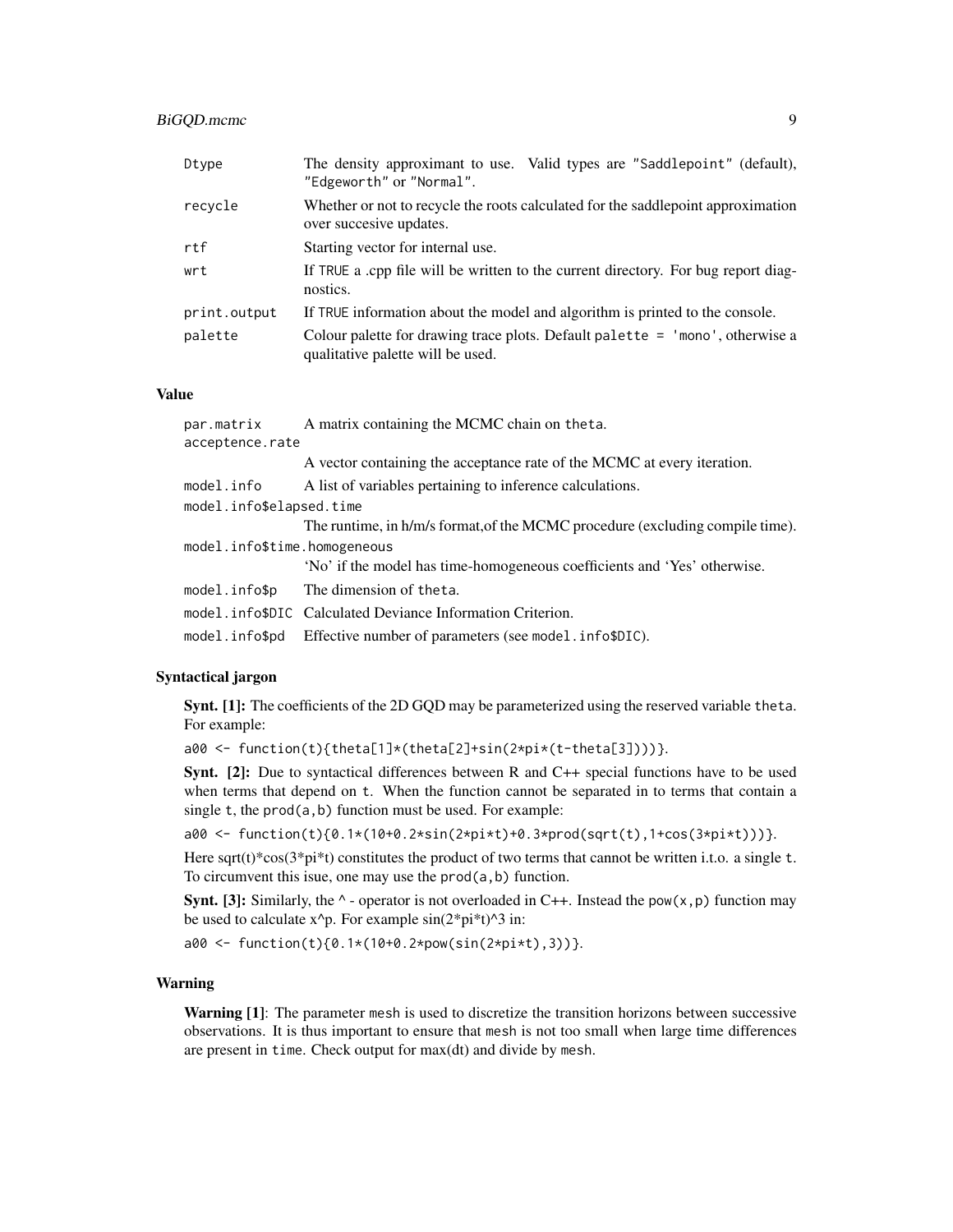#### <span id="page-9-0"></span>**Note**

Note [1]: When plot.chain is TRUE, a trace plot is created of the resulting MCMC along with the acceptance rate at each update. This may save time when scrutinizing initial MCMC runs.

# Author(s)

Etienne A.D. Pienaar <etiannead@gmail.com>

#### References

Updates available on GitHub at <https://github.com/eta21>.

Daniels, H.E. 1954 Saddlepoint approximations in statistics. *Ann. Math. Stat.*, 25:631–650.

Eddelbuettel, D. and Romain, F. 2011 Rcpp: Seamless R and C++ integration. *Journal of Statistical Software*, 40(8):1–18,. URL <http://www.jstatsoft.org/v40/i08/>.

Eddelbuettel, D. 2013 *Seamless R and C++ Integration with Rcpp*. New York: Springer. ISBN 978-1-4614-6867-7.

Eddelbuettel, D. and Sanderson, C. 2014 Rcpparmadillo: Accelerating R with high-performance C++ linear algebra. *Computational Statistics and Data Analysis*, 71:1054–1063. URL [http://dx.](http://dx.doi.org/10.1016/j.csda.2013.02.005) [doi.org/10.1016/j.csda.2013.02.005](http://dx.doi.org/10.1016/j.csda.2013.02.005).

Feagin, T. 2007 A tenth-order Runge-Kutta method with error estimate. *In Proceedings of the IAENG Conf. on Scientifc Computing*.

Varughese, M.M. 2013 Parameter estimation for multivariate diffusion systems. *Comput. Stat. Data An.*, 57:417–428.

#### See Also

[GQD.remove](#page-36-1), [BiGQD.mle](#page-11-1), [GQD.mcmc](#page-25-1), [GQD.mle](#page-28-1), [GQD.passage](#page-32-1) and [GQD.TIpassage](#page-37-1).

```
#===============================================================================
# This example simulates a bivariate time homogeneous diffusion and shows how
# to conduct inference using BiGQD.mcmc(). We fit two competing models and then
# use the output to select a winner.
#-------------------------------------------------------------------------------
 data(SDEsim2)
 data(SDEsim2)
 attach(SDEsim2)
 # Have a look at the time series:
 plot(Xt~time,type='l',col='blue',ylim=c(2,10),main='Simulated Data',xlab='Time (t)',ylab='State',
       axes=FALSE)
 lines(Yt~time,col='red')
 expr1=expression(dX[t]==2(Y[t]-X[t])*dt+0.3*sqrt(X[t]*Y[t])*dW[t])
 expr2=expression(dY[t]==(5-Y[t])*dt+0.5*sqrt(Y[t])*dB[t])
 text(50,9,expr1)
 text(50,8.5,expr2)
```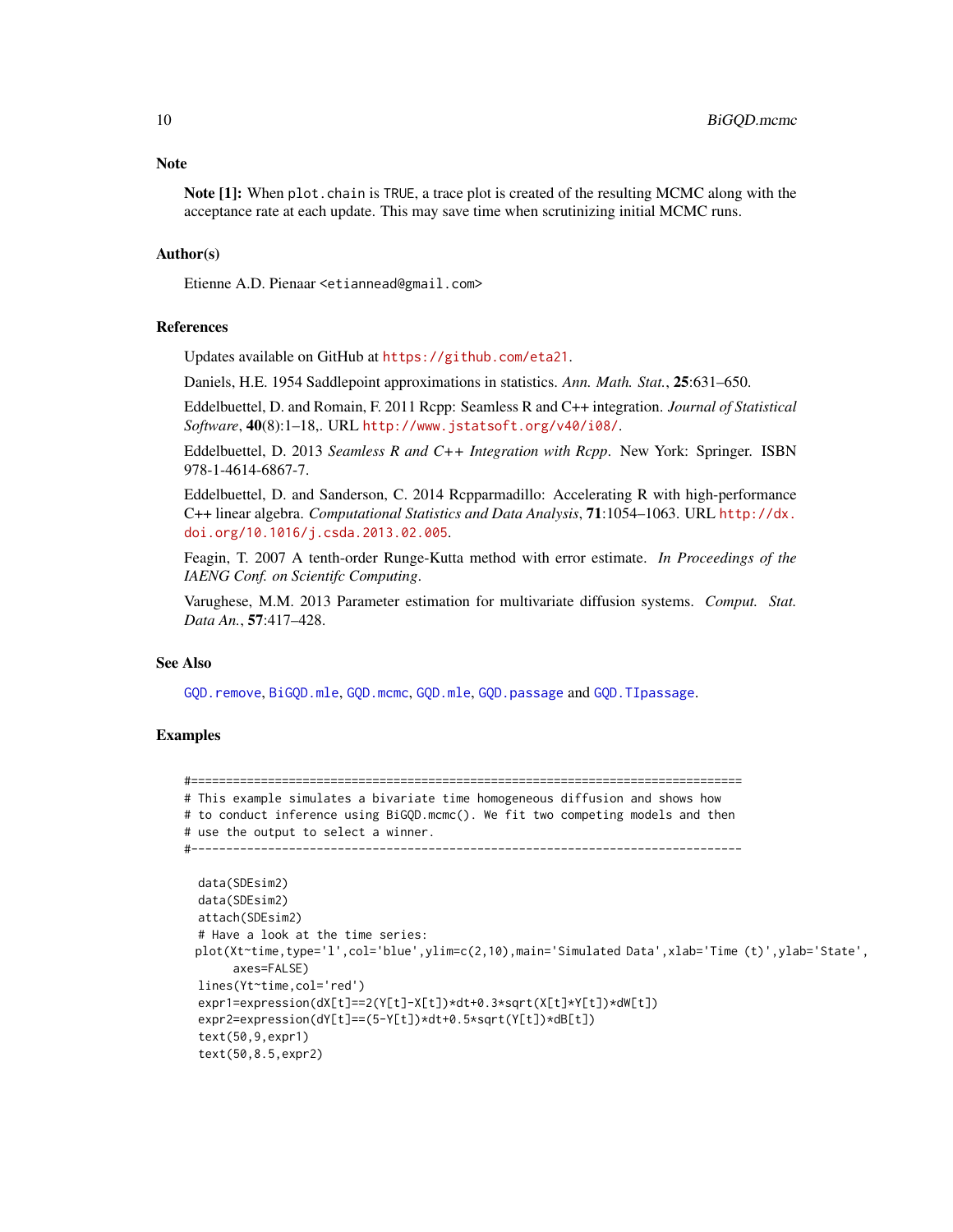# BiGQD.mcmc 11

```
axis(1,seq(0,100,5))
axis(1,seq(0,100,5/10),tcl=-0.2,labels=NA)
axis(2,seq(0,20,2))
axis(2,seq(0,20,2/10),tcl=-0.2,labels=NA)
#------------------------------------------------------------------------------
# Define the coefficients of a proposed model
#------------------------------------------------------------------------------
GQD.remove()
a00 <- function(t){theta[1]*theta[2]}
a10 \leftarrow function(t){}{-theta[1]}
c00 <- function(t){theta[3]*theta[3]}
b00 <- function(t){theta[4]}
b01 \leftarrow function(t){-theta[5]}
f00 <- function(t){theta[6]*theta[6]}
theta.start <- c(3,3,3,3,3,3)
prop.sds <- c(0.15,0.16,0.04,0.99,0.19,0.04)
updates <- 50000
X <- cbind(Xt,Yt)
# Define prior distributions:
priors=function(theta){dunif(theta[1],0,100)*dunif(theta[4],0,100)}
# Run the MCMC procedure
m1=BiGQD.mcmc(X,time,10,theta.start,prop.sds,updates)
#------------------------------------------------------------------------------
# Remove old coefficients and define the coefficients of a new model
#------------------------------------------------------------------------------
GQD.remove()
a10 \leftarrow function(t){}{-theta[1]}
a01 <- function(t){theta[1]*theta[2]}
c11 <- function(t){theta[3]*theta[3]}
b00 <- function(t){theta[4]*theta[5]}
b01 <- function(t){-theta[4]}
f01 <- function(t){theta[6]*theta[6]}
theta.start <-c(3,3,3,3,3,3)prop.sds <- c(0.16,0.02,0.01,0.18,0.12,0.01)
# Define prior distributions:
priors=function(theta){dunif(theta[1],0,100)*dunif(theta[4],0,100)}
# Run the MCMC procedure
m2=BiGQD.mcmc(X,time,10,theta.start,prop.sds,updates)
# Compare estimates:
GQD.estimates(m1)
GQD.estimates(m2)
```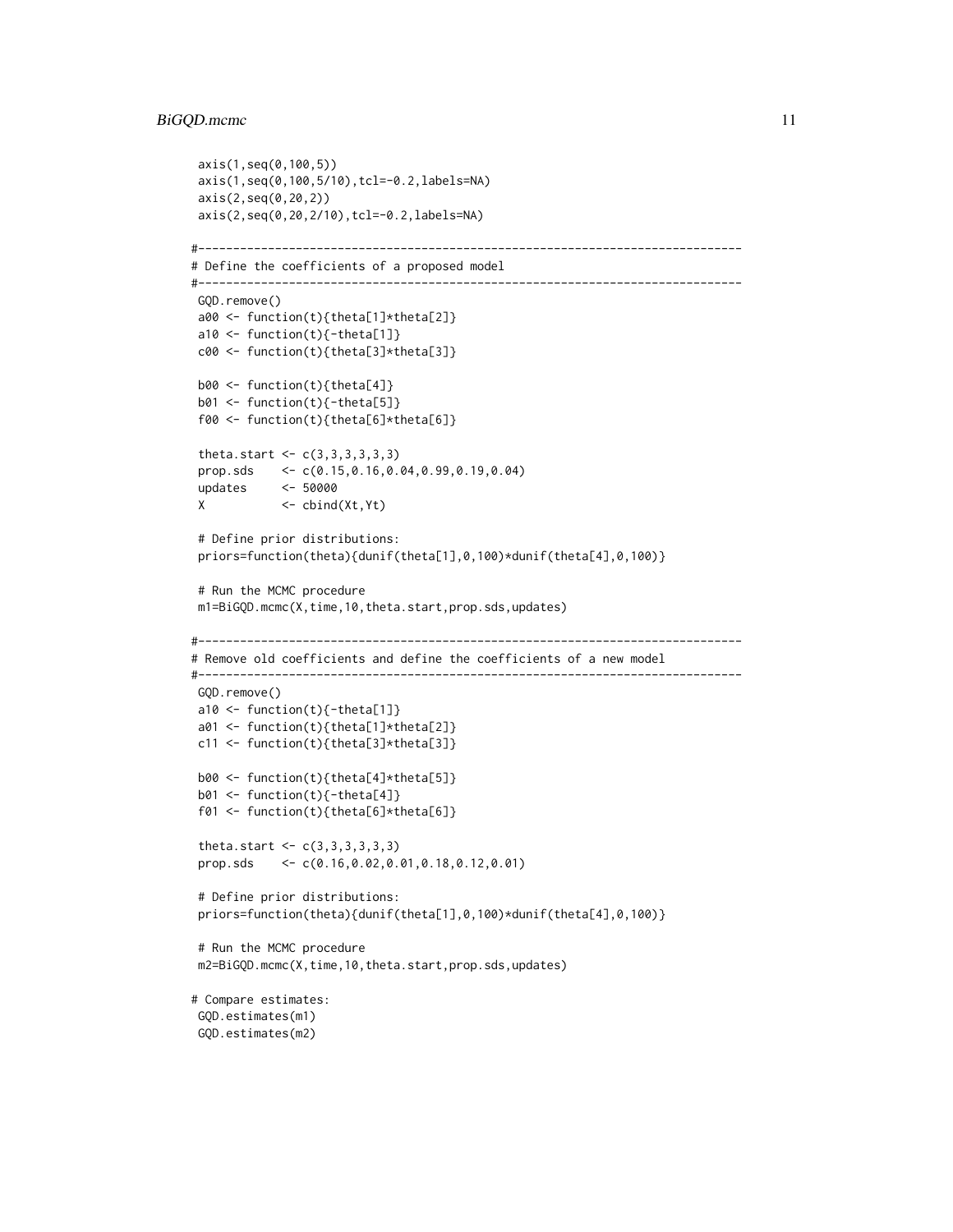```
#------------------------------------------------------------------------------
# Compare the two models
#------------------------------------------------------------------------------
 GQD.dic(list(m1,m2))
#===============================================================================
```
<span id="page-11-1"></span>BiGQD.mle *Calculate Maximum Likelihood Estimates for a 2D GQD Model.*

#### Description

BiGQD.mle() uses parametrised coefficients (provided by the user as R-functions) to construct a C++ program in real time that allows the user to perform maximum likelihood inference on the resulting diffusion model.

BiGQD.density() approximates the transitional density of jump diffusions of the form:

$$
d\mathbf{X}_t = \boldsymbol{\mu}(\mathbf{X}_t, t)dt + \boldsymbol{\sigma}(\mathbf{X}_t, t)d\mathbf{W}_t
$$

where

$$
\mu^{(1)}(\mathbf{X}_t, t) = \sum_{i+j \leq 2} a_{ij}(t) X_t^i Y_t^j,
$$
  

$$
\mu^{(2)}(\mathbf{X}_t, t) = \sum_{i+j \leq 2} b_{ij}(t) X_t^i Y_t^j,
$$

and

$$
\boldsymbol{\sigma}(X_t,Y_t,t)\boldsymbol{\sigma}'(X_t,Y_t,t)=(\gamma^{(i,j)}(\mathbf{X}_t,t))_{i,j=1,2}
$$

such that

$$
\gamma^{(1,1)}(\mathbf{X}_t, t) = \sum_{i+j \leq 2} c_{ij}(t) X_t^i Y_t^j,
$$
  

$$
\gamma^{(1,2)}(\mathbf{X}_t, t) = \sum_{i+j \leq 2} d_{ij}(t) X_t^i Y_t^j,
$$
  

$$
\gamma^{(2,1)}(\mathbf{X}_t, t) = \sum_{i+j \leq 2} e_{ij}(t) X_t^i Y_t^j,
$$
  

$$
\gamma^{(2,2)}(\mathbf{X}_t, t) = \sum_{i+j \leq 2} f_{ij}(t) X_t^i Y_t^j.
$$

Usage

BiGQD.mle(X, time, mesh=10, theta, control=NULL, method='Nelder-Mead', RK.order=4, exclude=NULL, Tag=NA, Dtype='Saddlepoint', rtf= runif(2,-1,1), wrt=FALSE, print.output=TRUE)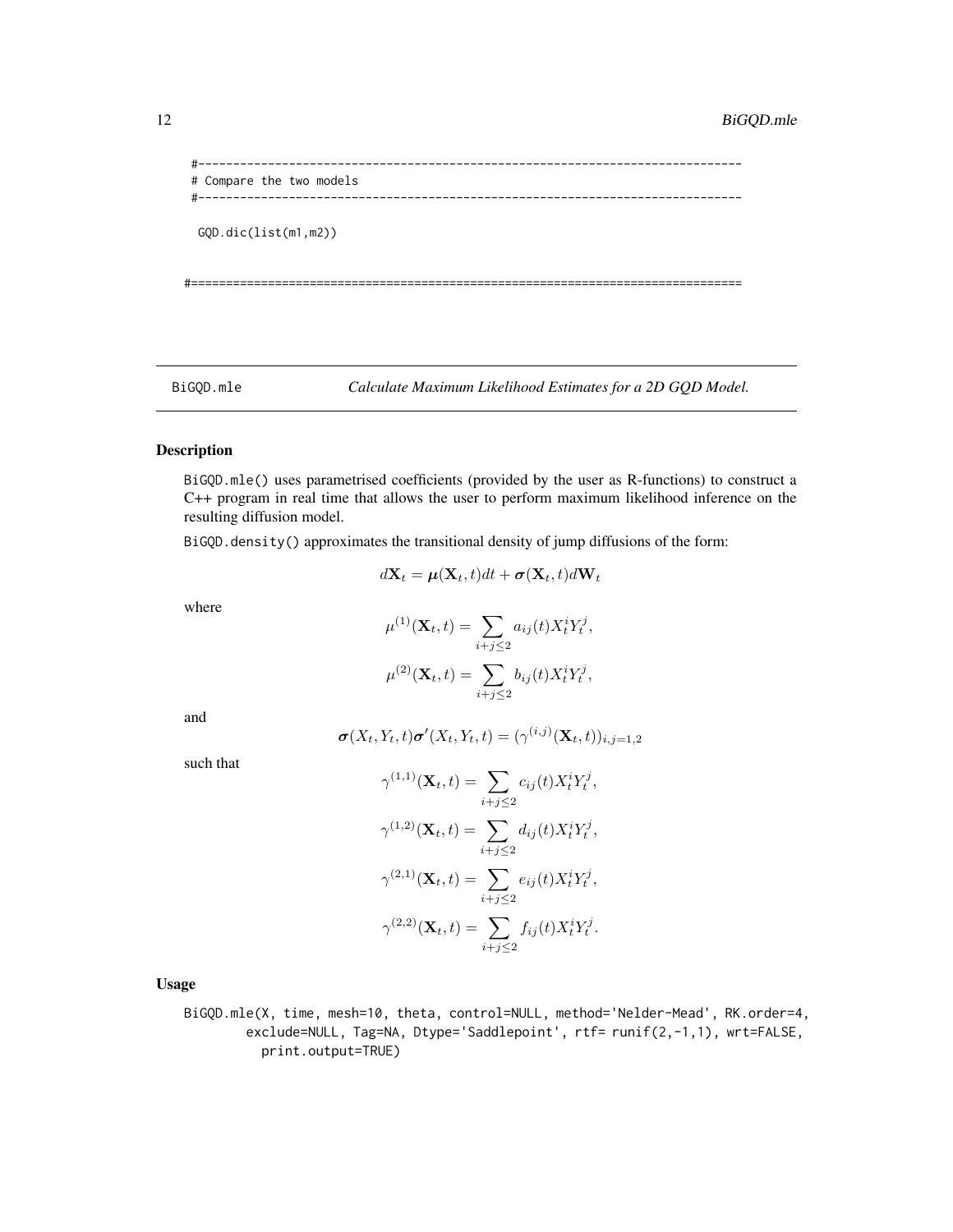# <span id="page-12-0"></span>BiGQD.mle 13

#### Arguments

| X            | A matrix containing rows of data points to be modelled. Though observations<br>are allowed to be non-equidistant, observations in both dimensions are assumed<br>to occur at the same time epochs. |  |
|--------------|----------------------------------------------------------------------------------------------------------------------------------------------------------------------------------------------------|--|
| time         | A vector containing the time epochs at which observations were made.                                                                                                                               |  |
| mesh         | The number of mesh points in the time discretisation.                                                                                                                                              |  |
| theta        | The parameter vector starting values.                                                                                                                                                              |  |
| control      | List of control variables to be used by optim.                                                                                                                                                     |  |
| method       | Method to be used by optim.                                                                                                                                                                        |  |
| exclude      | Vector indicating which transitions to exclude from the analysis. Default = NULL.                                                                                                                  |  |
| RK.order     | The order of the Runge-Kutta solver used to approximate the trajectories of<br>cumulants. Must be 4 (default) or 10.                                                                               |  |
| Tag          | Tag can be used to name (tag) an MCMC run e.g. Tag='Run_1'                                                                                                                                         |  |
| Dtype        | The density approximant to use. Valid types are "Saddlepoint" (default),<br>"Edgeworth" or "Normal".                                                                                               |  |
| rtf          | Starting vector for internal use.                                                                                                                                                                  |  |
| wrt          | If TRUE a cpp file will be written to the current directory. For bug report diag-<br>nostics.                                                                                                      |  |
| print.output | If TRUE information about the model and algorithm is printed to the console.                                                                                                                       |  |

# Value

| opt                          | The output from optim.                                                        |
|------------------------------|-------------------------------------------------------------------------------|
| model.info                   | A list of variables pertaining to inference calculations.                     |
| model.info\$elapsed.time     |                                                                               |
|                              | The runtime, in h/m/s format, of the MCMC procedure (excluding compile time). |
| model.info\$time.homogeneous |                                                                               |
|                              | 'No' if the model has time-homogeneous coefficients and 'Yes' otherwise.      |
| model.info\$p                | The dimension of theta.                                                       |

# Syntactical jargon

Synt. [1]: The coefficients of the 2D GQD may be parameterized using the reserved variable theta. For example:

a00 <- function(t){theta[1]\*(theta[2]+sin(2\*pi\*(t-theta[3])))}.

Synt. [2]: Due to syntactical differences between R and C++ special functions have to be used when terms that depend on t. When the function cannot be separated in to terms that contain a single t, the prod(a,b) function must be used. For example:

a00 <- function(t){0.1\*(10+0.2\*sin(2\*pi\*t)+0.3\*prod(sqrt(t),1+cos(3\*pi\*t)))}.

Here sqrt(t)\*cos(3\*pi\*t) constitutes the product of two terms that cannot be written i.t.o. a single t. To circumvent this isue, one may use the  $\text{prod}(a, b)$  function.

**Synt.** [3]: Similarly, the  $\land$  - operator is not overloaded in C++. Instead the pow(x, p) function may be used to calculate  $x^p$ . For example  $sin(2*pi*t)^3$  in:

a00 <- function(t){0.1\*(10+0.2\*pow(sin(2\*pi\*t),3))}.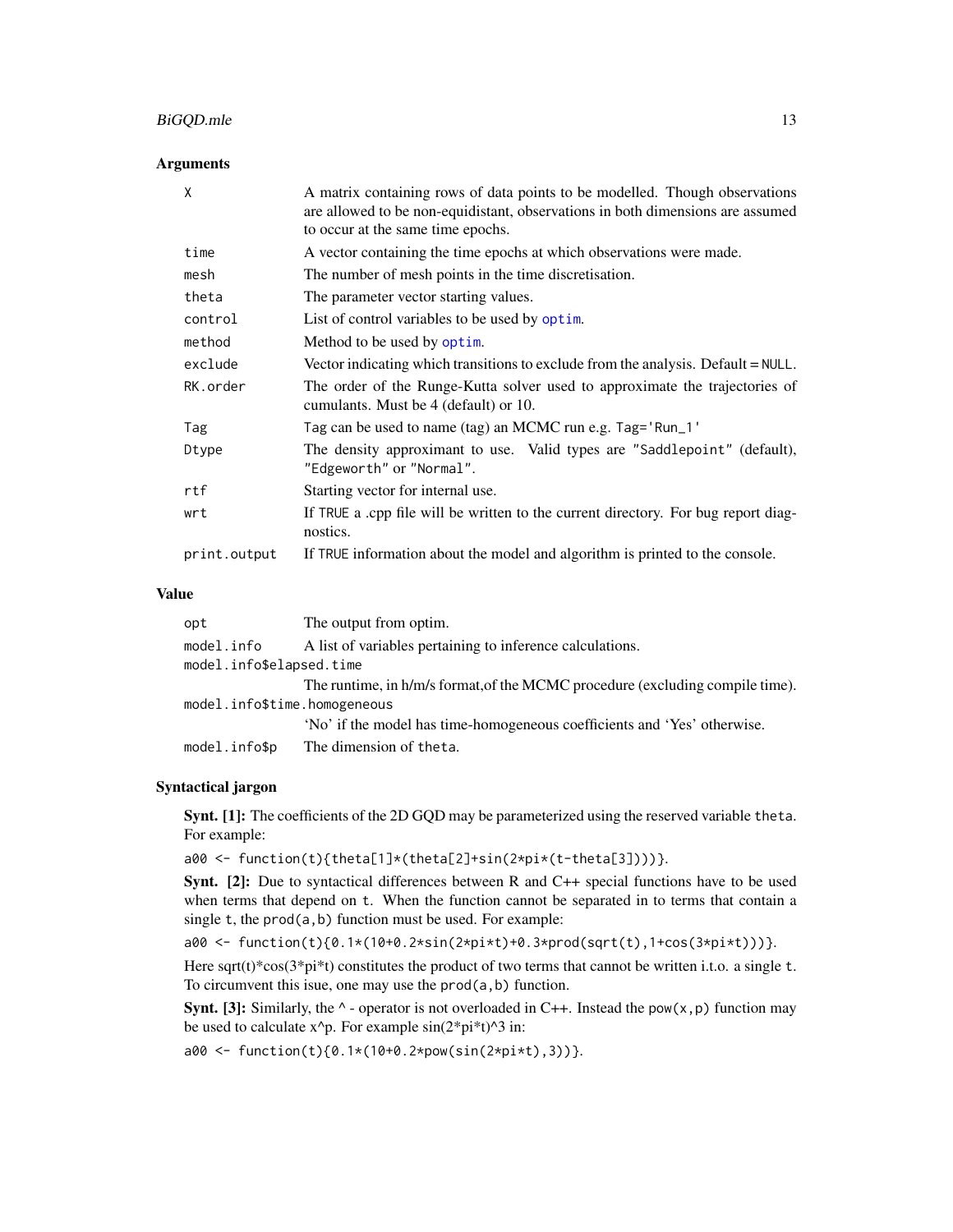# <span id="page-13-0"></span>Warning

**Warning [1]:** The parameter mesh is used to discretize the transition horizons between successive observations. It is thus important to ensure that mesh is not too small when large time differences are present in time. Check output for max(dt) and divide by mesh.

**Warning [2]:** Note that minus the likelihood is minimized, as such the optim output (hessian) needs to be adjusted accordingly if used for calculating confidence intervals. Furthermore, GQD.mle may be temperamental under certain conditions

#### Author(s)

Etienne A.D. Pienaar: <etiennead@gmail.com>

# References

Updates available on GitHub at <https://github.com/eta21>.

Daniels, H.E. 1954 Saddlepoint approximations in statistics. *Ann. Math. Stat.*, 25:631–650.

Eddelbuettel, D. and Romain, F. 2011 Rcpp: Seamless R and C++ integration. *Journal of Statistical Software*, 40(8):1–18,. URL <http://www.jstatsoft.org/v40/i08/>.

Eddelbuettel, D. 2013 *Seamless R and C++ Integration with Rcpp*. New York: Springer. ISBN 978-1-4614-6867-7.

Eddelbuettel, D. and Sanderson, C. 2014 Rcpparmadillo: Accelerating R with high-performance C++ linear algebra. *Computational Statistics and Data Analysis*, 71:1054–1063. URL [http://dx.](http://dx.doi.org/10.1016/j.csda.2013.02.005) [doi.org/10.1016/j.csda.2013.02.005](http://dx.doi.org/10.1016/j.csda.2013.02.005).

Feagin, T. 2007 A tenth-order Runge-Kutta method with error estimate. *In Proceedings of the IAENG Conf. on Scientifc Computing*.

Varughese, M.M. 2013 Parameter estimation for multivariate diffusion systems. *Comput. Stat. Data An.*, 57:417–428.

#### See Also

[GQD.remove](#page-36-1), [BiGQD.mcmc](#page-6-1), [GQD.mcmc](#page-25-1), [GQD.mle](#page-28-1), [GQD.passage](#page-32-1) and [GQD.TIpassage](#page-37-1).

```
#===============================================================================
# This example simulates a bivariate time homogeneous diffusion and shows how
# to conduct inference using BiGQD.mle(). We fit two competing models and then
# use the output to select a winner.
#-------------------------------------------------------------------------------
  data(SDEsim2)
  data(SDEsim2)
  attach(SDEsim2)
  # Have a look at the time series:
 plot(Xt~time,type='l',col='blue',ylim=c(2,10),main='Simulated Data',xlab='Time (t)',ylab='State',
       axes=FALSE)
  lines(Yt~time,col='red')
```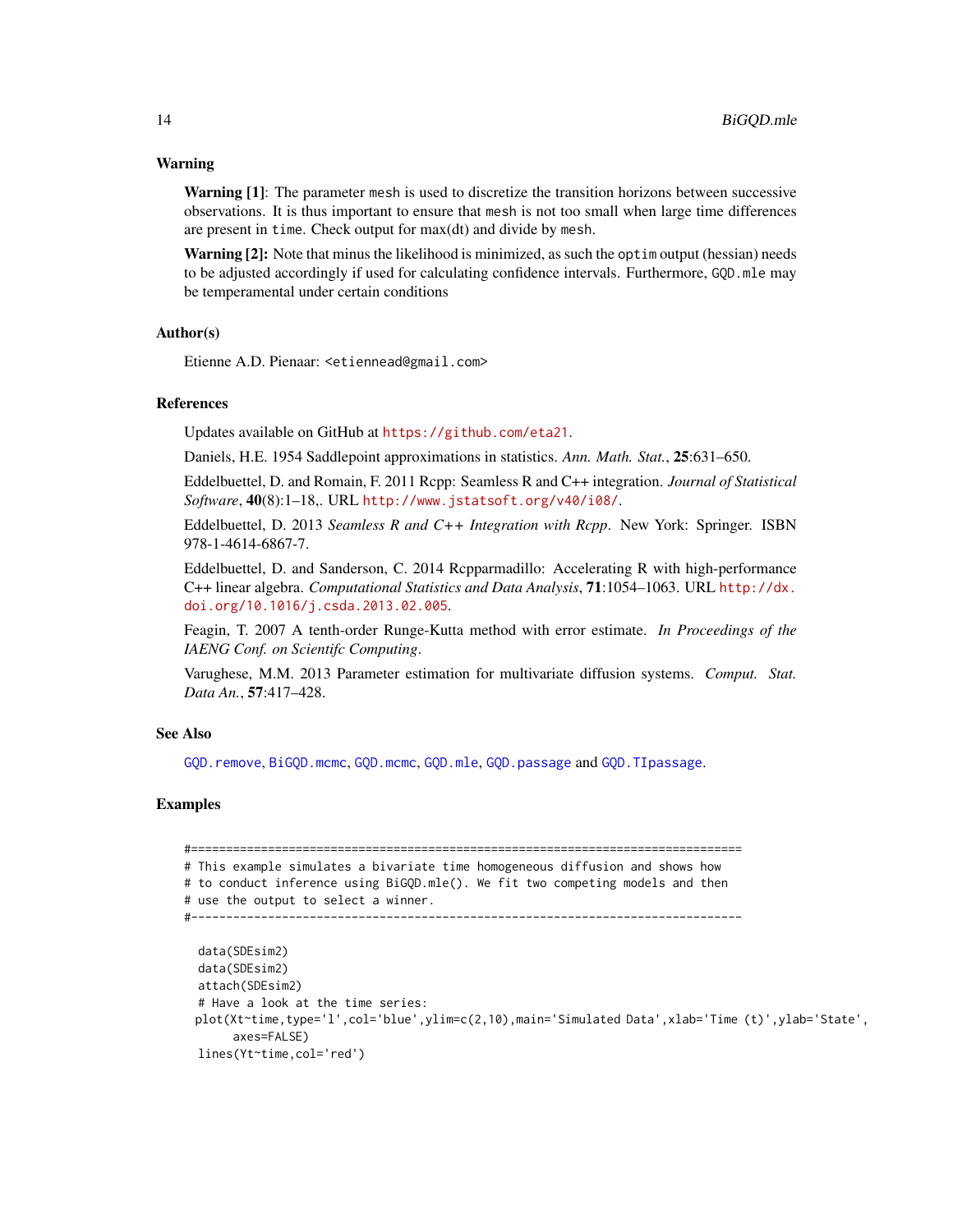# BiGQD.mle 15

```
expr1=expression(dX[t]==2(Y[t]-X[t])*dt+0.3*sqrt(X[t]*Y[t])*dW[t])
expr2=expression(dY[t]==(5-Y[t])*dt+0.5*sqrt(Y[t])*dB[t])
text(50,9,expr1)
text(50,8.5,expr2)
axis(1,seq(0,100,5))
axis(1,seq(0,100,5/10),tcl=-0.2,labels=NA)
axis(2,seq(0,20,2))
axis(2,seq(0,20,2/10),tcl=-0.2,labels=NA)
#------------------------------------------------------------------------------
# Define the coefficients of a proposed model
#------------------------------------------------------------------------------
GQD.remove()
a00 <- function(t){theta[1]*theta[2]}
a10 \leftarrow function(t){}-theta[1]}
c00 <- function(t){theta[3]*theta[3]}
b00 <- function(t){theta[4]}
b01 <- function(t){-theta[5]}
f00 <- function(t){theta[6]*theta[6]}
theta.start <-c(3,3,3,3,3,3)X <- cbind(Xt,Yt)
# Calculate MLEs
m1=BiGQD.mle(X,time,10,theta.start)
#------------------------------------------------------------------------------
# Remove old coefficients and define the coefficients of a new model
#------------------------------------------------------------------------------
GQD.remove()
a10 <- function(t){-theta[1]}
a01 <- function(t){theta[1]*theta[2]}
c11 <- function(t){theta[3]*theta[3]}
b00 <- function(t){theta[4]*theta[5]}
b01 <- function(t){-theta[4]}
f01 <- function(t){theta[6]*theta[6]}
theta.start <-c(3,3,3,3,3,3)# Calculate MLEs
m2=BiGQD.mle(X,time,10,theta.start)
# Compare estimates:
GQD.estimates(m1)
GQD.estimates(m2)
#------------------------------------------------------------------------------
# Compare the two models
#------------------------------------------------------------------------------
```
GQD.aic(list(m1,m2))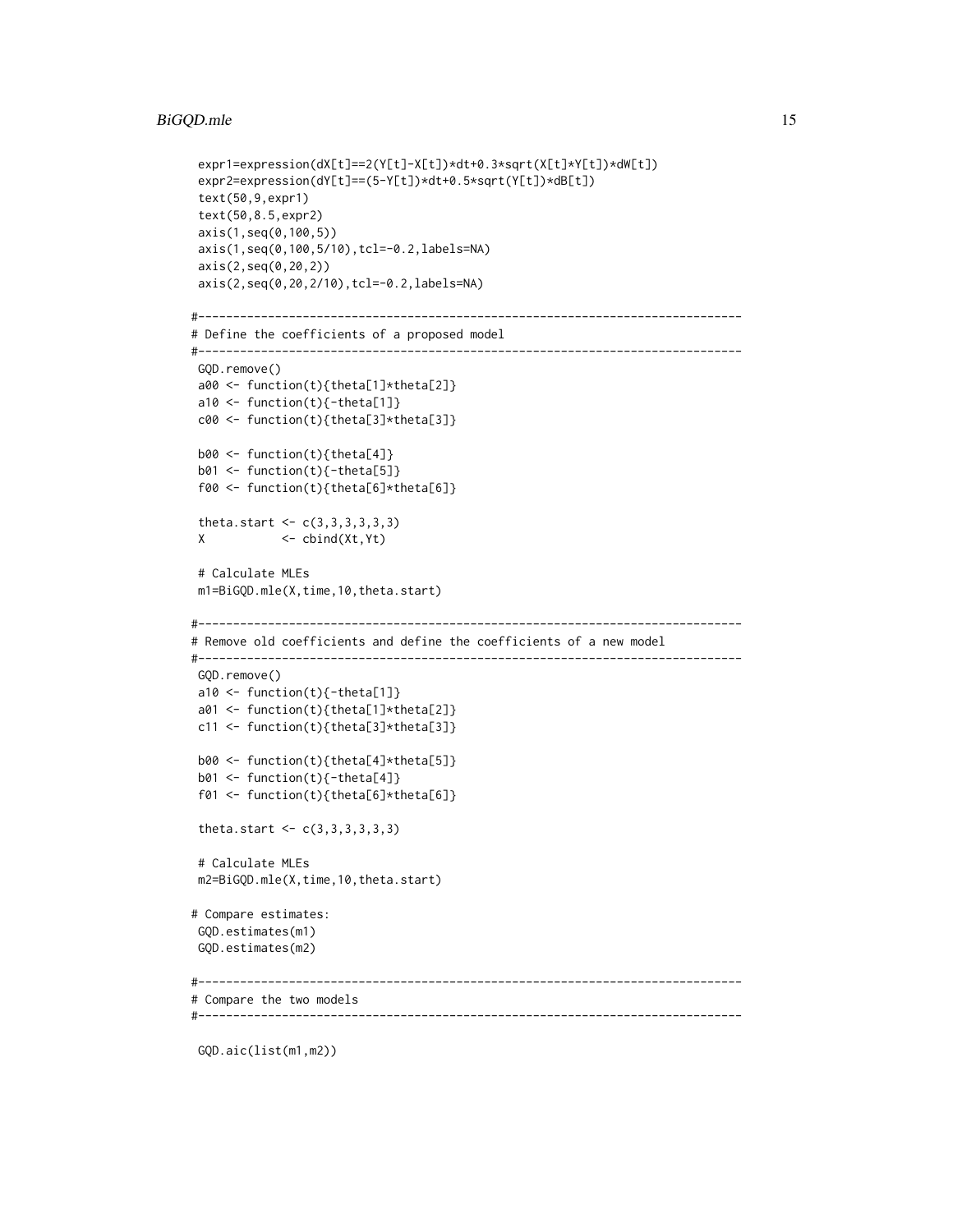<span id="page-15-0"></span>#===============================================================================

fpt.sim.times *Simulated First Passage Times for a Time-Inhomogeneous Non-Linear Diffusion*

# Description

A dataset of 500000 simulated first passage times of a diffusion:

$$
dX_t = \theta_1 X_t (10 + 0.2 \sin(2\pi t) + 0.3\sqrt{t}(1 + \cos(3\pi t)) - X_t)dt + \sqrt{0.1}X_t dB_t
$$

starting in  $X_1 = 8$  traversing a fixed barrier at  $B = 8$ .

# Usage

data("SDEsim6")

# Format

fpt.sim.times 500 000 simulated first passage times.

# Examples

```
data("SDEsim6")
hist(fpt.sim.times, freq = FALSE, col = 'gray85', border = 'white',
  main = 'First Passage Time Density', ylab = 'Density', xlab = 'Time',
  breaks = 100)
```

| GOD.aic |  |
|---------|--|
|---------|--|

Summarize MLE Selection Output for a List of GQD.mle or *BiGQD.mle objects.*

# Description

GQD.aic() summarizes the MCMC output from a list of GQD.mle() objects. This may be used to neatly summarize the MCMC output of various models fitted to a given dataset.

#### Usage

GQD.aic(model.list, type = "col")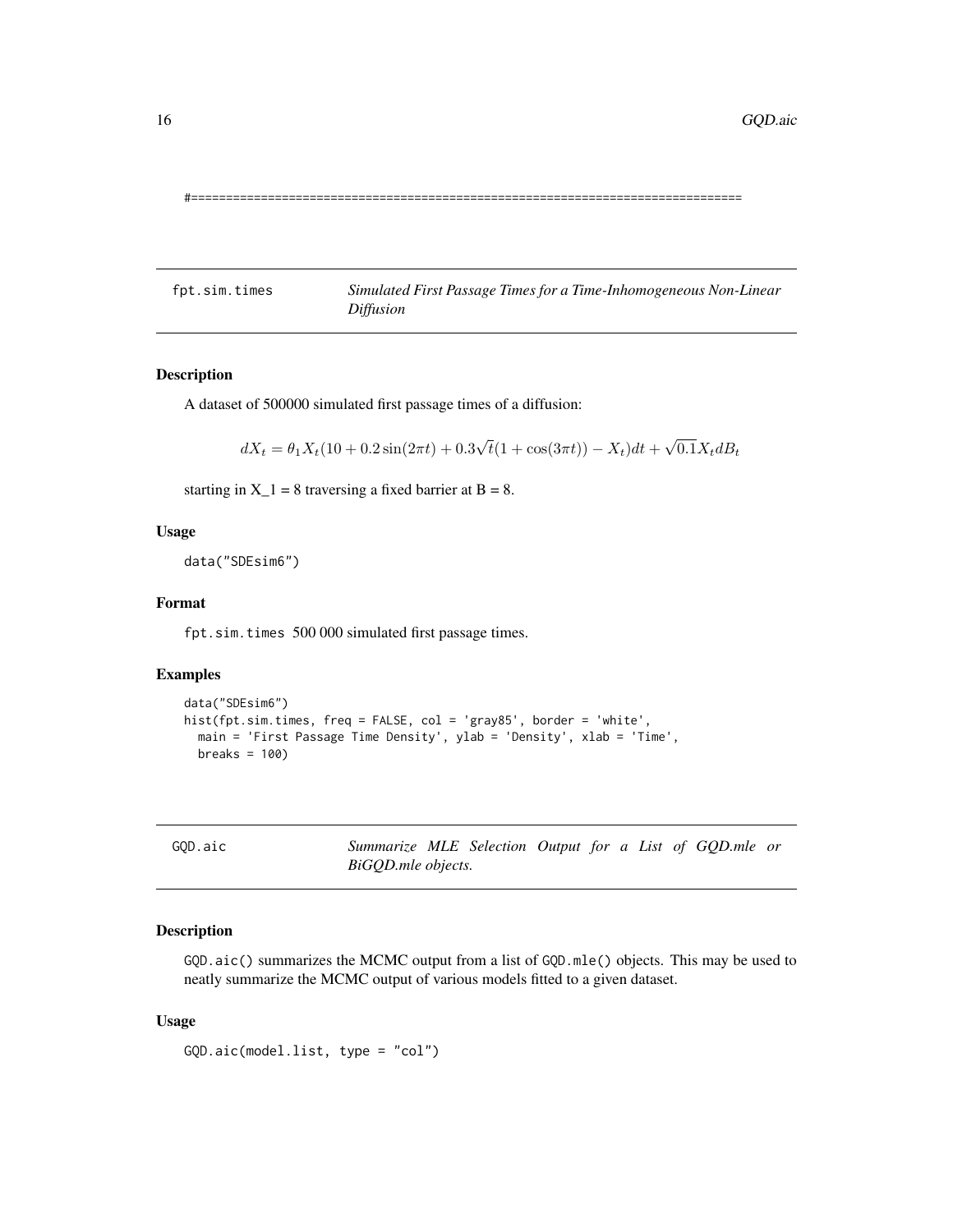#### <span id="page-16-0"></span> $GQD$ .aic  $17$

#### Arguments

| model.list | A list of GQD. mle() objects.                              |
|------------|------------------------------------------------------------|
| type       | Shoould output be of row ('row') or column ('col') format. |

# Details

GQD.aic() summarizes the output from various models fitted via GQD.mle(). By ranking them according to DIC. [=] indicates which model has the minimal DIC.

|         |  |     | Convergence p min.likelihood | AIC      | - BTC        | - N |
|---------|--|-----|------------------------------|----------|--------------|-----|
| Model 1 |  | 05  |                              |          |              |     |
| Model 2 |  | Q 5 | 185.7518                     | 381.5036 | 398.0201 201 |     |

# Value

A data frame with summary of model output. See Details.

#### Author(s)

Etienne A.D. Pienaar: <etiannead@gmail.com>

### References

Updates available on GitHub at <https://github.com/eta21>.

# See Also

[GQD.mle](#page-28-1)

```
#===============================================================================
# Simulate a time inhomogeneous diffusion.
#-------------------------------------------------------------------------------
 data(SDEsim1)
 attach(SDEsim1)
 par(mfrow=c(1,1))
 expr1=expression(dX[t]==2*(5+3*sin(0.5*pi*t)-X[t])*dt+0.5*sqrt(X[t])*dW[t])
 plot(Xt~time,type='l',col='blue',xlab='Time (t)',ylab=expression(X[t]),main=expr1)
 #------------------------------------------------------------------------------
 # Define coefficients of the process.
 #------------------------------------------------------------------------------
 GQD.remove()
 G0 \leftarrow function(t){theta[1]*(theta[2]+theta[3]*sin(0.25*pi*t))}
 G1 \leftarrow function(t){-theta[1]}
```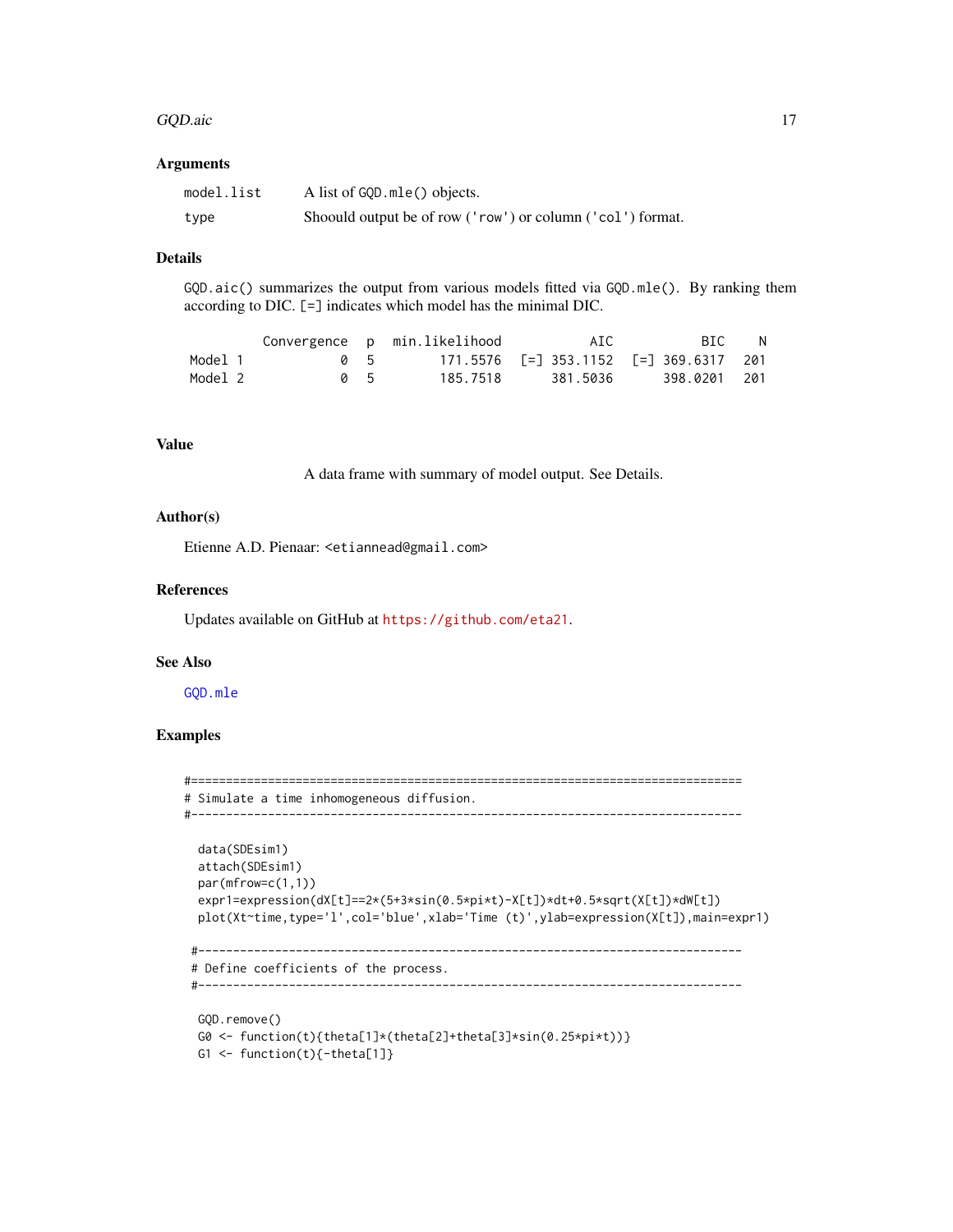```
Q0 <- function(t){theta[4]*theta[4]}
 theta.start \leq c(1,1,1,1) \qquad # Starting values for the chain
 mesh.points <- 10 \blacksquare # Number of mesh points
 m1 <- GQD.mle(Xt,time,mesh=mesh.points,theta=theta.start)
 GQD.remove()
 G1 <- function(t){theta[1]*(theta[2]+theta[3]*sin(0.25*pi*t))}
 G2 <- function(t){-theta[1]}
 Q2 <- function(t){theta[4]*theta[4]}
 theta.start \leq c(1,1,1,1) # Starting values for the chain
 mesh.points <- 10 \blacksquare # Number of mesh points
 m2 <- GQD.mle(Xt,time,mesh=mesh.points,theta=theta.start)
 # Check estimates:
 GQD.estimates(m1)
 GQD.estimates(m2)
 # Compare models:
 GQD.aic(list(m1,m2))
#===============================================================================
```
<span id="page-17-1"></span>GQD.density *Generate the Transition Density of a Scalar Generalized Quadratic Diffusion (GQD).*

# Description

GQD.density approximates the transition density of a scalar generalized quadratic diffusion model (GQD). Given an initial value for the diffusion, Xs, the approximation is evaluated for all Xt at equispaced time-nodes given by splitting [s, t] into subintervals of length delt.

GQD.density() approximates transitional densities of jump diffusions of the form:

$$
dX_t = \mu(X, t)dt + \sigma(X_t, t)dW_t + dP_t
$$

where

$$
\mu(X, t) = G_0(t, \theta) + G_1(t, \theta)X_t + G_2(t, \theta)X_t^2
$$

and

$$
\sigma(X,t) = \sqrt{Q_0(t,\theta) + Q_1(t,\theta)X_t + Q_2(t,\theta)X_t^2}.
$$

<span id="page-17-0"></span>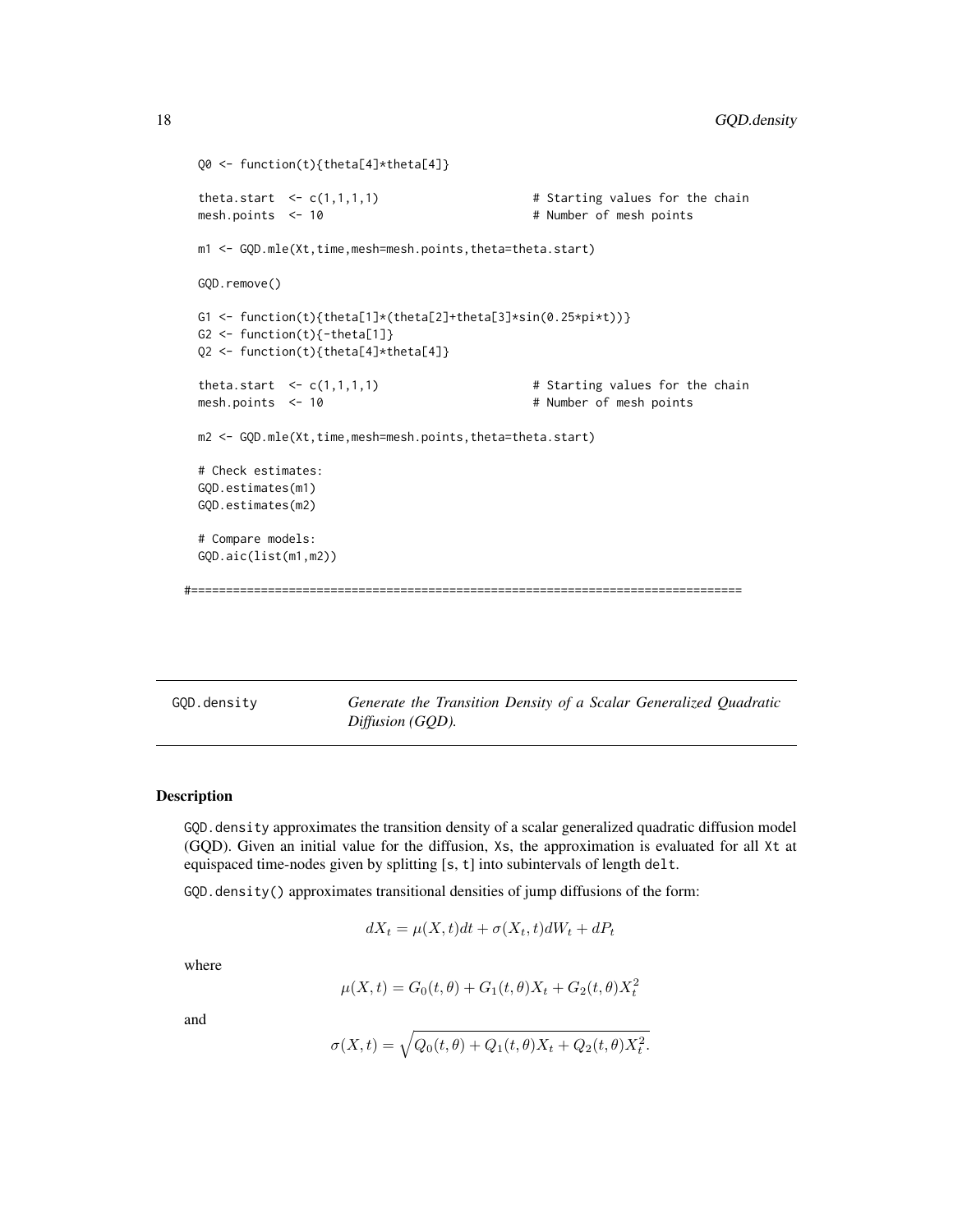# GQD.density 19

# Usage

```
GQD.density(Xs, Xt, s, t, delt=1/100, Dtype='Saddlepoint', Trunc=c(4,4),
            P=100, alpha=0, lower=0, upper=50, print.output=TRUE,
            eval.density=TRUE)
```
# Arguments

| Хs           | Initial value of the process at time s.                                                                                                                                                                                             |
|--------------|-------------------------------------------------------------------------------------------------------------------------------------------------------------------------------------------------------------------------------------|
| Xt           | Vector of values at which the transition density is to be evaluated over the tra-<br>jectory of the transition density from time s to t.                                                                                            |
| S            | The starting time of the process.                                                                                                                                                                                                   |
| t            | The time horizon up to and including which the transitional density is evaluated.                                                                                                                                                   |
| delt         | Size of the time increments at which successive evaluations are made.                                                                                                                                                               |
| Dtype        | Character string indicating the type of density approximation (see details) to<br>use. Types: 'Saddlepoint', 'Normal', 'Gamma', 'InvGamma' and 'Beta' are<br>supported (default = 'Saddlepoint').                                   |
| Trunc        | Vector of length 2 containing the cumulant truncation order and the density trun-<br>cation order respectively. May take on values 4, 6 and 8 with the constraint that<br>Trunc[1] >= $Trunc[2]$ . Default is $c(4, 4)$ .           |
| P            | Normalization parameter indicating the number of points to use when normaliz-<br>ing members of the Pearson system (see details)                                                                                                    |
| alpha        | Normalization parameter controlig the mesh concentration when normalizing<br>members of the Pearson system (see details). Increasing alpha decreases con-<br>centration around the mean and vice versa (default alpha = $\theta$ ). |
| lower,upper  | Lower and upper bounds for the normalization range.                                                                                                                                                                                 |
| print.output | If TRUE information about the model and algorithm is printed to the console.                                                                                                                                                        |
| eval.density | If TRUE, the density is evaluated in addition to calculating the moment eqns.                                                                                                                                                       |
|              |                                                                                                                                                                                                                                     |

# Details

GQD.density constructs an approximate transition density for a class of quadratic diffusion models. This is done by first evaluating the trajectory of the cumulants/moments of the diffusion numerically as the solution of a system of ordinary differential equations over a time horizon [s, t] split into equi-distant points delt units apart. Subsequently, the resulting cumulants/moments are carried into a density approximant (by default, a saddlepoint approximation) in order to evaluate the transtion surface.

# Value

| density | A matrix giving the density over the spatio-temporal mesh whose vertices are<br>defined by paired permutations of the elements of $X_t$ and time |
|---------|--------------------------------------------------------------------------------------------------------------------------------------------------|
| Xt      | A vector of points defining the state space at which the density was evalu-<br>ated(recycled from input).                                        |
| time    | A vector of time points at which the density was evaluated.                                                                                      |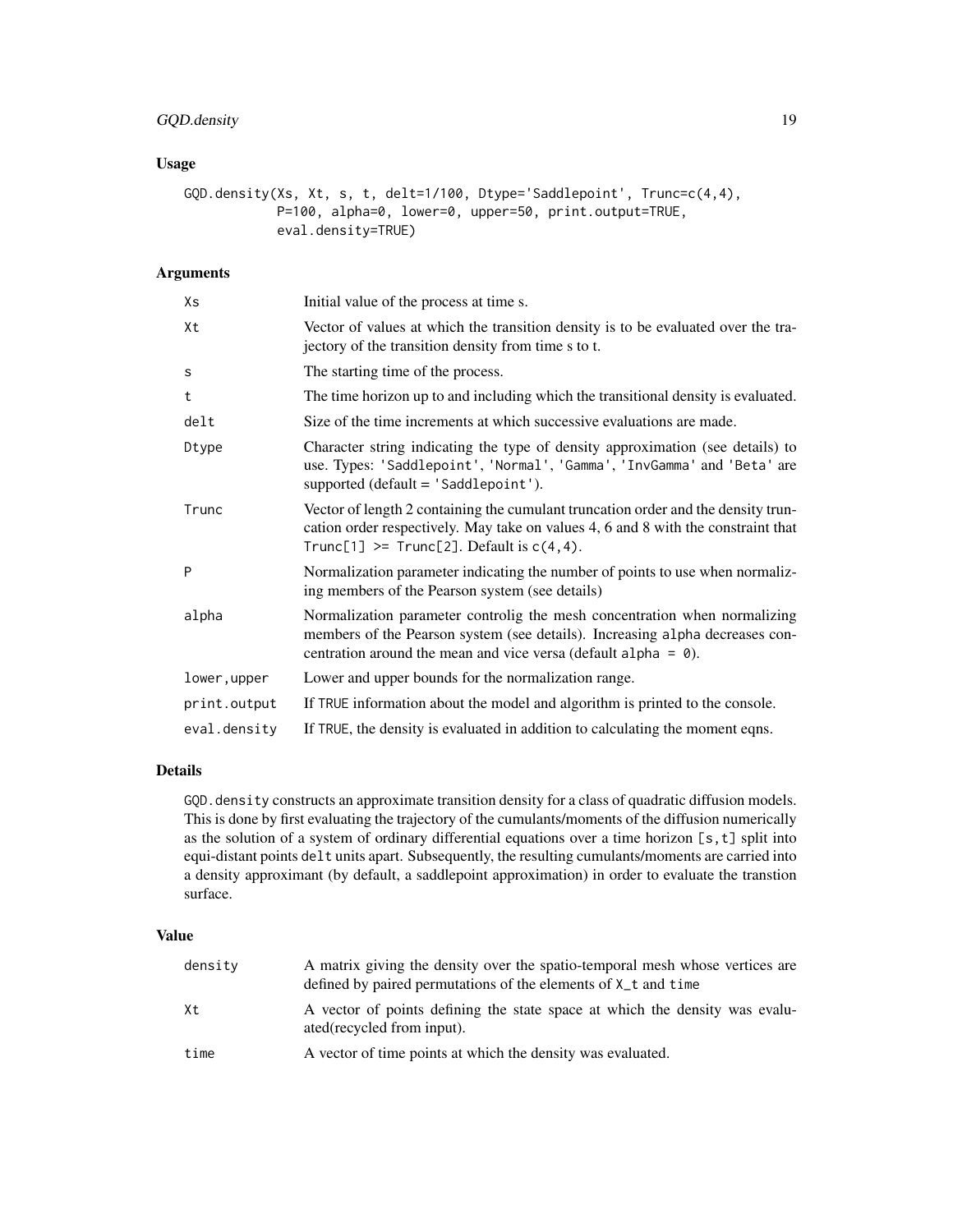<span id="page-19-0"></span>

| cumulants | A matrix giving the cumulants of the diffusion. Row i gives the i-th cumulant. |
|-----------|--------------------------------------------------------------------------------|
| moments   | A matrix giving the moments of the diffusion. Row i gives the i-th cumulant.   |
| mesh      | A matrix giving the mesh used for normalization of the density.                |

# Warning

**Warning [1]:** The system of ODEs that dictate the evolution of the cumulants do so approximately. Thus, although it is unlikely such cases will be encountered in inferential contexts, it is worth checking (by simulation) whether cumulants accurately replicate those of the target GQD. Furthermore, it may in some cases occur that the cumulants are indeed accurate whilst the density approximation fails. This can again be verified by simulation after which alternate density approximants may be specified through the variable Dtype.

Warning [2]: The parameter delt is also used as the stepsize for solving a system of ordinary differential equations (ODEs) that govern the evolution of the cumulants of the diffusion. As such delt is required to be small for highly non-linear models in order to ensure sufficient accuracy.

#### Author(s)

Etienne A.D. Pienaar: <etiannead@gmail.com>

### References

Updates available on GitHub at <https://github.com/eta21>.

Daniels, H.E. 1954 Saddlepoint approximations in statistics. *Ann. Math. Stat.*, 25:631–650.

Feagin, T. 2007 A tenth-order Runge-Kutta method with error estimate. *In Proceedings of the IAENG Conf. on Scientifc Computing*.

Varughese, M.M. 2013 Parameter estimation for multivariate diffusion systems. *Comput. Stat. Data An.*, 57:417–428.

#### See Also

See [GQD.mcmc](#page-25-1) and [GQD.mle](#page-28-1) for likelihood based inference procedures for GQDs.

# Examples

```
#===============================================================================
# Generate the transition density of a CIR process with time dependant
# drift and volatility.
#-------------------------------------------------------------------------------
  # Remove any existing coefficients
  GQD.remove()
  # Define drift Coefficients. Note that the limiting mean is sinusoidal.
  G0 <- function(t){2*(10+sin(2*pi*(t-0.5)))}
  G1 \leftarrow function(t){-2}
```
# Define sinusoidal diffusion coefficient with `faster' oscillation.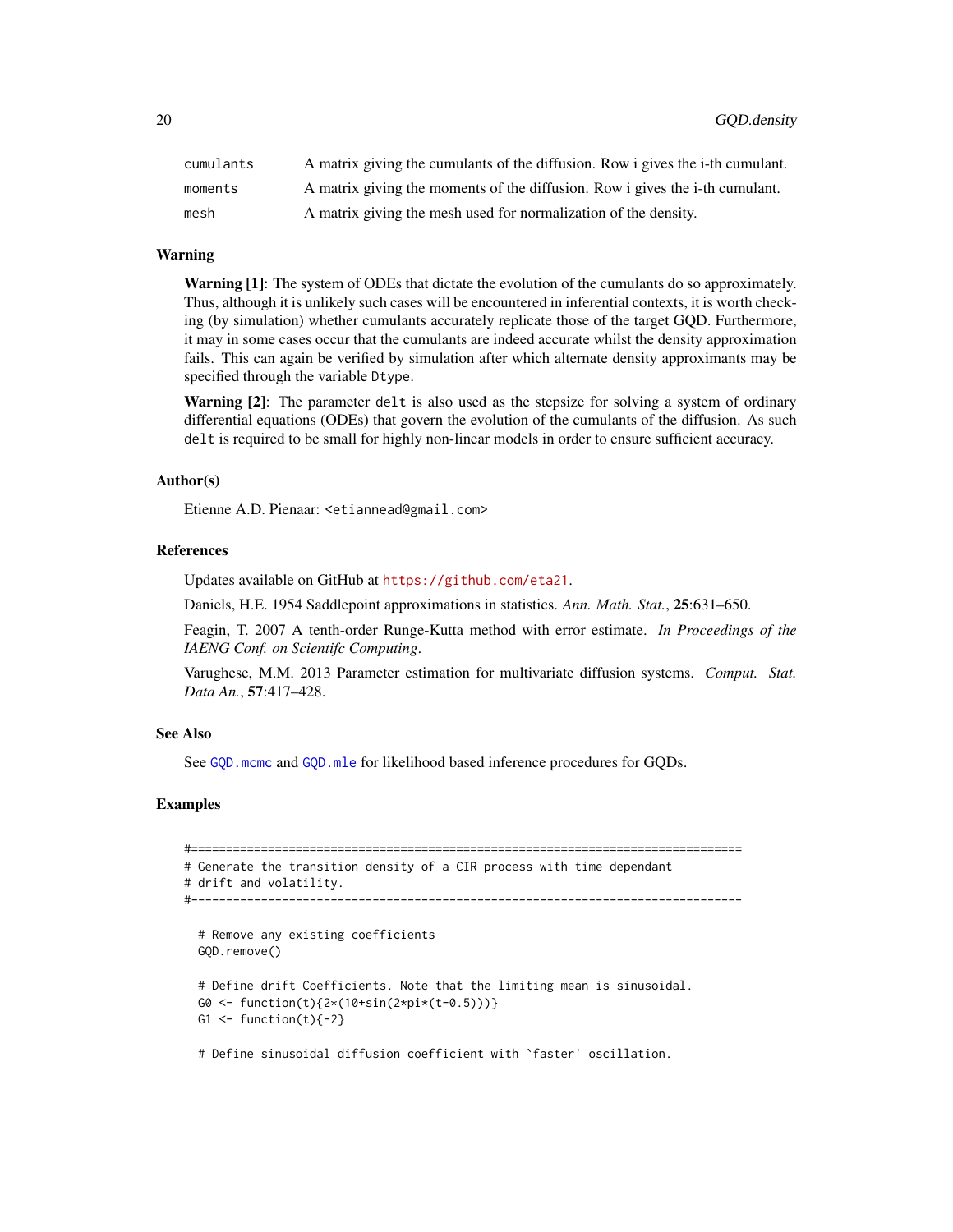#### GQD.density 21

```
Q1 <- function(t){0.25*(1+0.75*(sin(4*pi*t)))}
 states \leq seq(5,15,1/10) # State values
 initial <- 8 # Starting value of the process
 Tmax <-5 # Time horizon
 Tstart <- 1 # Time starts at 1
 increment <- 1/100 # Incremental time steps
 # Generate the transitional density
 M <- GQD.density(Xs=initial,Xt=states,s=Tstart,t=Tmax,delt=increment)
 if(require(rgl, quietly = TRUE))
 {
   open3d(windowRect=c(50,50,640+50,50+640),zoom=0.95)
   persp3d(x=M$Xt,y=M$time,z=M$density,col=3,box=FALSE,xlab='State (X_t)',
           ylab='Time (t)',zlab='Density f(X_t|X_s)')
   play3d(spin3d(axis=c(0,0,1), rpm=3), duration=10)
 }else
 {
   persp(x=M$Xt,y=M$time,z=M$density,col=3,xlab='State (X_t)',ylab='Time (t)',
         zlab='Density f(X_t|X_s)',border=NA,shade=0.5,theta=145)
 }
#===============================================================================
# Generate the transition density for a diffusion process with restricted domain.
# The diffusion has reflective boundaries at 0 and 1.
#-------------------------------------------------------------------------------
 GQD.remove()
 G0 <- function(t){0.4*(0.5+sin(2*pi*t))}
 G1 \leftarrow function(t){-0.4}
 Q1 <- function(t)\{0.25\}Q2 \leq function(t){-0.25}
 states <- seq(0.005,0.995,1/200)
 initial \leq -0.5Tmax <-5increment <- 1/50
 # Generate the transitional density
 M <- GQD.density(Xs=initial,Xt=states,s=0,t=Tmax,delt=increment,
                  Dtype='Beta',Trunc=c(8,8))
 if(require(rgl, quietly = TRUE))
 {
   open3d(windowRect=c(50,50,640+50,50+640),zoom=0.95)
   persp3d(x=M$Xt,y=M$time,z=M$density,col='steelblue',box=FALSE,
           xlab='State (X_t)',ylab='Time (t)',zlab='Density f(X_t|X_s)')
   play3d(spin3d(axis=c(0,0,1), rpm=3), duration=10)
 }else
 {
   persp(x=M$Xt,y=M$time,z=M$density,col=3,xlab='State (X_t)',ylab='Time (t)',
```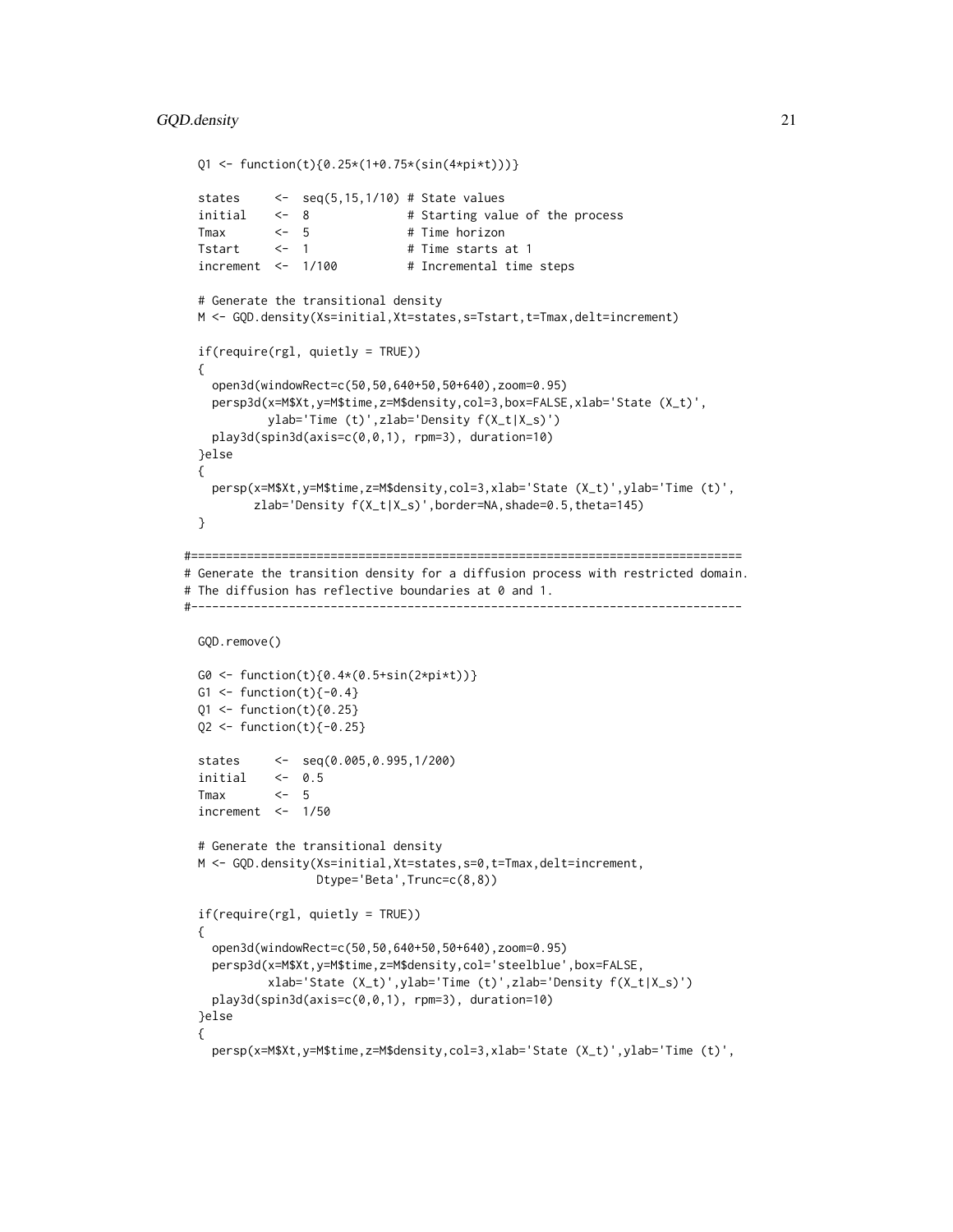```
zlab='Density f(X_t|X_s)',border=NA,shade=0.5,theta=145)
 }
#===============================================================================
```
<span id="page-21-1"></span>GQD.dic *Summarize MCMC Selection Output for a List of GQD.mcmc or BiGQD.mcmc objects.*

# Description

GQD.dic() summarizes the MCMC output from a list of GQD.mcmc() objects. This may be used to neatly summarize the MCMC output of various models fitted to a given dataset.

# Usage

GQD.dic(model.list, type = "col")

# Arguments

| model.list | A list of GQD mcmc() objects.                              |
|------------|------------------------------------------------------------|
| type       | Shoould output be of row ('row') or column ('col') format. |

#### Details

GQD.dic() summarizes the output from various models fitted via GQD.mcmc(). By ranking them according to DIC. [=] indicates which model has the minimal DIC.

|         |          | Elapsed_Time Time_Homogeneous | - p     | DIC                                       | pD | N N |
|---------|----------|-------------------------------|---------|-------------------------------------------|----|-----|
| Model 1 | 00:00:47 |                               | No 5.00 | 389.30 3.92 201                           |    |     |
| Model 2 | 00:01:00 |                               |         | No 5.00 $\lceil = 386.45 \rceil$ 4.13 201 |    |     |
| Model 3 | 00:02:50 |                               | No 5.00 | 391.37 3.94 201                           |    |     |

#### Value

A data frame with summary of model output. See Details.

# Author(s)

Etienne A.D. Pienaar: <etiannead@gmail.com>

# References

Updates available on GitHub at <https://github.com/eta21>.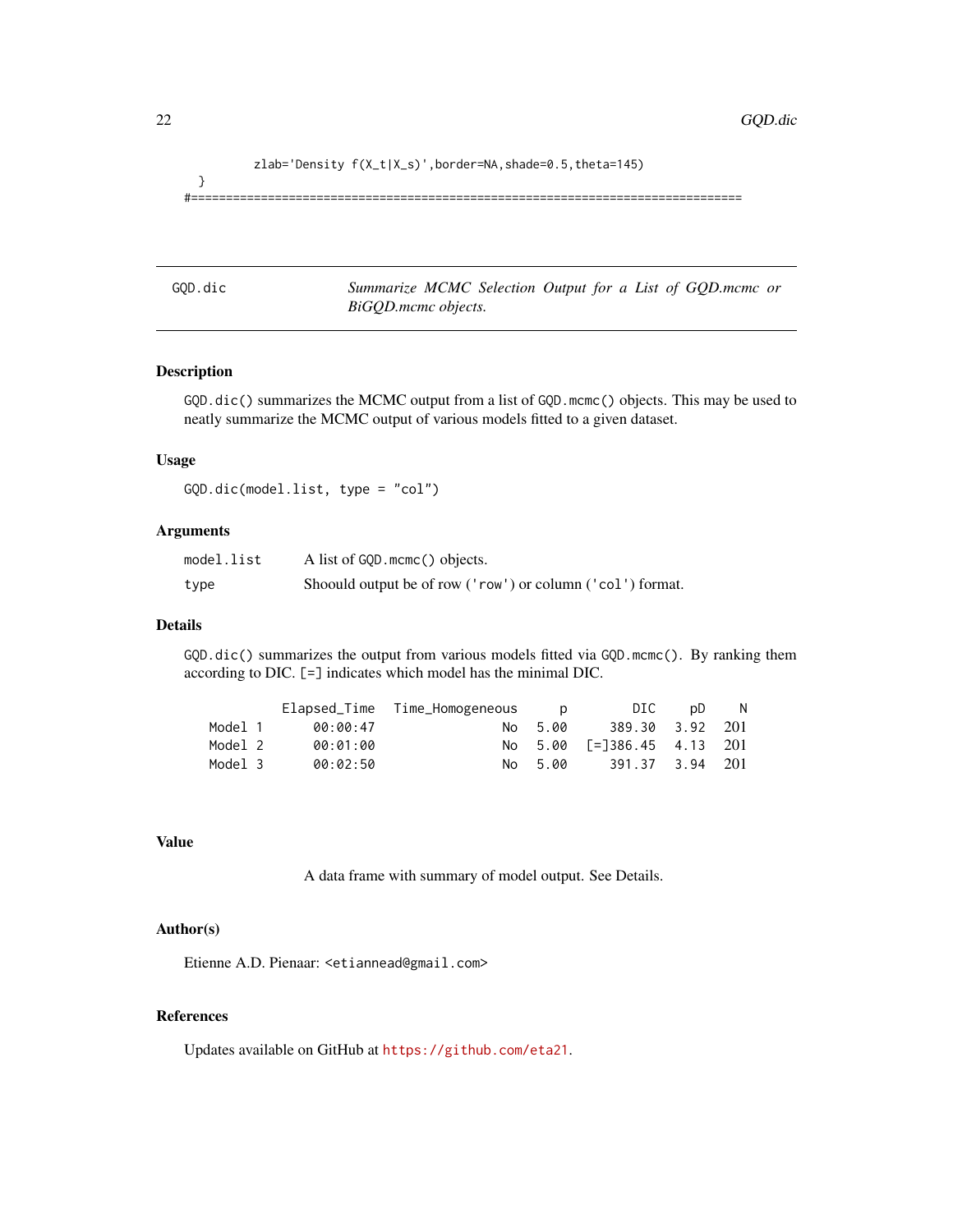#### <span id="page-22-0"></span>GQD.dic 23

#### See Also

[GQD.mcmc](#page-25-1)

```
#===============================================================================
# Simulate a time inhomogeneous diffusion.
#-------------------------------------------------------------------------------
data(SDEsim1)
attach(SDEsim1)
par(mfrow=c(1,1))expr1=expression(dX[t]=-2*(5+3*sin(0.5*pi*t)-X[t])*dt+0.5*sqrt(X[t])*dW[t])plot(Xt~time,type='l',col='blue',xlab='Time (t)',ylab=expression(X[t]),main=expr1)
#------------------------------------------------------------------------------
# Define coefficients of model 1
#------------------------------------------------------------------------------
 # Remove any existing coeffients. If none are pressent NAs will be returned, but
 # this is a safeguard against overlapping.
   GQD.remove()
 # Define time dependant coefficients. Note that all functions have a single argument.
 # This argument has to be `t' in order for the dependancy to be recognized.
 # theta does not have to be defined as an argument.
 G0 \le function(t){theta[1]*(theta[2]+theta[3]*sin(0.25*pi*t))}
 G1 \leftarrow function(t){-theta[1]}
 Q0 <- function(t){theta[4]*theta[4]}
 theta.start \leq c(1,1,1,1) \qquad # Starting values for the chain
 proposal.sds <- c(0.8,0.1,0.1,0.1) # Std devs for proposal distributions
 mesh.points <- 10 # Number of mesh points
 updates <- 50000 <- 50000 + Perform 50000 updates
 priors=function(theta){dnorm(theta[1],5,5)}
 m1 <- GQD.mcmc(Xt,time,mesh=mesh.points,theta=theta.start,sds=proposal.sds,
                updates=updates)
#------------------------------------------------------------------------------
# Define coefficients of model 2
#------------------------------------------------------------------------------
 GQD.remove()
 G0 \leftarrow function(t){theta[1]*(theta[2]+theta[3]*sin(0.25*pi*t))}
 G1 \leftarrow function(t){-theta[1]}
 Q1 <- function(t){theta[4]*theta[4]}
```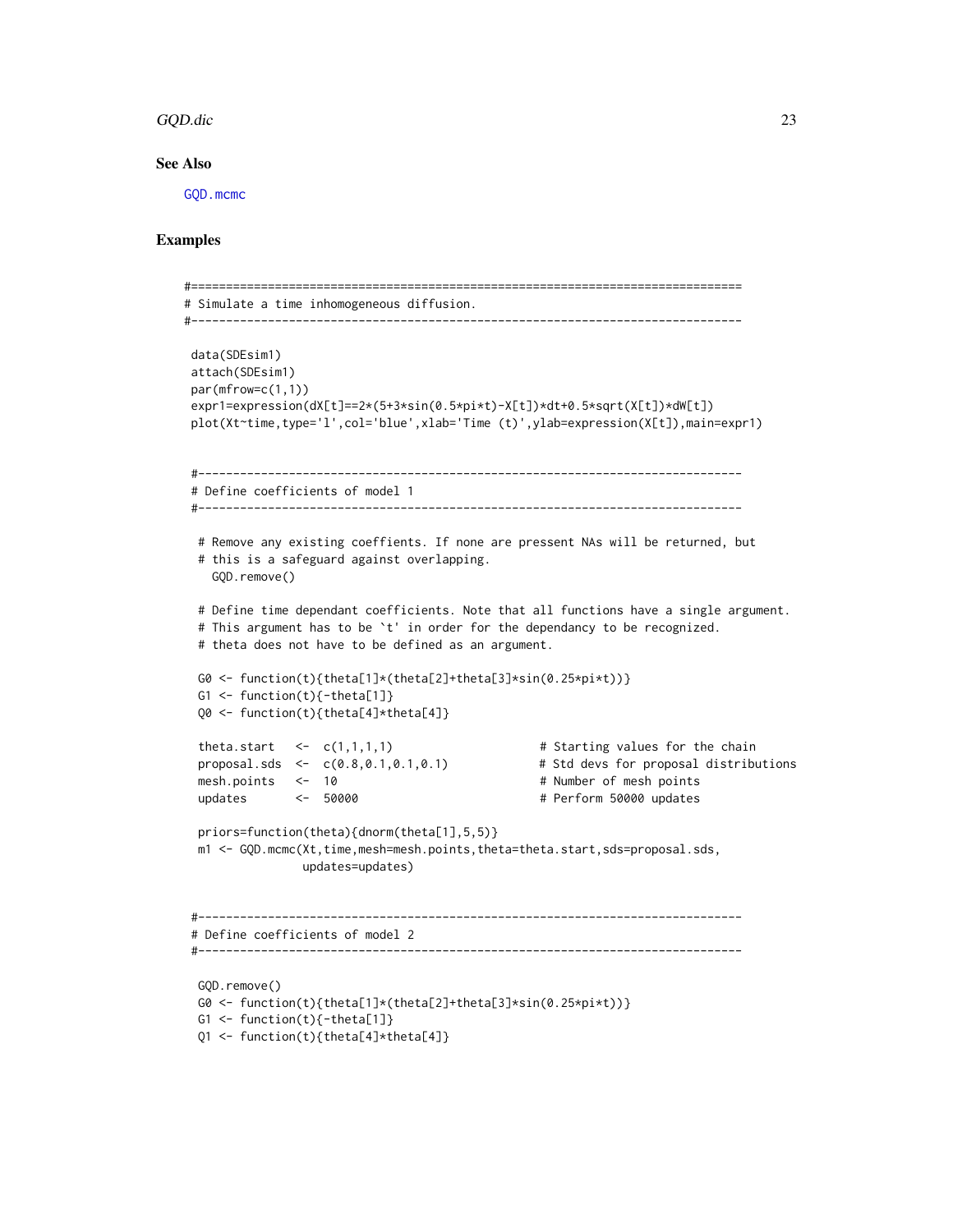# <span id="page-23-0"></span>24 GQD.estimates

```
proposal.sds <- c(0.8,0.1,0.1,0.1)
 m2 <- GQD.mcmc(Xt,time,mesh=mesh.points,theta=theta.start,sds=proposal.sds,
                updates=updates)
 # Checkthe parameter estimates:
 GQD.estimates(m2,thin = 200)
#------------------------------------------------------------------------------
# Summarize the output from the models.
#------------------------------------------------------------------------------
GQD.dic(list(m1,m2))
#===============================================================================
```
GQD.estimates *Extract Parmaeter Estimates from* .mle() *or* .mcmc() *Objects.*

#### Description

GQD.estimates() calculates parameter estimates from .mle() or .mcmc() model objects.

# Usage

GQD.estimates(x, thin = 100, burns,  $CI = c(0.05, 0.95)$ , corrmat = FALSE, acf.plot = TRUE, palette = 'mono')

# Arguments

| X        | List object of type 'GQD.mcmc' or 'GQD.mle'. That is, when model =GQD.mcmc()<br>then model constitutes an appropriate object for x. |
|----------|-------------------------------------------------------------------------------------------------------------------------------------|
| thin     | Thinnging level for parameter chain.                                                                                                |
| burns    | Number of MCMC updates to discard before calculating estimates.                                                                     |
| CI       | Credibility interval quantiles (for MCMC chains).                                                                                   |
| corrmat  | If TRUE, an estimated correlation matrix is returned in addition to the estimate<br>vector.                                         |
| acf.plot | If TRUE, an acf plot is drawn for each element of the parameter chain.                                                              |
| palette  | Colour palette for drawing trace plots. Default palette $=$ 'mono', otherwise a<br>qualitative palette will be used.                |

# Value

Data frame with parameter estimates and appropriate interval statistics.

#### Author(s)

Etienne A.D. Pienaar: <etiannead@gmail.com>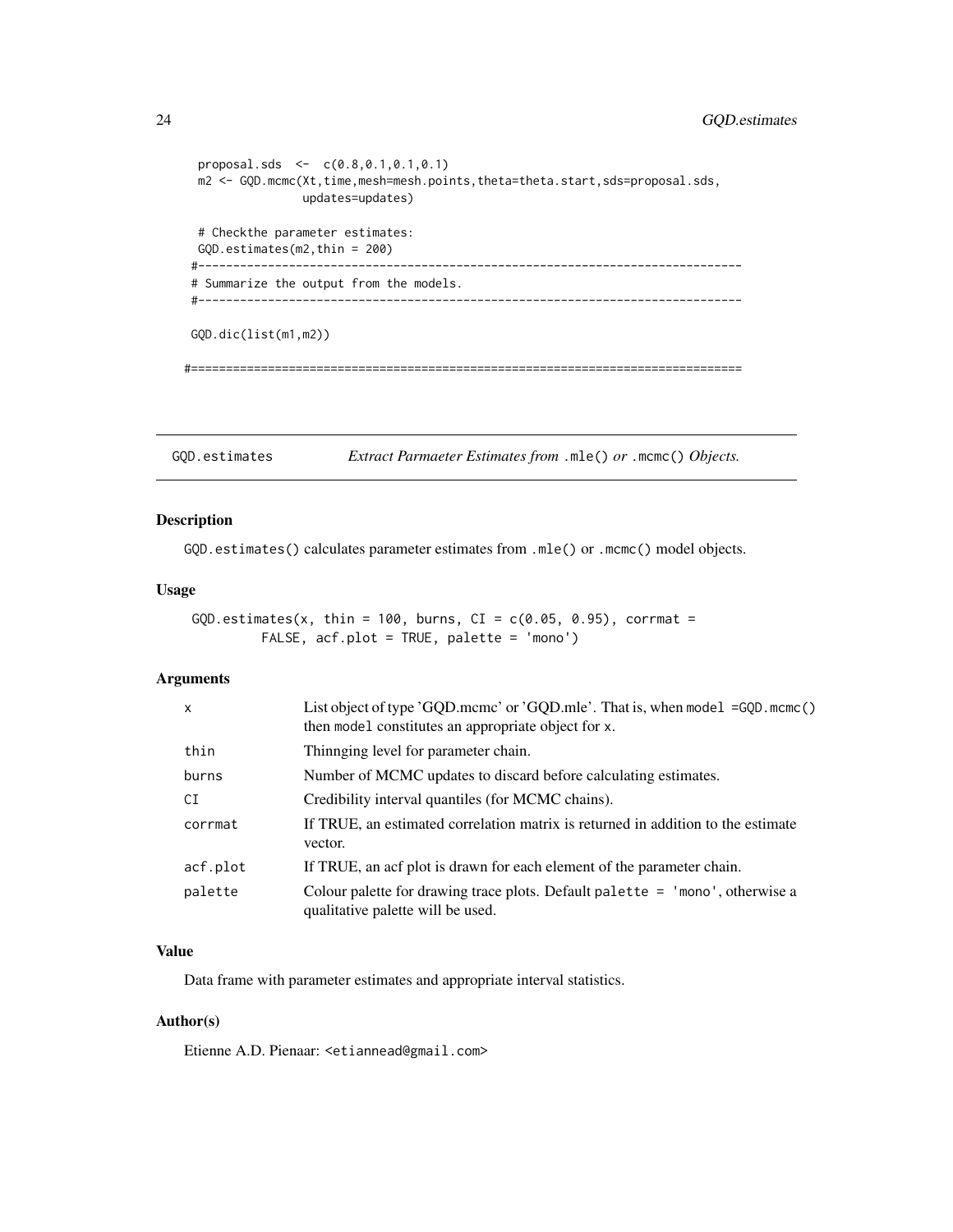# <span id="page-24-0"></span>GQD.estimates 25

#### References

Updates available on GitHub at <https://github.com/eta21>.

#### See Also

[GQD.mcmc](#page-25-1), [GQD.mle](#page-28-1), [BiGQD.mcmc](#page-6-1) and [BiGQD.mle](#page-11-1).

```
#===============================================================================
# This example simulates a time inhomogeneous diffusion and shows how to conduct
# inference using GQD.mcmc
#-------------------------------------------------------------------------------
library(DiffusionRgqd)
data(SDEsim1)
par(mfrow=c(1,1))
x <- SDEsim1
plot(x$Xt~x$time,type='l',col='blue')
#------------------------------------------------------------------------------
# Define parameterized coefficients of the process, and set up starting
# parameters.
# True model: dX_t = 2(5+3sin(0.25 pi t)-X_t)dt+0.5sqrt(X_t)dW_t
#------------------------------------------------------------------------------
# Remove any existing coeffients. If none are pressent NAs will be returned, but
# this is a safeguard against overlapping.
GQD.remove()
# Define time dependant coefficients. Note that all functions have a single argument.
# This argument has to be `t' in order for the dependancy to be recognized.
# theta does not have to be defined as an argument.
G0 <- function(t){theta[1]*(theta[2]+theta[3]*sin(0.25*pi*t))}
G1 \leftarrow function(t){-theta[1]}
Q1 <- function(t){theta[4]*theta[4]}
theta.start \leq c(1,1,1,1) # Starting values for the chain
proposal.sds \leq c(0.4, 0.3, 0.2, 0.1)*1/2 # Std devs for proposal distributions
mesh.points <- 10 # Number of mesh points
updates <- 50000 # Perform 50000 updates
#------------------------------------------------------------------------------
# Run the MCMC procedure for the model defined above
#------------------------------------------------------------------------------
m1 <- GQD.mcmc(x$Xt,x$time,mesh=mesh.points,theta=theta.start,sds=proposal.sds,
              updates=updates)
# Calculate estimates:
GQD.estimates(m1,thin=200)
#===============================================================================
```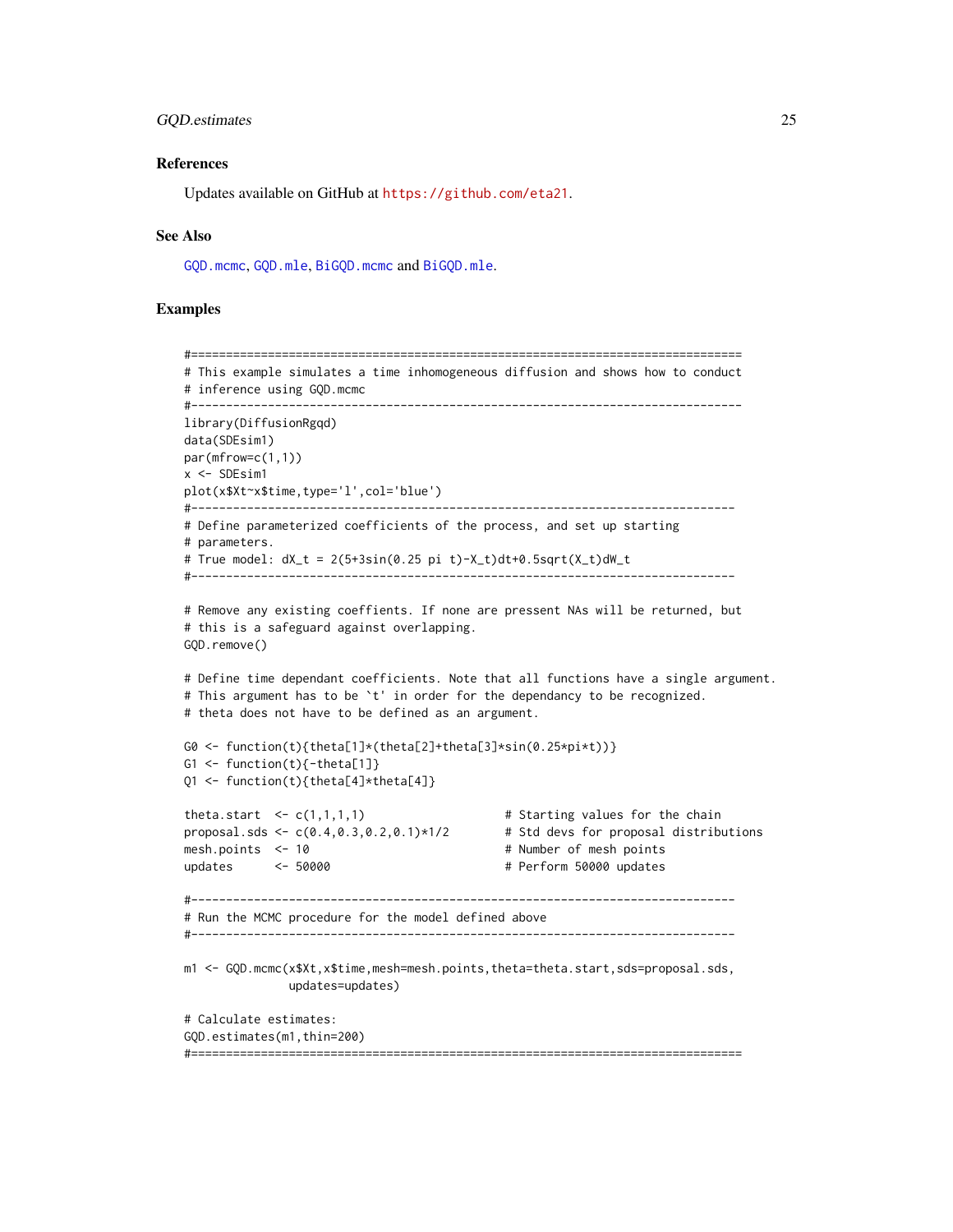<span id="page-25-1"></span><span id="page-25-0"></span>GQD.mcmc *MCMC Inference on Generalized Quadratic Diffusion Models (GQDs).*

# Description

GQD.mcmc() uses parametrised coefficients (provided by the user as R-functions) to construct a C++ program in real time that allows the user to perform Bayesian inference on the resulting jump diffusion model. Given a set of starting parameters, a MCMC chain is returned for further analysis. GQD.mcmc() performs inference using the Metropolis-Hastings algorithm for diffusions of the form:

$$
dX_t = \mu(X, t)dt + \sigma(X_t, t)dW_t
$$

where

$$
\mu(X, t) = G_0(t, \theta) + G_1(t, \theta)X_t + G_2(t, \theta)X_t^2
$$

and

$$
\sigma(X,t) = \sqrt{Q_0(t,\theta) + Q_1(t,\theta)X_t + Q_2(t,\theta)X_t^2}.
$$

#### Usage

GQD.mcmc(X, time, mesh=10, theta, sds, updates, burns=min(round(updates/2),25000), Dtype='Saddle', Trunc=c(4,4), RK.order=4, P=200, alpha=0,  $lower=min(na.omit(X))/2, upper=max(na.omit(X))*2,$ exclude=NULL, plot.chain=TRUE, Tag=NA, wrt=FALSE, print.output=TRUE, palette = 'mono')

#### Arguments

| X       | Time series (vector) of discretely observed points of the process of interest.<br>These may be non-equidistant observations (see time).                                                                                                                                                                                                                                             |
|---------|-------------------------------------------------------------------------------------------------------------------------------------------------------------------------------------------------------------------------------------------------------------------------------------------------------------------------------------------------------------------------------------|
| time    | A vector of time-stamps associated with each observation in X.                                                                                                                                                                                                                                                                                                                      |
| mesh    | The number mesh points between any two given data points.                                                                                                                                                                                                                                                                                                                           |
| theta   | The parameter vector of the process. the tasted are taken as the starting values of the<br>MCMC chain and gives the dimension of the parameter vector used to calculate<br>the DIC. Care should be taken to ensure that each element in theta is in fact<br>used within the coefficient-functions, otherwise redundant parameters will be<br>counted in the calculation of the DIC. |
| sds     | Proposal distribution standard deviations. That is, for the i-th parameter the<br>proposal distribution is $\sim Normal(,sds/i)^{2}$                                                                                                                                                                                                                                                |
| updates | The number of chain updates (including burned updates) to perform.                                                                                                                                                                                                                                                                                                                  |
| burns   | The number of updates to burn. That is, the first burns values are omitted from<br>the inference, although the entire chain is returned.                                                                                                                                                                                                                                            |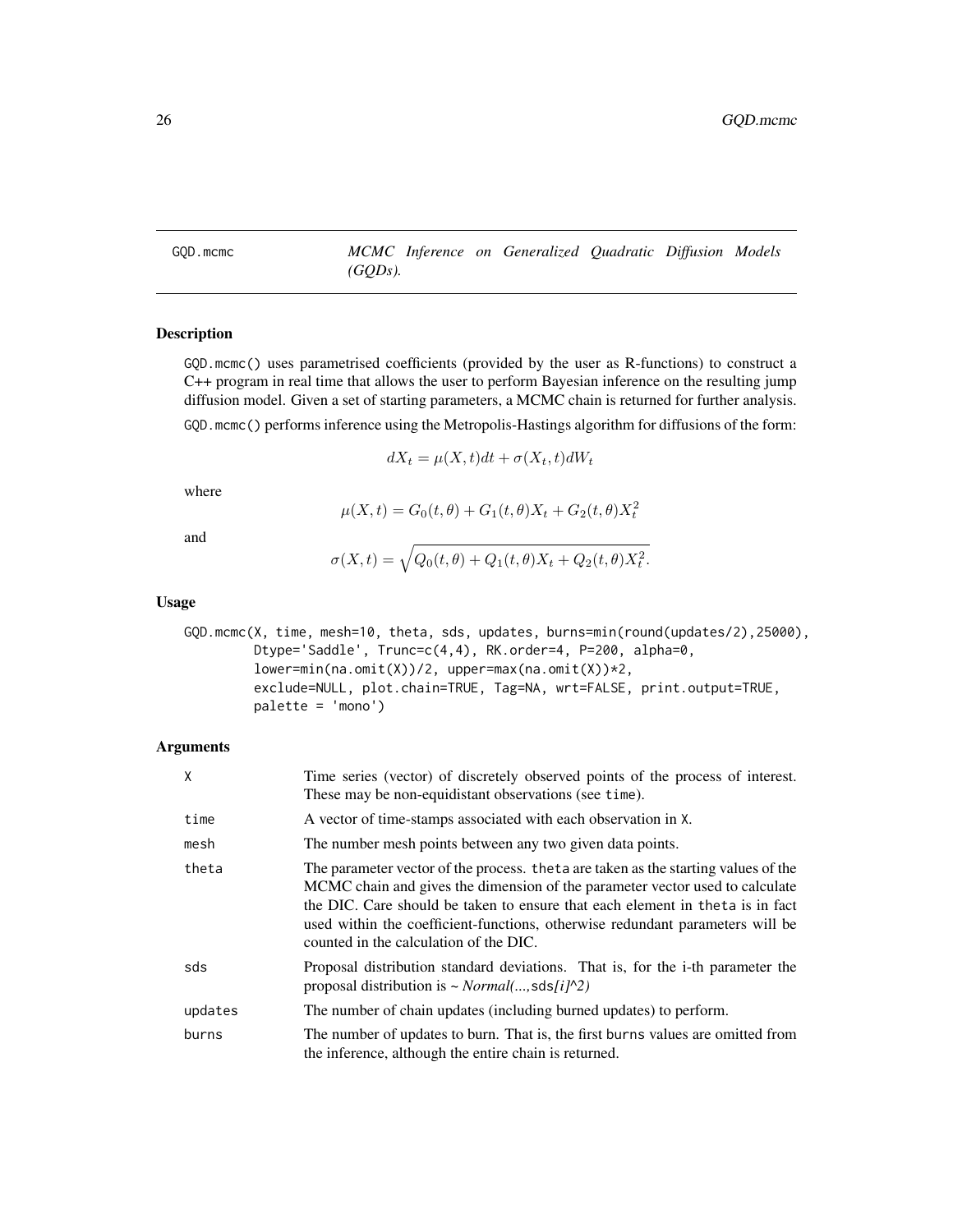# <span id="page-26-0"></span>GQD.mcmc 27

| exclude      | Vector indicating which transitions to exclude from the analysis. Default = NULL.                                                                                                                                                   |
|--------------|-------------------------------------------------------------------------------------------------------------------------------------------------------------------------------------------------------------------------------------|
| plot.chain   | If TRUE (default), a trace plot is made of the resulting MCMC chain (see details).                                                                                                                                                  |
| RK.order     | The order of the Runge-Kutta solver used to approximate the trajectories of<br>cumulants. Must be 4 or (default) 10.                                                                                                                |
| Dtype        | Character string indicating the type of density approximation (see details) to<br>use. Types: 'Saddlepoint', 'Normal', 'Gamma', 'InvGamma' and 'Beta' are<br>supported (default = 'Saddlepoint').                                   |
| Trunc        | Vector of length 2 containing the cumulant truncation order and the density trun-<br>cation order respectively. May take on values 4, 6 and 8 with the constraint that<br>Trunc[1] >= $Trunc[2]$ . Default is $c(4,4)$ .            |
| P            | Normalization parameter indicating the number of points to use when normaliz-<br>ing members of the Pearson system (see details)                                                                                                    |
| alpha        | Normalization parameter controlig the mesh concentration when normalizing<br>members of the Pearson system (see details). Increasing alpha decreases con-<br>centration around the mean and vice versa (default alpha = $\theta$ ). |
| lower,upper  | Lower and upper bounds for the normalization range.                                                                                                                                                                                 |
| Tag          | Tag can be used to name (tag) an MCMC run e.g. Tag='Run_1'                                                                                                                                                                          |
| wrt          | If TRUE a .cpp file will be written to the current directory. For bug report diag-<br>nostics.                                                                                                                                      |
| print.output | If TRUE information about the model and algorithm is printed to the console.                                                                                                                                                        |
| palette      | Colour palette for drawing trace plots. Default palette = $\lceil$ mono', otherwise a<br>qualitative palette will be used.                                                                                                          |

# Details

GQD.mcmc() operates by searching the workspace for functions with names that match the coefficients of the predefined stochastic differential equation. Only the required coefficients need to be specified e.g. G0(t),G1(t) and Q0(t) for an Ornstein-Uhlenbeck model. Unspecified coefficients are ignored. When a new model is to be defined, the current model may be removed from the workspace by using the GQD. remove function, after which the new coefficients may be supplied.

# Value

| par.matrix                   | A matrix containing the MCMC chain on theta.                                  |  |  |
|------------------------------|-------------------------------------------------------------------------------|--|--|
| acceptence.rate              |                                                                               |  |  |
|                              | A vector containing the acceptance rate of the MCMC at every iteration.       |  |  |
| model.info                   | A list of variables pertaining to inference calculations.                     |  |  |
|                              | model.info\$elapsed.time                                                      |  |  |
|                              | The runtime, in h/m/s format, of the MCMC procedure (excluding compile time). |  |  |
| model.info\$time.homogeneous |                                                                               |  |  |
|                              | 'No' if the model has time-homogeneous coefficients and 'Yes' otherwise.      |  |  |
| model.info\$p                | The dimension of theta.                                                       |  |  |
|                              | model.info\$DIC Calculated Deviance Information Criterion.                    |  |  |
| model.info\$pd               | Effective number of parameters (see model.info\$DIC).                         |  |  |
|                              |                                                                               |  |  |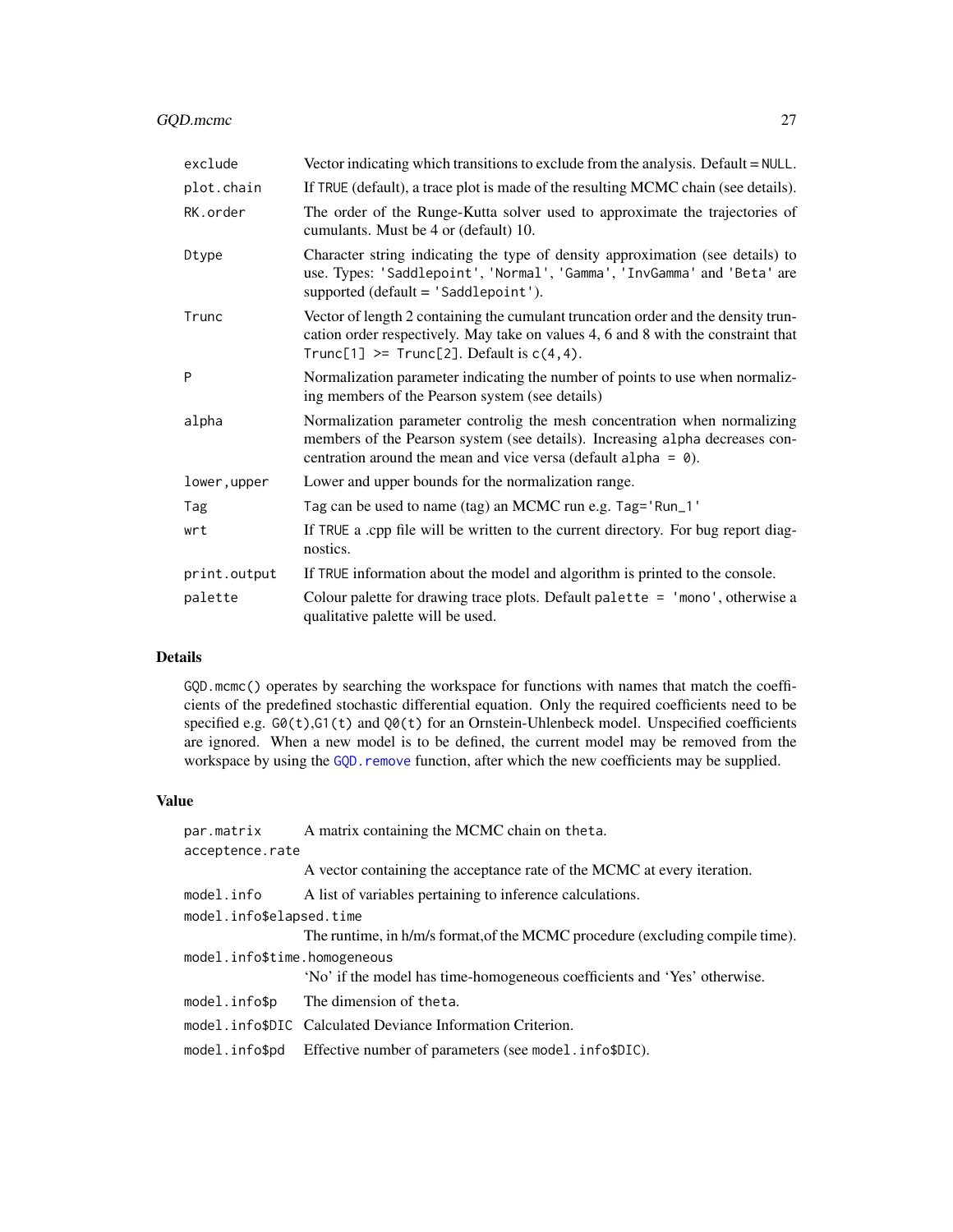#### Syntactical jargon

Synt. [1]: The coefficients of the GQD may be parameterized using the reserved variable theta. For example:

G0 <- function(t){theta[1]\*(theta[2]+sin(2\*pi\*(t-theta[3])))}.

Synt. [2]: Due to syntactical differences between R and C++ special functions have to be used when terms that depend on t. When the function cannot be separated in to terms that contain a single t, the  $\text{prod}(a, b)$  function must be used. For example:

G0 <- function(t){0.1\*(10+0.2\*sin(2\*pi\*t)+0.3\*prod(sqrt(t),1+cos(3\*pi\*t)))}.

Here sqrt(t)\*cos( $3$ \*pi\*t) constitutes the product of two terms that cannot be written i.t.o. a single t. To circumvent this isue, one may use the  $\text{prod}(a, b)$  function.

**Synt.** [3]: Similarly, the  $\land$  - operator is not overloaded in C++. Instead the pow(x, p) function may be used to calculate  $x^p$ . For example  $sin(2*pi*t)^3$  in:

G0 <- function(t){0.1\*(10+0.2\*pow(sin(2\*pi\*t),3))}.

#### Note

Note [1]: When plot.chain is TRUE, a trace plot is created of the resulting MCMC along with the acceptance rate at each update. This may save time when scrutinizing initial MCMC runs.

#### Author(s)

Etienne A.D. Pienaar: <etiennead@gmail.com>

#### References

Updates available on GitHub at <https://github.com/eta21>.

Daniels, H.E. 1954 Saddlepoint approximations in statistics. *Ann. Math. Stat.*, 25:631–650.

Eddelbuettel, D. and Romain, F. 2011 Rcpp: Seamless R and C++ integration. *Journal of Statistical Software*, 40(8):1–18,. URL <http://www.jstatsoft.org/v40/i08/>.

Eddelbuettel, D. 2013 *Seamless R and C++ Integration with Rcpp*. New York: Springer. ISBN 978-1-4614-6867-7.

Eddelbuettel, D. and Sanderson, C. 2014 Rcpparmadillo: Accelerating R with high-performance C++ linear algebra. *Computational Statistics and Data Analysis*, 71:1054–1063. URL [http://dx.](http://dx.doi.org/10.1016/j.csda.2013.02.005) [doi.org/10.1016/j.csda.2013.02.005](http://dx.doi.org/10.1016/j.csda.2013.02.005).

Feagin, T. 2007 A tenth-order Runge-Kutta method with error estimate. *In Proceedings of the IAENG Conf. on Scientifc Computing*.

Varughese, M.M. 2013 Parameter estimation for multivariate diffusion systems. *Comput. Stat. Data An.*, 57:417–428.

#### See Also

[GQD.remove](#page-36-1), [GQD.mle](#page-28-1), [BiGQD.mcmc](#page-6-1), [BiGQD.mle](#page-11-1), [GQD.passage](#page-32-1) and [GQD.TIpassage](#page-37-1).

<span id="page-27-0"></span>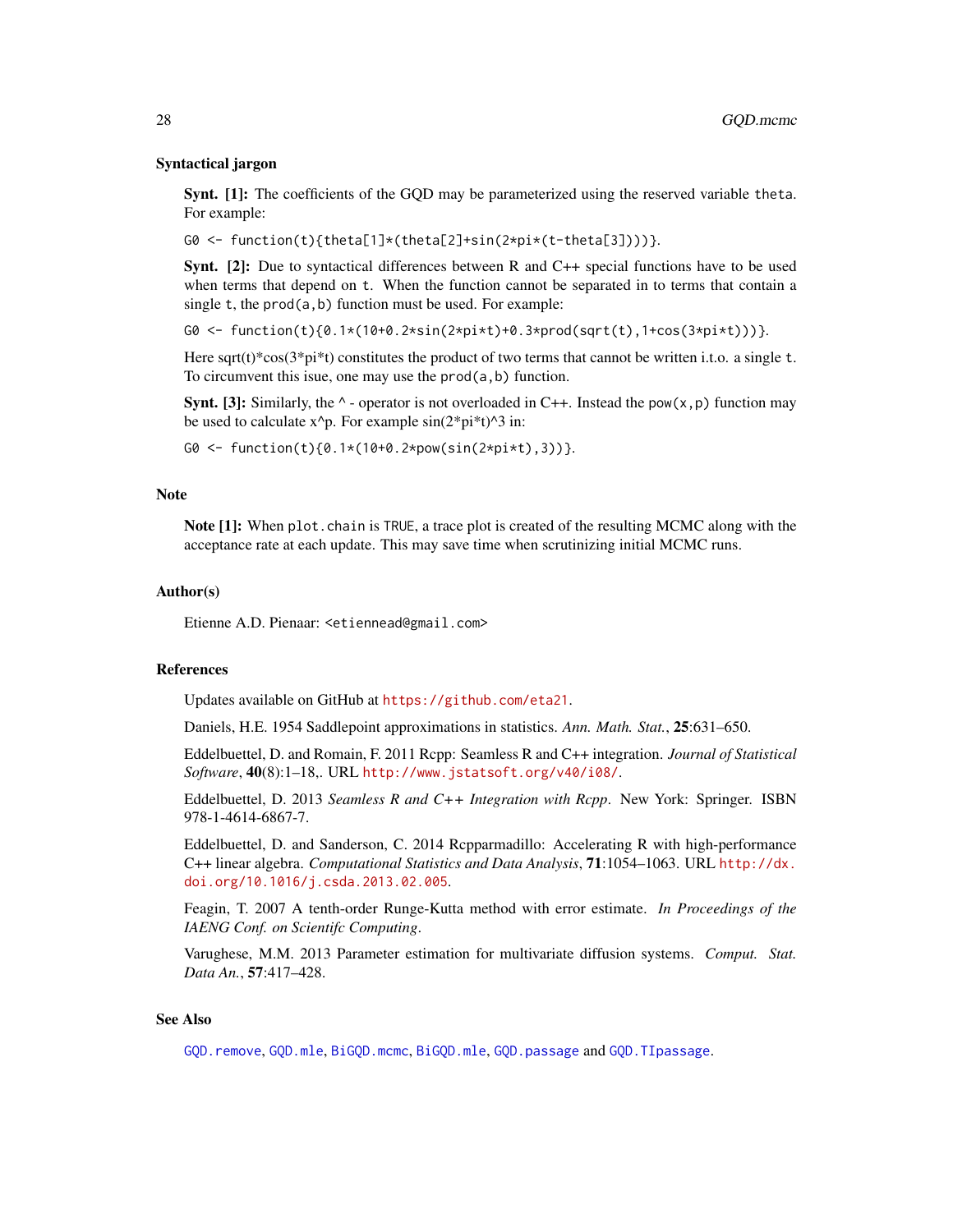#### <span id="page-28-0"></span>GQD.mle 29

# Examples

```
#===============================================================================
# This example simulates a time inhomogeneous diffusion and shows how to conduct
# inference using GQD.mcmc
#-------------------------------------------------------------------------------
data(SDEsim1)
attach(SDEsim1)
par(mfrow=c(1,1))
expr1=expression(dX[t]==2*(5+3*sin(0.5*pi*t)-X[t])*dt+0.5*sqrt(X[t])*dW[t])
plot(Xt~time,type='l',col='blue',xlab='Time (t)',ylab=expression(X[t]),main=expr1)
#------------------------------------------------------------------------------
# Define parameterized coefficients of the process, and set up starting
# parameters.
# True model: dX_t = 2X_t(5+3sin(0.25 pi t)-X_t)dt+0.5X_tdW_t
#------------------------------------------------------------------------------
# Remove any existing coeffients. If none are pressent NAs will be returned, but
# this is a safeguard against overlapping.
GQD.remove()
# Define time dependant coefficients. Note that all functions have a single argument.
# This argument has to be `t' in order for the dependancy to be recognized.
# theta does not have to be defined as an argument.
G0 <- function(t){theta[1]*(theta[2]+theta[3]*sin(0.25*pi*t))}
G1 \leftarrow function(t){-theta[1]}
Q1 <- function(t){theta[4]*theta[4]}
theta.start \leq c(1,1,1,1) # Starting values for the chain
proposal.sds \leq c(0.4, 0.3, 0.2, 0.1)*1/2 # Std devs for proposal distributions
mesh.points <- 10 # Number of mesh points
updates <- 50000 # Perform 50000 updates
#------------------------------------------------------------------------------
# Run the MCMC procedure for the model defined above
#------------------------------------------------------------------------------
m1 <- GQD.mcmc(Xt,time,mesh=mesh.points,theta=theta.start,sds=proposal.sds,
              updates=updates)
# Calculate estimates:
GQD.estimates(m1,thin=200)
#===============================================================================
```
<span id="page-28-1"></span>GQD.mle *MLEs for Generalized Quadratic Diffusion Models (GQDs).*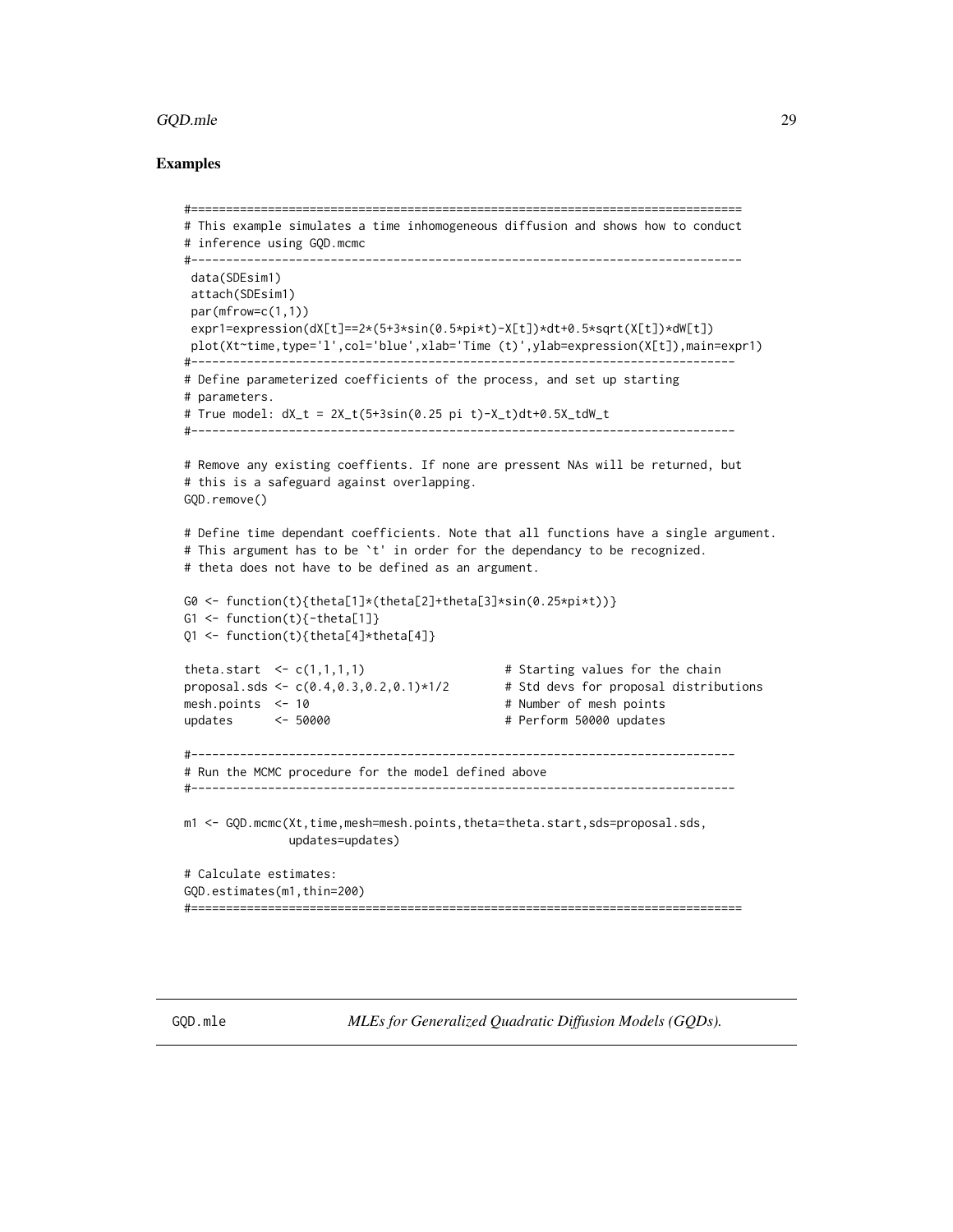# Description

GQD.mle() constructs a C++ program in real time that allows the user to perform maximum likelihood inference on scalar GQDs. Given a set of starting parameters, the maximum likelihood estimates are calculated via minimization of minus the likelihood function via the built-in R-function optim.

GQD.mcmc() performs inference using the Metropolis-Hastings algorithm for diffusions of the form:

$$
dX_t = \mu(X,t)dt + \sigma(X_t,t)dW_t
$$

where

$$
\mu(X, t) = G_0(t, \theta) + G_1(t, \theta)X_t + G_2(t, \theta)X_t^2
$$

and

$$
\sigma(X,t) = \sqrt{Q_0(t,\theta) + Q_1(t,\theta)X_t + Q_2(t,\theta)X_t^2}.
$$

# Usage

GQD.mle(X, time, mesh=10, theta, control=NULL, method='Nelder-Mead', Dtype='Saddle', Trunc=c(4,4), RK.order=4, P=200, alpha=0, lower=min(X)/2, upper=max(X)\*2, exclude=NULL, Tag=NA, wrt=FALSE, print.output=TRUE)

#### Arguments

| X           | Time series (vector) of discretely observed points of the process of interest.<br>These may be non-equidistant observations (see time).                                                                                             |
|-------------|-------------------------------------------------------------------------------------------------------------------------------------------------------------------------------------------------------------------------------------|
| time        | A vector of time-stamps associated with each observation in X.                                                                                                                                                                      |
| mesh        | The number mesh points between any two given data points.                                                                                                                                                                           |
| theta       | The set of starting parameters for the optimization routine.                                                                                                                                                                        |
| control     | List of control variables to be used by optim.                                                                                                                                                                                      |
| method      | Method to be used by optim.                                                                                                                                                                                                         |
| exclude     | Vector indicating which transitions to exclude from the analysis. Default = NULL.                                                                                                                                                   |
| RK.order    | The order of the Runge-Kutta scheme used. Value must be 4 or (default) 10.                                                                                                                                                          |
| Dtype       | Character string indicating the type of density approximation (see details) to<br>use. Types: 'Saddlepoint', 'Normal', 'Gamma', 'InvGamma' and 'Beta' are<br>supported (default = 'Saddlepoint').                                   |
| Trunc       | Vector of length 2 containing the cumulant truncation order and the density trun-<br>cation order respectively. May take on values 4, 6 and 8 with the constraint that<br>Trunc[1] >= $Trunc[2]$ . Default is $c(4,4)$ .            |
| P           | Normalization parameter indicating the number of points to use when normaliz-<br>ing members of the Pearson system (see details)                                                                                                    |
| alpha       | Normalization parameter controlig the mesh concentration when normalizing<br>members of the Pearson system (see details). Increasing alpha decreases con-<br>centration around the mean and vice versa (default alpha = $\theta$ ). |
| lower,upper | Lower and upper bounds for the normalization range.                                                                                                                                                                                 |
| Tag         | Tag can be used to name (tag) an MCMC run e.g. Tag='Run_1'                                                                                                                                                                          |

<span id="page-29-0"></span>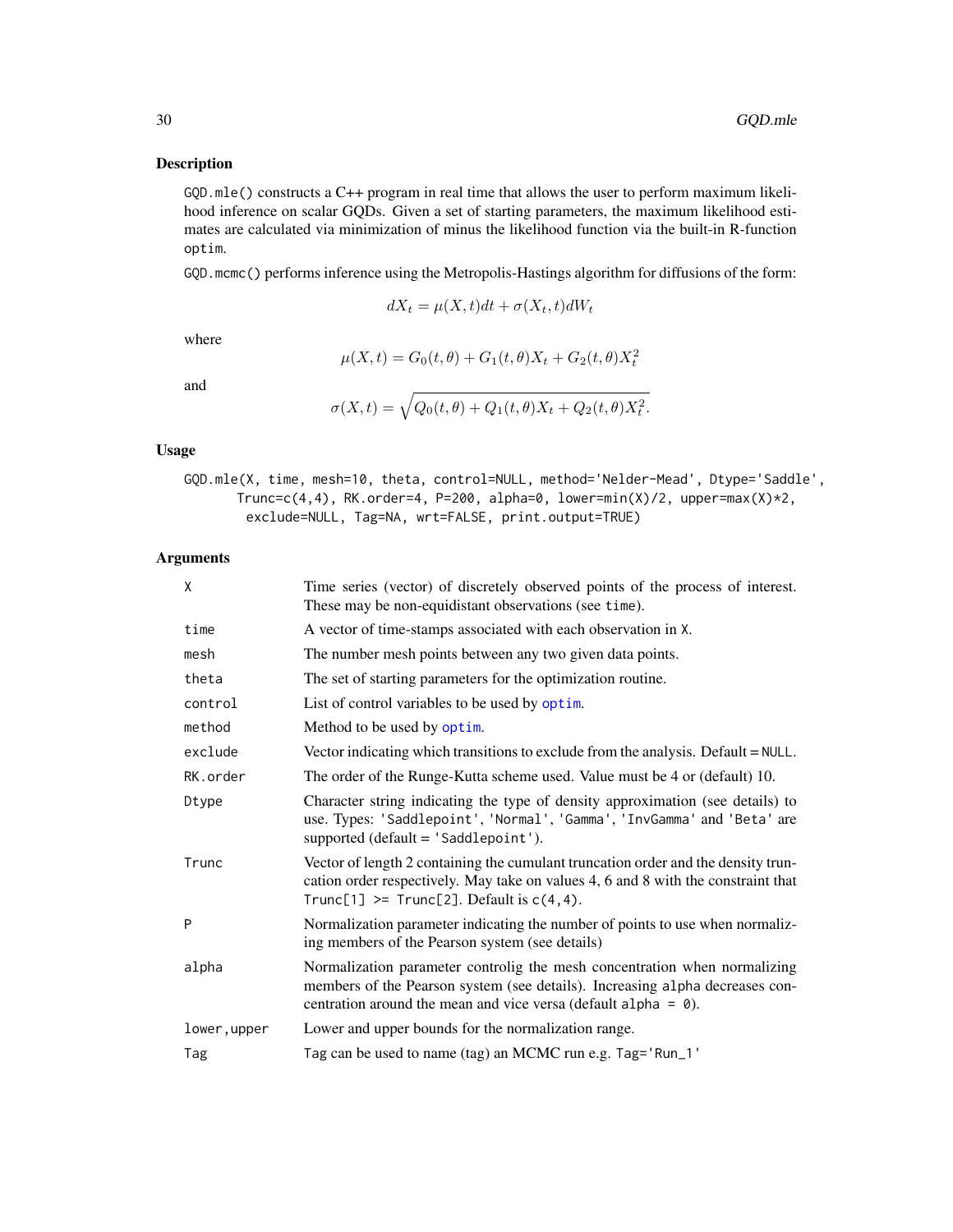#### $GQD.$ mle  $31$

#### Value

| opt                          | The output from optim.                                                   |
|------------------------------|--------------------------------------------------------------------------|
| model.info                   | A list of variables pertaining to inference calculations.                |
| model.info\$elapsed.time     |                                                                          |
|                              | The run-time, in h/m/s format, of the MCMC procedure (excluding compile  |
|                              | time).                                                                   |
| model.info\$time.homogeneous |                                                                          |
|                              | 'No' if the model has time-homogeneous coefficients and 'Yes' otherwise. |
| model.info\$p                | The dimension of theta.                                                  |
|                              |                                                                          |

#### Syntactical jargon

Synt. [1]: The coefficients of the GQD may be parameterized using the reserved variable theta. For example:

G0 <- function(t){theta[1]\*(theta[2]+sin(2\*pi\*(t-theta[3])))}.

Synt. [2]: Due to syntactical differences between R and C++ special functions have to be used when terms that depend on t. When the function cannot be separated in to terms that contain a single t, the prod(a,b) function must be used. For example:

G0 <- function(t){0.1\*(10+0.2\*sin(2\*pi\*t)+0.3\*prod(sqrt(t),1+cos(3\*pi\*t)))}.

Here sqrt(t)\*cos( $3$ \*pi\*t) constitutes the product of two terms that cannot be written i.t.o. a single t. To circumvent this isue, one may use the prod(a,b) function.

**Synt.** [3]: Similarly, the  $\land$ - operator is not overloaded in C++. Instead the pow( $x, p$ ) function may be used to calculate  $x^p$ . For example  $sin(2*pi*t)^3$  in:

G0 <- function(t){0.1\*(10+0.2\*pow(sin(2\*pi\*t),3))}.

#### Warning

Warning [1]: The parameter mesh is used to discretize the transition horizons between successive observations. It is thus important to ensure that mesh is not too small when large time differences are present in time. Check output for max(dt) and divide by mesh.

Warning [2]: Note that minus the likelihood is minimized, as such the optim output (hessian) needs to be adjusted accordingly if used for calculating confidence intervals. Furthermore, GQD.mle may be temperamental under certain conditions

# Author(s)

Etienne A.D. Pienaar: <etiennead@gmail.com>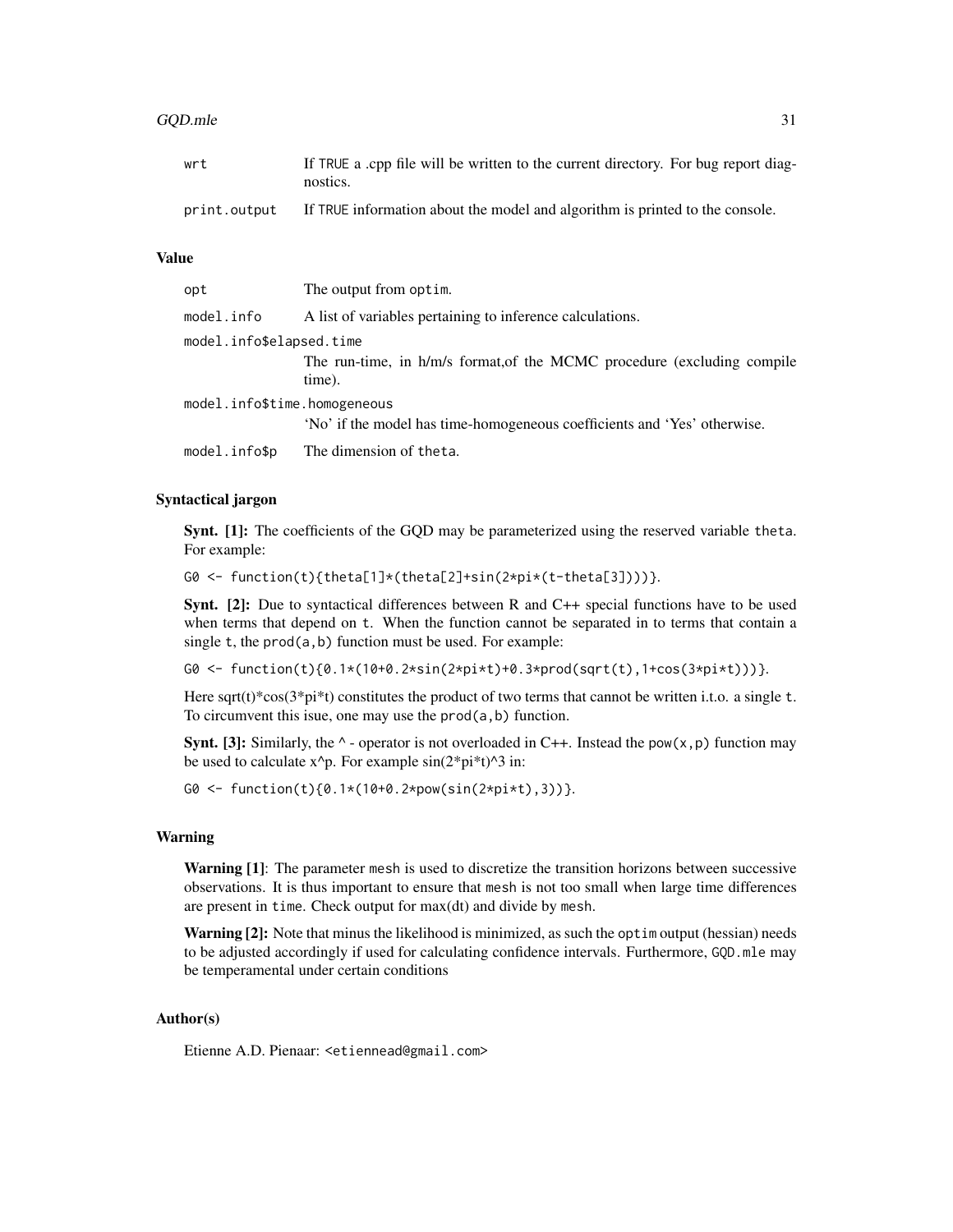#### <span id="page-31-0"></span>References

Updates available on GitHub at <https://github.com/eta21>.

Daniels, H.E. 1954 Saddlepoint approximations in statistics. *Ann. Math. Stat.*, 25:631–650.

Eddelbuettel, D. and Romain, F. 2011 Rcpp: Seamless R and C++ integration. *Journal of Statistical Software*, 40(8):1–18,. URL <http://www.jstatsoft.org/v40/i08/>.

Eddelbuettel, D. 2013 *Seamless R and C++ Integration with Rcpp*. New York: Springer. ISBN 978-1-4614-6867-7.

Eddelbuettel, D. and Sanderson, C. 2014 Rcpparmadillo: Accelerating R with high-performance C++ linear algebra. *Computational Statistics and Data Analysis*, 71:1054–1063. URL [http://dx.](http://dx.doi.org/10.1016/j.csda.2013.02.005) [doi.org/10.1016/j.csda.2013.02.005](http://dx.doi.org/10.1016/j.csda.2013.02.005).

Feagin, T. 2007 A tenth-order Runge-Kutta method with error estimate. *In Proceedings of the IAENG Conf. on Scientifc Computing*.

Varughese, M.M. 2013 Parameter estimation for multivariate diffusion systems. *Comput. Stat. Data An.*, 57:417–428.

### See Also

[GQD.remove](#page-36-1), [GQD.mcmc](#page-25-1), [BiGQD.mcmc](#page-6-1), [BiGQD.mle](#page-11-1), [GQD.passage](#page-32-1) and [GQD.TIpassage](#page-37-1).

```
#===============================================================================
# Simulate a time inhomogeneous diffusion.
#-------------------------------------------------------------------------------
 data(SDEsim1)
 attach(SDEsim1)
 par(mfrow=c(1,1))expr1=expression(dX[t]==2*(5+3*sin(0.5*pi*t)-X[t])*dt+0.5*sqrt(X[t])*dW[t])
 plot(Xt~time,type='l',col='blue',xlab='Time (t)',ylab=expression(X[t]),main=expr1)
#------------------------------------------------------------------------------
# Define coefficients of the process.
#------------------------------------------------------------------------------
 GQD.remove()
 G0 <- function(t){theta[1]*(theta[2]+theta[3]*sin(0.25*pi*t))}
 G1 \leftarrow function(t){-theta[1]}
 Q0 <- function(t){theta[4]*theta[4]}
 theta.start \leq c(1,1,1,1) # Starting values for the chain
 mesh.points <- 10 # Number of mesh points
 m1 <- GQD.mle(Xt,time,mesh=mesh.points,theta=theta.start)
 GQD.remove()
 G0 <- function(t){theta[1]*(theta[2]+theta[3]*sin(0.25*pi*t))}
```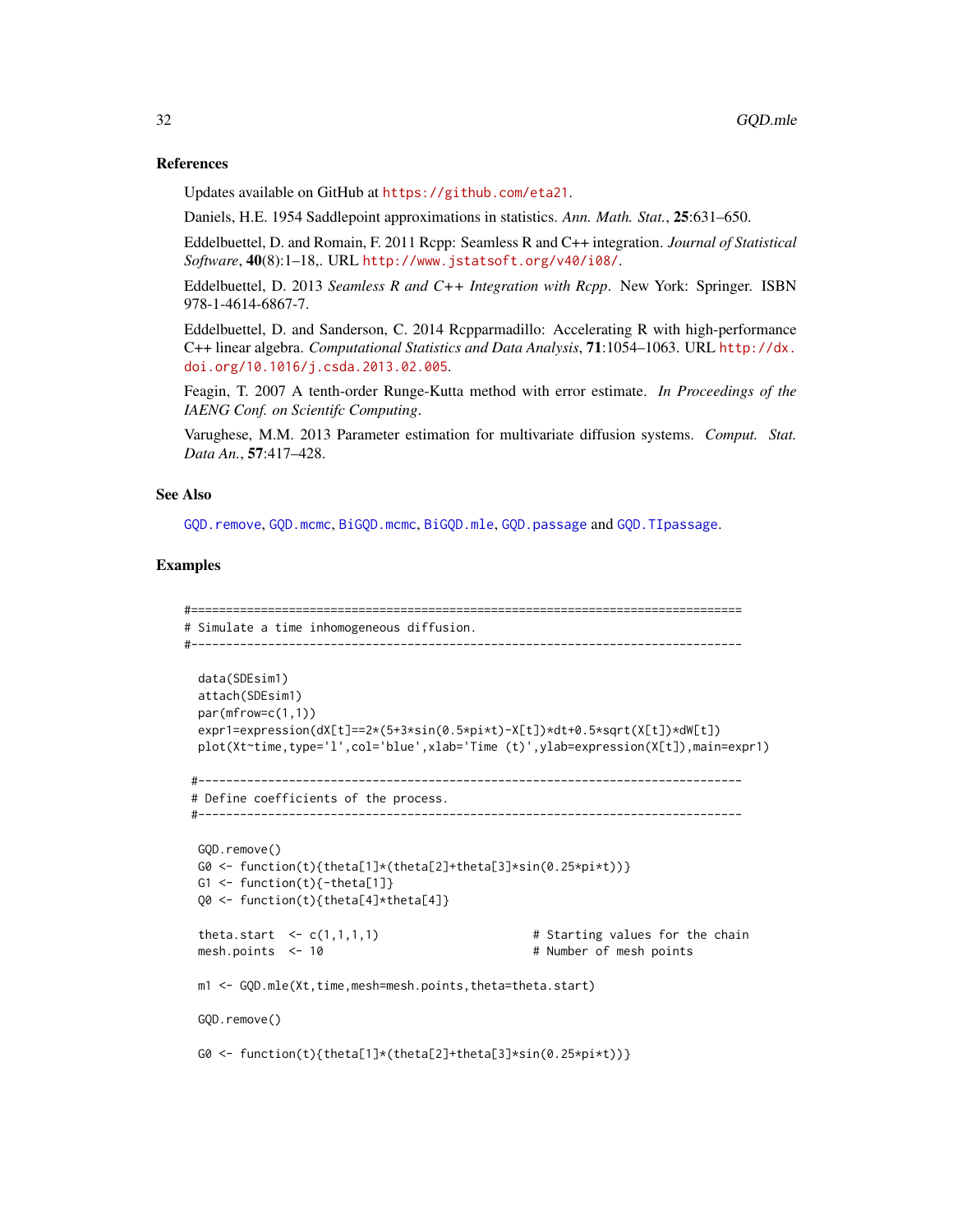# <span id="page-32-0"></span>GQD.passage 33

```
G1 \leftarrow function(t){-theta[1]}
 Q1 <- function(t){theta[4]*theta[4]}
 theta.start \leq c(1,1,1,1) # Starting values for the chain
 mesh.points <- 10 # Number of mesh points
 m2 <- GQD.mle(Xt,time,mesh=mesh.points,theta=theta.start)
 # Check estimates:
 GQD.estimates(m1)
 GQD.estimates(m2)
 # Compare models:
 GQD.aic(list(m1,m2))
#===============================================================================
```
<span id="page-32-1"></span>GQD.passage *Calculate the First Passage Time Density of a Time-Homogeneous GQD Process to a Fixed Barrier.*

# Description

GQD.passage uses the cumulant truncation procedure of Varughese (2013) in conjunction with a Volterra-type integral equation developed by Buonocore et al. (1987) in order to approximate the first passage time density of a time-homogeneous univariate GQD

 $dX_t = (theta[1] + theta[2]X_t + theta[3]X_t^2)dt + \sqrt{theta[4] + theta[5]X_t + theta[6]X_t^2}dW_t,$ 

to a fixed barrier.

# Usage

GQD.passage(Xs, B, theta, t, delt)

#### Arguments

| Χs    | Initial value of the process.                                              |
|-------|----------------------------------------------------------------------------|
| B     | Fixed barrier $(\geq Xs)$ .                                                |
| theta | Parameter vector giving the coefficients of the time-homogeneous GQD.      |
| t     | The time horizon up to and including which the density is to be evaluated. |
| delt  | Stepsize for the solution of the first passage time density.               |

# Value

| density       | The approximate first passage time density.              |
|---------------|----------------------------------------------------------|
| time          | The time points at which the approximation is evaluated. |
| prob.coverage | The approximate cumulative probability coverage.         |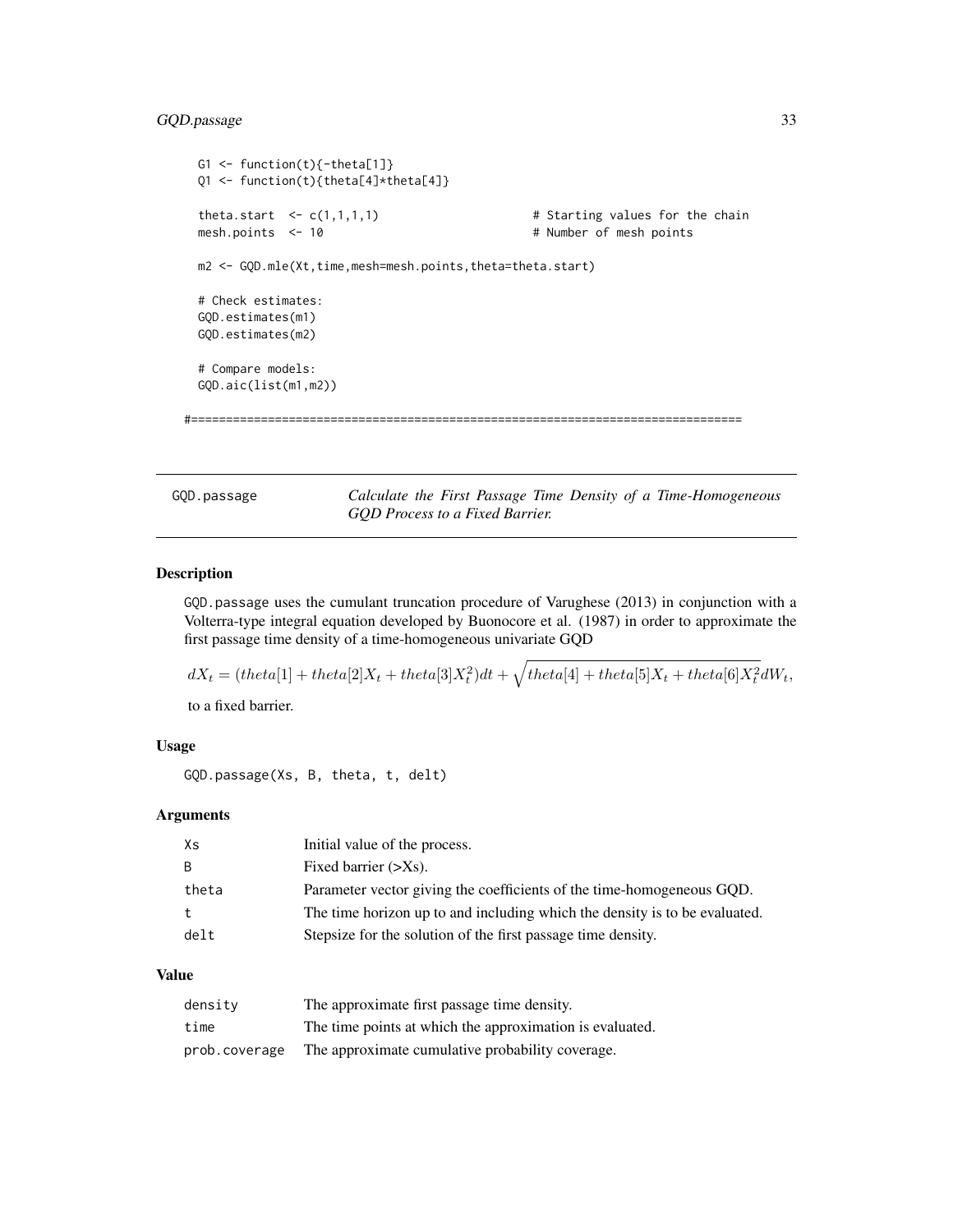# <span id="page-33-0"></span>Warning

Warning [1]: Some instability may occur when delt is large or where the saddlepoint approximation fails. As allways it is important to check both the validity of the diffusion process under the given parameters and the quality of the sadlepoint approximation. For a given set of parameters the latter can be checked using [GQD.density](#page-17-1).

**Warning [2]:** The first passage time problem is considered from one side only i.e.  $Xs < B$ . For  $Xs > B$ one may equivalently consider Yt=-X\_t, apply Ito's lemma and proceed as above.

#### Note

Note [1]: Since time-homogeneity is assumed for the present implementation, the interface of [GQD.mcmc](#page-25-1) etc. is discarded and the model is inferred from the non-zero values of theta. For example theta =  $c(0.5*10,-0.5,0,0.5^2,0,0)$  defines an Ornstein-Uhlenbeck model.

#### Author(s)

Etienne A.D. Pienaar: <etiannead@gmail.com>

# References

Updates available on GitHub at <https://github.com/eta21>.

A. Buonocore, A. Nobile, and L. Ricciardi. 1987 A new integral equation for the evaluation of first-passage- time probability densities. *Adv. Appl. Probab.* 19:784–800.

Daniels, H.E. 1954 Saddlepoint approximations in statistics. *Ann. Math. Stat.*, 25:631–650.

Eddelbuettel, D. and Romain, F. 2011 Rcpp: Seamless R and C++ integration. *Journal of Statistical Software*, 40(8):1–18,. URL <http://www.jstatsoft.org/v40/i08/>.

Eddelbuettel, D. 2013 *Seamless R and C++ Integration with Rcpp*. New York: Springer. ISBN 978-1-4614-6867-7.

Eddelbuettel, D. and Sanderson, C. 2014 Rcpparmadillo: Accelerating r with high-performance C++ linear algebra. *Computational Statistics and Data Analysis*, 71:1054–1063. URL [http://dx.](http://dx.doi.org/10.1016/j.csda.2013.02.005) [doi.org/10.1016/j.csda.2013.02.005](http://dx.doi.org/10.1016/j.csda.2013.02.005).

Feagin, T. 2007 A tenth-order Runge-Kutta method with error estimate. *In Proceedings of the IAENG Conf. on Scientific Computing*.

R. G. Jaimez, P. R. Roman and F. T. Ruiz. 1995 A note on the volterra integral equation for the first-passage-time probability density. *Journal of applied probability*, 635–648.

Varughese, M.M. 2013 Parameter estimation for multivariate diffusion systems. *Comput. Stat. Data An.*, 57:417–428.

# See Also

 $GOD$ . density for functions that generate the transitional density of  $GODs$ .  $GOD$ . mcmc and  $GOD$ . remove for MCMC procedures to perform inference on GQDs.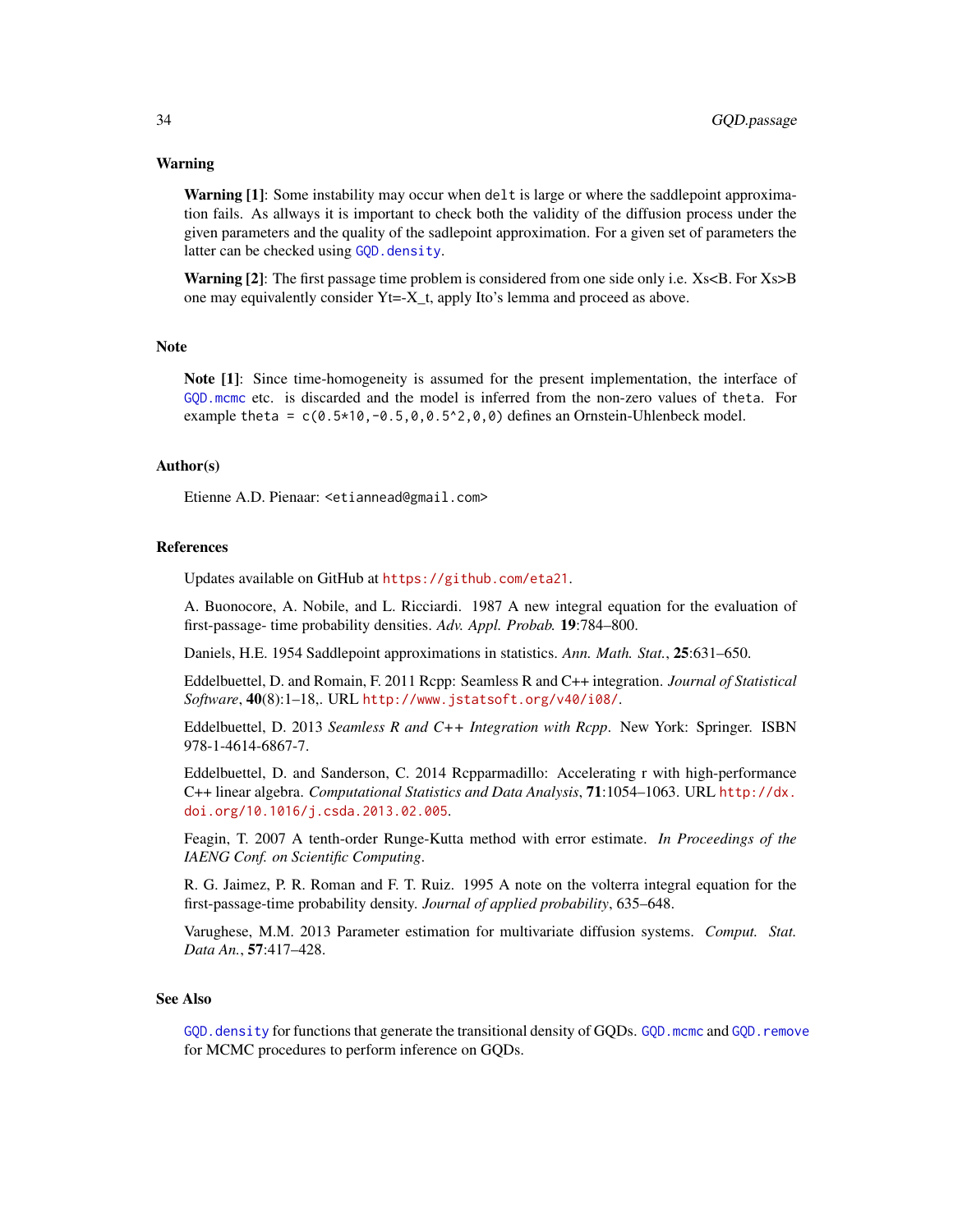#### <span id="page-34-0"></span>GQD.plot 35

# Examples

```
#===============================================================================
# Calculate the first passage time from state X_0 = 7 to X_T =10 for
# various diffusions, with T the first passage time.
#===============================================================================
 res1 <- GQD.passage(7,10,c(0.1*10,-0.1,0,0.2,0,0),25,1/100)
 res2 <- GQD.passage(7,10,c(0.1*10,-0.1,0,0,0.2,0),25,1/100)
 res3 <- GQD.passage(7,10,c(0,0.1*10,-0.1,0.5^2,0,0),25,1/100)
 res4 <- GQD.passage(7,10,c(0,0.1*10,-0.1,0,0,0.1^2),25,1/100)
 expr1 <- expression(dX[t]==(1-0.1*X[t])*dt+sqrt(0.2)*dW[t])
 expr2 <- expression(dX[t]==(1-0.1*X[t])*dt+sqrt(0.2*X[t])*dW[t])
 expr3 <- expression(dX[t]==(1*X[t]-0.1*X[t]^2)*dt+0.5*dW[t])
 expr4 <- expression(dX[t]==(1*X[t]-0.1*X[t]^2)*dt+0.1*X[t]*dW[t])
#===============================================================================
# Plot the resulting first passage time densities.
#===============================================================================
 par(mfrow=c(2,2))
```

```
plot(res1$density~res1$time,type='l',main=expr1,xlab='Time (t)',ylab='density',col='blue')
plot(res2$density~res2$time,type='l',main=expr2,xlab='Time (t)',ylab='density',col='blue')
plot(res3$density~res3$time,type='l',main=expr3,xlab='Time (t)',ylab='density',col='blue')
plot(res4$density~res4$time,type='l',main=expr4,xlab='Time (t)',ylab='density',col='blue')
```
GQD.plot *Quick Plots for DiffusionRgqd Objects*

# **Description**

GQD.plot() recognizes output objects calculated using routines from the DiffusionRgqd package and subsequently constructs an appropriate plot, for example a perspective plot of a transition density.

#### Usage

 $GQD.plot(x, thin = 1, burns, h = FALSE, palette = "mono")$ 

#### Arguments

|       | Generic GQD-objects, i.e. $res = GQD$ . density().       |
|-------|----------------------------------------------------------|
| thin  | Thinning interval for . mome objects.                    |
| burns | Number of parameter draws to discard for , mome objects. |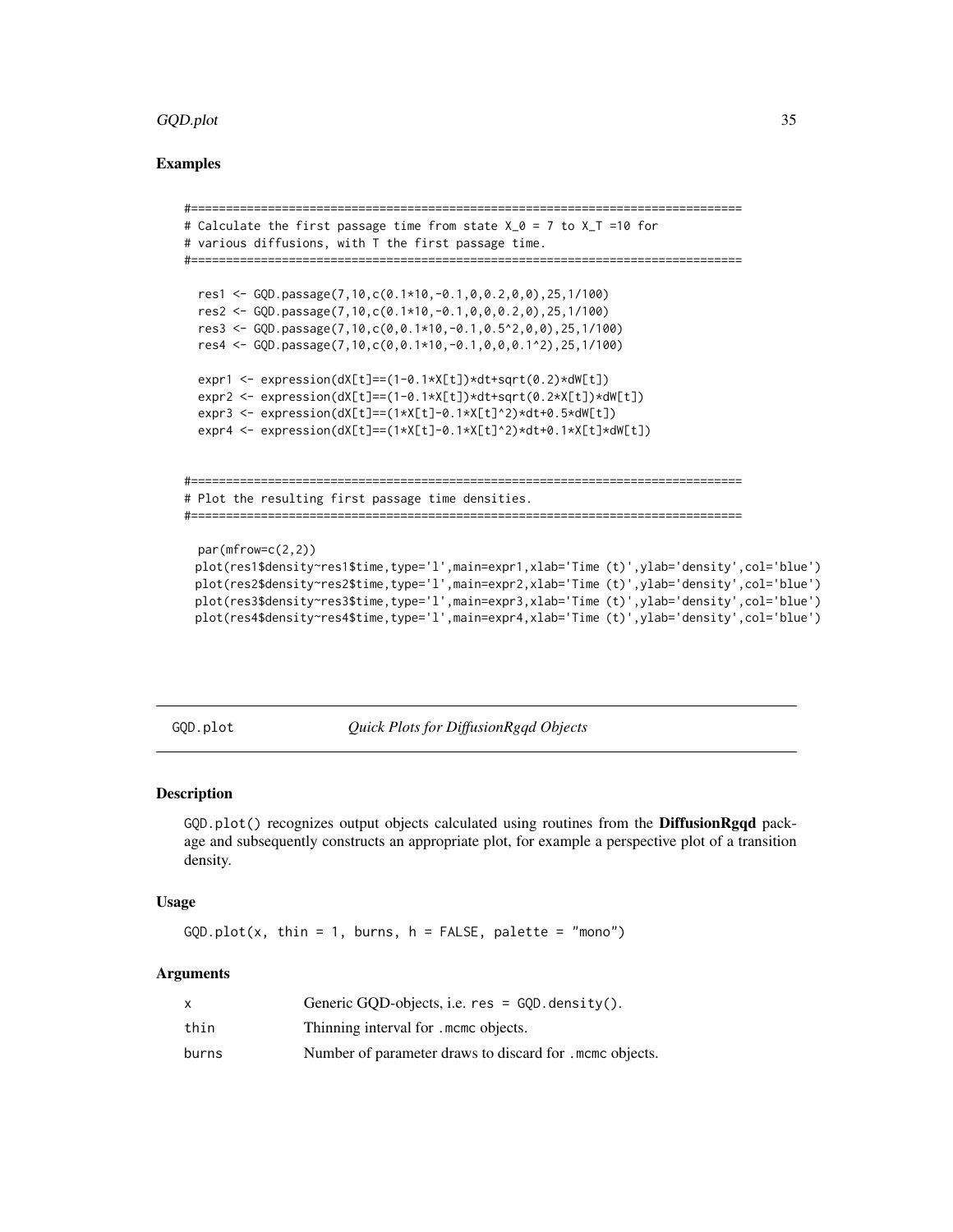<span id="page-35-0"></span>

| h       | if TRUE a histogram is drawn i.s.o. a trace plot.                                                                    |
|---------|----------------------------------------------------------------------------------------------------------------------|
| palette | Colour palette for drawing trace plots. Default palette $=$ 'mono', otherwise a<br>qualitative palette will be used. |

# Value

Varies in accordance with input type.

#### Author(s)

Etienne A.D. Pienaar: <etiannead@gmail.com>

# References

Updates available on GitHub at <https://github.com/eta21>.

#### See Also

[GQD.mcmc](#page-25-1), [GQD.mle](#page-28-1), [GQD.density](#page-17-1), [BiGQD.density](#page-2-1) etc.

```
# Remove any existing coefficients
GQD.remove()
# Define drift Coefficients. Note that the limiting mean is sinusoidal.
G0 <- function(t){2*(10+sin(2*pi*(t-0.5)))}
G1 \leftarrow function(t){-2}
# Define sinusoidal diffusion coefficient with `faster' oscillation.
Q1 <- function(t){0.25*(1+0.75*(sin(4*pi*t)))}
states \leftarrow seq(5,15,1/10) # State values
initial <- 8 # Starting value of the process
Tmax \leftarrow 5 # Time horizon
Tstart <- 1 # Time starts at 1
increment <- 1/100 # Incremental time steps
# Generate the transitional density
M <- GQD.density(Xs=initial,Xt=states,s=Tstart,t=Tmax,delt=increment)
GQD.plot(M)
```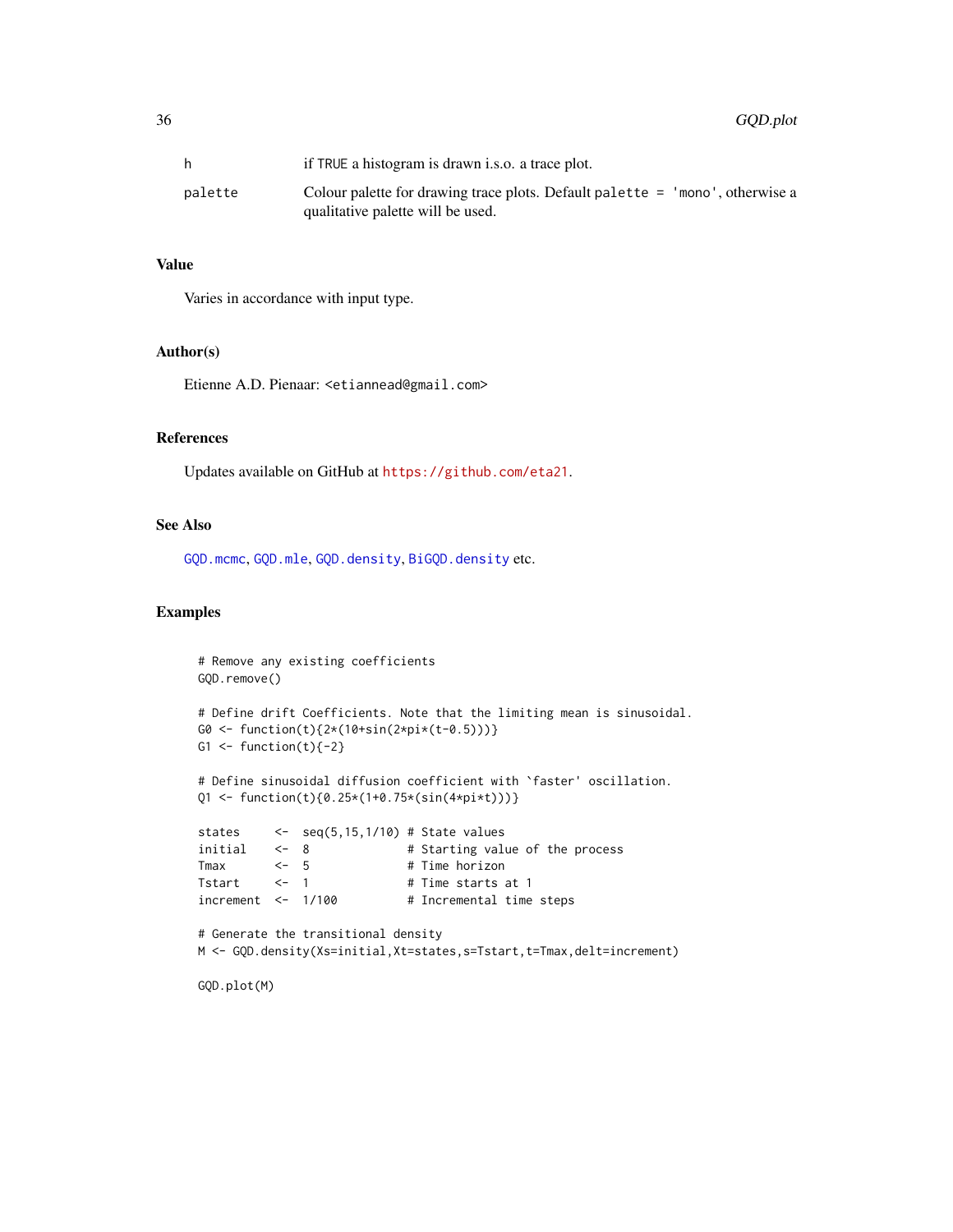<span id="page-36-1"></span><span id="page-36-0"></span>

#### Description

Removes any existing coefficient functions from the current workspace.

#### Usage

GQD.remove()

# Details

GQD.remove clears the workspace of functions with names that match the coefficients of the 1D GQD. This may be used when more than one model is specified in a given session.

# Value

No value is returned.

# Note

GQD.remove simply searches the workspace for functions with definitions that match the form of the DiffusionRgqd interface and removes them from the workspace, freeing up the user to redefine a diffusion with new coefficients.

# Author(s)

Etienne A.D. Pienaar: <etiennead@gmail.com>

# References

Updates available on GitHub at <https://github.com/eta21>.

# See Also

[GQD.density](#page-17-1) and [BiGQD.density](#page-2-1).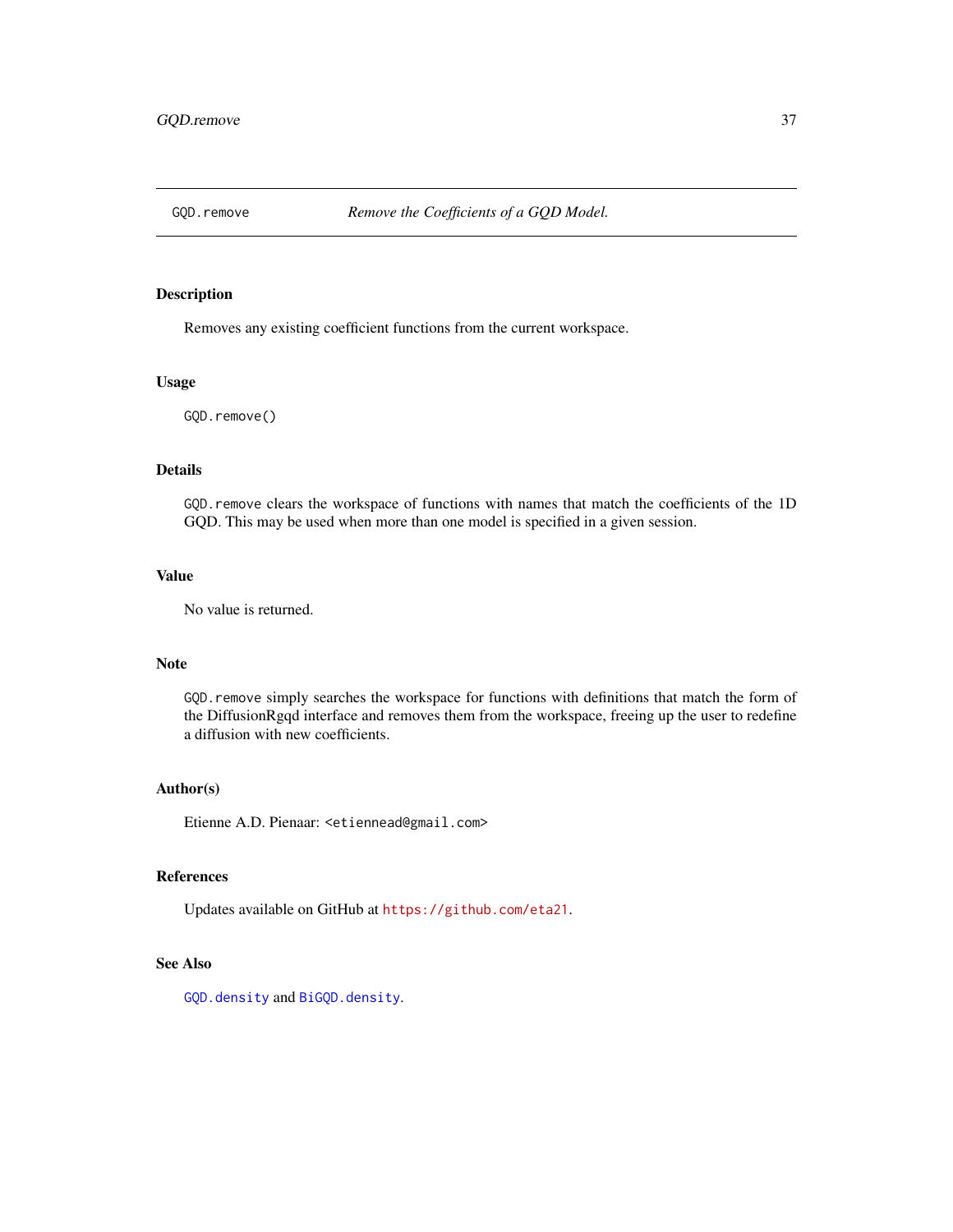<span id="page-37-1"></span><span id="page-37-0"></span>GQD.TIpassage *Compute the First Passage Time Density of a GQD With Time Inhomogeneous Coefficients.*

# Description

GQD.TIpassage() solves first passage time problems for GQDs with time dependent coefficients:

$$
dX_t = (G_0(t) + G_1(t)X_t + G_2(t)X_t^2)dt + \sqrt{Q_0(t) + Q_1(t)X_t + Q_2(t)X_t^2}dW_t
$$

to a fixed barrier. The function combines the cumulant truncation procedure of Varughese (2013) with a numerical solution to a non-singular Volterra integral equation for the first passage time density, developed by Buonocore et al. (1987), in order to generate an approximate solution.

# Usage

GQD.TIpassage(Xs,B, s, t, delt, theta=c(0), IEQ.type='Buonocore', wrt=FALSE)

#### Arguments

| Xs           | Initial value of the diffusion process at time tmin.                                          |
|--------------|-----------------------------------------------------------------------------------------------|
| B            | Fixed barrier (or first constant in static barier transform - see detail [1]).                |
| <sub>S</sub> | Starting time for the diffusion process (see detail [2]).                                     |
| t            | The time horizon up to and including which the density is to be evaluated.                    |
| delt         | Stepsize for the solution of the first passage time density.                                  |
| theta        | Parameter vector for parameters contained in the coefficients (if required).                  |
| IEQ.type     | Currently only $IEQ. type = "Buonocore"$ is supported.                                        |
| wrt          | If TRUE a cpp file will be written to the current directory. For bug report diag-<br>nostics. |

#### Details

Detail [1]: First passage throug a time dependant barrier may be analised by applying the transform:

$$
Y_t = X_t - B_t,
$$

if  $B_t$  may can be decomposed as

$$
B_t = k + f(t).
$$

By applying Ito's lemma the revised drift and diffusion functionals, and first passage parameters may be inferred.

Detail [2]: The starting time is of particular importance when the drift and/or diffusion terms are time-inhomogeneous. Take care to select the correct starting time - especially if the drift or diffusion components whch are time dependant have poles or singular points in the time domain.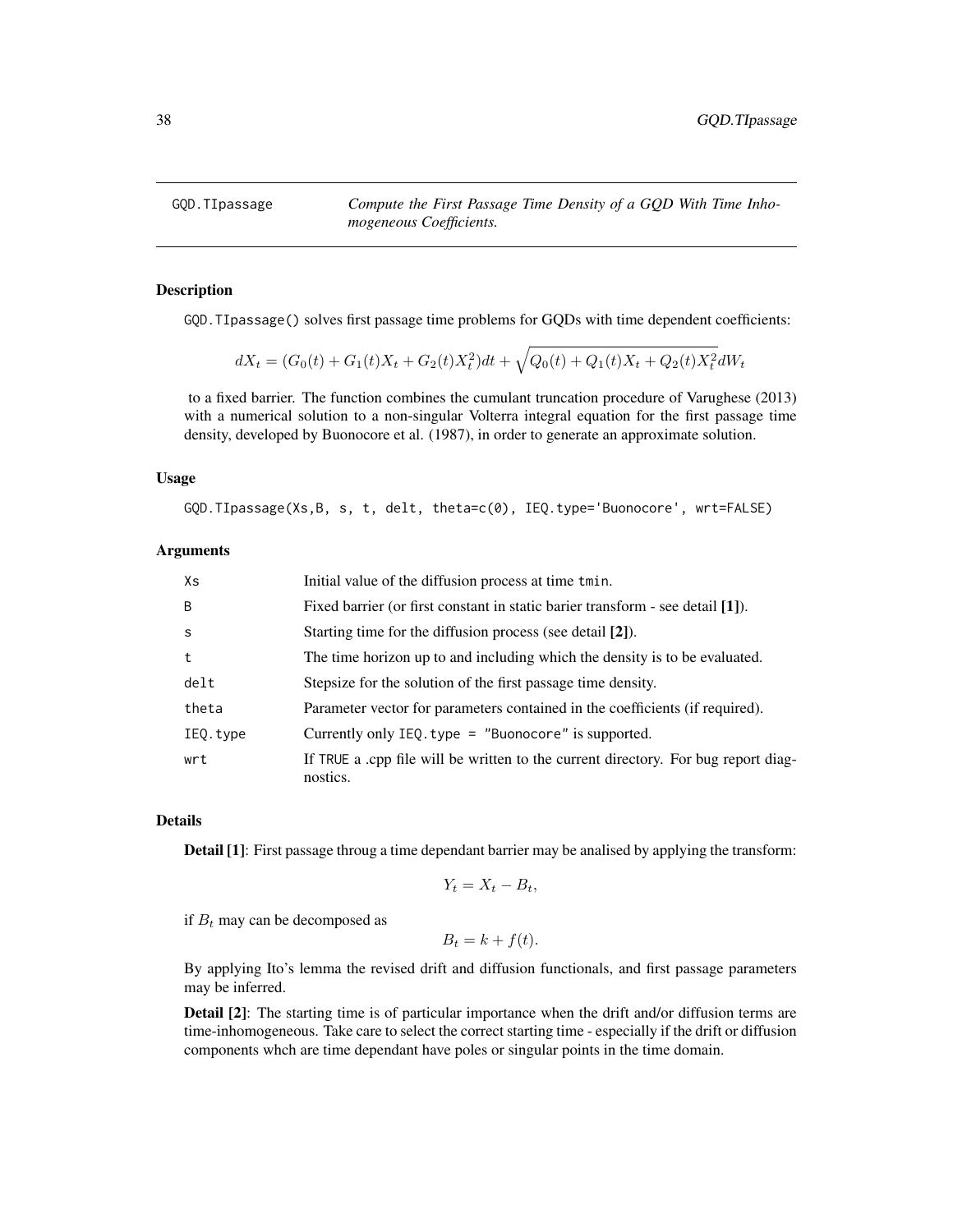#### <span id="page-38-0"></span>Value

| density       | The approximate first passage time density.              |
|---------------|----------------------------------------------------------|
| time          | The time points at which the approximation is evaluated. |
| prob.coverage | The approximate cumulative probability coverage.         |

# Warning

Warning [1]: Some instability may occur when delt is large or where the saddlepoint approximation fails. As allways it is important to check both the validity of the diffusion process under the given parameters and the quality of the saddlepoint approximation. For a given set of parameters the latter can be checked using [GQD.density](#page-17-1).

**Warning [2]:** The first passage time problem is considered from one side only i.e.  $X_s < B$ . For  $X_s > B$ one may equivalently consider  $Yt = -X$ , t, apply Ito's lemma and proceed as above.

#### Note

Note [1]: The coefficients od the GOD may be parameterized using the reserved variable theta. For example:

G0 <- function(t){theta[1]\*(theta[2]+sin(2\*pi\*(t-theta[3])))}

may be used so long as values are asigned in the function call, say

GQD.TIpassage(Xs=3,B=11,tmin=1,tmax=10,delt=1/100,theta=c(1,10,0.5)).

Note [2]: Due to syntactical differences between R and C++ special functions have to be used when terms that depend on t. When the function cannot be separated in to terms that contain a single t, the prod(a,b) function must be used. For example (see examples below):

G0 <- function(t){0.1\*(10+0.2\*sin(2\*pi\*t)+0.3\*prod(sqrt(t),1+cos(3\*pi\*t)))}.

Here sqrt(t)\*cos( $3$ \*pi\*t) constitutes the product of two terms that cannot be written i.t.o. a single t. To circumvent this isue, one may use the prod(a,b) function.

Note [3]: Similarly, the  $\wedge$  - operator is not overloaded in C++. Instead the pow(x, p) function may be used to calculate  $x^p$ . For example  $sin(2*pi*t)^3$  in:

G0 <- function(t){0.1\*(10+0.2\*pow(sin(2\*pi\*t),3))}.

Note [4]: delt is used as the stepsize of the Runge-Kutta method used to numerically solve a system of ODEs used to approximate the cumulants of the underlying diffusion procees. The 10th-order scheme of Feagin (2007) is used as the default method.

#### Author(s)

Etienne A.D. Pienaar: <etiennead@gmail.com>

# References

Updates available on GitHub at <https://github.com/eta21>.

A. Buonocore, A. Nobile, and L. Ricciardi. 1987 A new integral equation for the evaluation of first-passage- time probability densities. *Adv. Appl. Probab.* 19:784–800.

Daniels, H.E. 1954 Saddlepoint approximations in statistics. *Ann. Math. Stat.*, 25:631–650.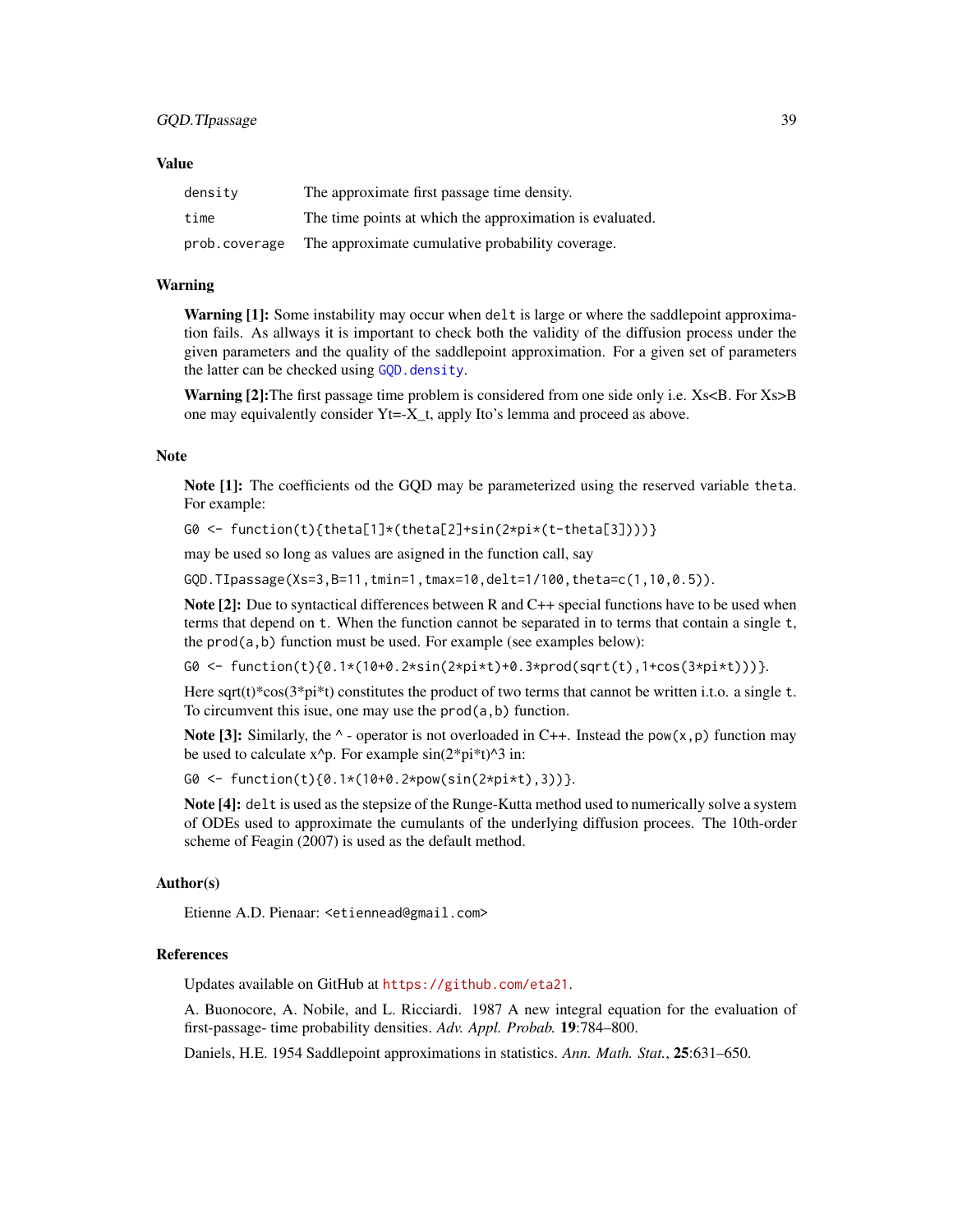Eddelbuettel, D. and Romain, F. 2011 Rcpp: Seamless R and C++ integration. *Journal of Statistical Software*, 40(8):1–18,. URL <http://www.jstatsoft.org/v40/i08/>.

Eddelbuettel, D. 2013 *Seamless R and C++ Integration with Rcpp*. New York: Springer. ISBN 978-1-4614-6867-7.

Eddelbuettel, D. and Sanderson, C. 2014 Rcpparmadillo: Accelerating r with high-performance C++ linear algebra. *Computational Statistics and Data Analysis*, 71:1054–1063. URL [http://dx.](http://dx.doi.org/10.1016/j.csda.2013.02.005) [doi.org/10.1016/j.csda.2013.02.005](http://dx.doi.org/10.1016/j.csda.2013.02.005).

Feagin, T. 2007 A tenth-order Runge-Kutta method with error estimate. *In Proceedings of the IAENG Conf. on Scientific Computing*.

R. G. Jaimez, P. R. Roman and F. T. Ruiz. 1995 A note on the volterra integral equation for the first-passage-time probability density. *Journal of applied probability*, 635–648.

Varughese, M.M. 2013 Parameter estimation for multivariate diffusion systems. *Comput. Stat. Data An.*, 57:417–428.

#### See Also

GQD. density for functions that generate the transitional density of GQDs and GQD. mcmc for MCMC procedures for GQD models.

```
#=========================================================================
# Generate the first passage time density of a CIR process with time
# dependant drift to a fixed barrier.
#-------------------------------------------------------------------------
 # Remove any existing coefficients.
 GQD.remove()
 # Define the coefficients of the process.
 G0 <- function(t){10+0.5*sin(2*pi*t)}
 G1 \leftarrow function(t){-1}
 01 <- function(t){0.25}
 #Define the parameters of the first passage time problem.
 delt <- 1/100 # The stepsize for the solution
 X0 <- 8 # The initial value of the process
 BB <- 11 # Fixed barrier
 T0 <- 2 # Starting time of the diffusion
 TT <- 10 # Time horizon of the computation
 # Run the calculation
 res1 <- GQD.TIpassage(X0,BB,T0,TT,delt)
 # Remove any existing coefficients.
 GQD.remove()
 # Redefine the coefficients.
```
<span id="page-39-0"></span>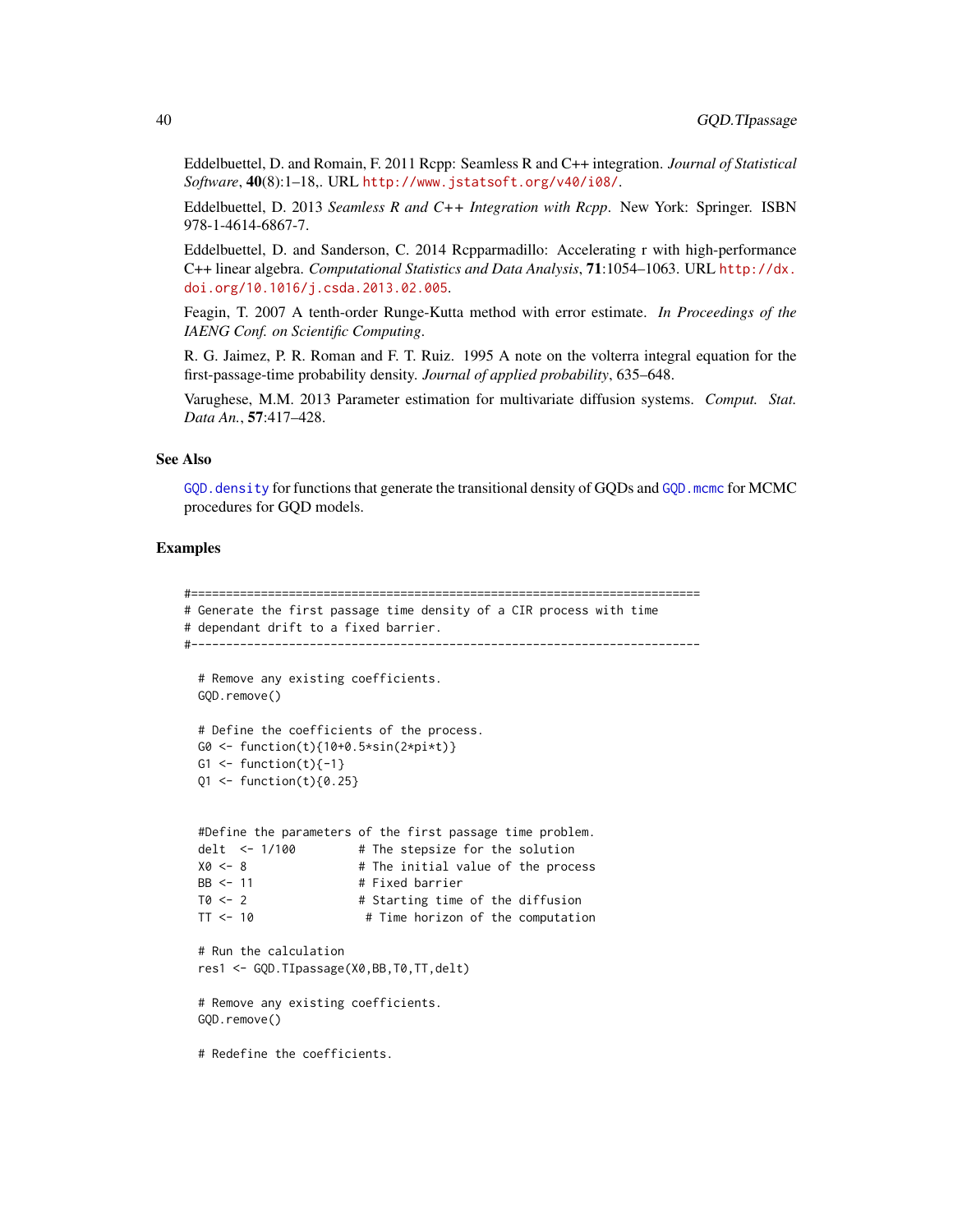```
G0 <- function(t){ 0.1*(10+0.2*sin(2*pi*t)+0.3*prod(sqrt(t),1+cos(3*pi*t)))}
  G1 <- function(t){-0.1*(1+0.2*sin(2*pi*t))}
  Q1 <- function(t)\{0.25\}# Redefine the parameters of the f.p.t. problem.
  delt <- 1/100
  X0 < - 8BB <- 11
  T0 < -1TT < -10# Run the calculation
  res2 <- GQD.TIpassage(X0,BB,T0,TT,delt)
#===============================================================================
# Plot the two solutions.
#===============================================================================
  expr1 <- expression(dX[t]==(10+0.5*sin(2*pi*t)-X[t])*dt+0.25*sqrt(X[t])*dW[t])
  expr2 <- expression(dX[t]==(0.1*(10+0.2*sin(2*pi*t)+0.3*sqrt(t)*(1+cos(3*pi*t))
                      -0.1*(1+0.2*sin(2*pi*t))*X[t])*dt+0.25*sqrt(X[t])*dW[t]))
  par(mfrow=c(1,1))
  plot(res1$density~res1$time,type='l',col='blue',
       ylab='Density',xlab='Time',main=expr1,cex.main=0.95)
  plot(res2$density~res2$time,type='l',col='red',
       ylab='Density',xlab='Time',main =expr2,cex.main=0.95)
#===============================================================================
# Let's see how sensitive the first passage density is w.r.t a speed parameter
# of a non-linear diffusion.
#===============================================================================
GQD.remove()
# Redefine the coefficients with a parameter theta:
G1 <- function(t){theta[1]*(10+0.2*sin(2*pi*t)+0.3*prod(sqrt(t),1+cos(3*pi*t)))}
G2 \leftarrow function(t){-theta[1]}
Q2 <- function(t){0.1}# Now just give a value for the parameter in the standard fashion:
res3=GQD.TIpassage(8,12,1,4,1/100,theta=c(0.5))
plot(res3$density~res3$time,type='l',col=2,ylim=c(0,1.0),
main='First Passage Time Density',ylab='Density',xlab='Time',cex.main=0.95)
# Change the parameter and see the effect on the f.p.t. density.
th.seq=seq(0.1,0.5,1/20)
for(i in 2:length(th.seq))
{
  res3=GQD.TIpassage(8,12,1,4,1/100,,theta=c(th.seq[i]))
  lines(res3$density~res3$time,type='l',col=rainbow(10)[i])
}
lines(res3$density~res3$time,type='l',col=rainbow(10)[i],lwd=2)
```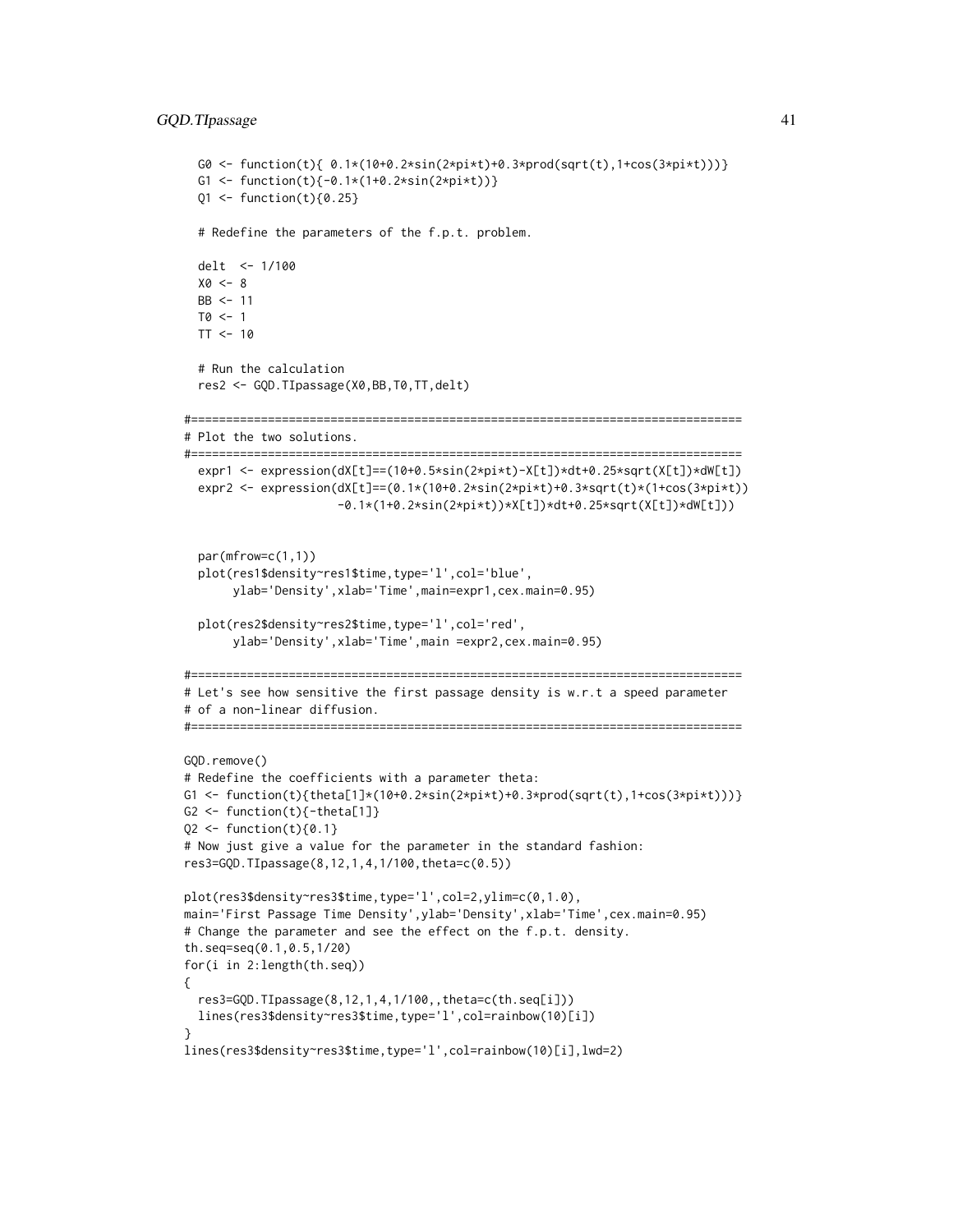#### <span id="page-41-0"></span>42 SDEsim1

```
legend('topright',legend=th.seq,col=rainbow(10),lty='solid',cex=0.75,
title=expression(theta[1]))
#===============================================================================
```
RcppArmadillo-Functions

*A Junk Funktion For Build Purposes*

# Description

This function was created as a filler in order for the package to build correctly.

#### Usage

junkfunction()

# Details

This function was created as a filler in order for the package to build correctly.

# Value

junkfunction() does nothing useful.

# Author(s)

Etienne A.D. Pienaar

# References

See the documentation for Armadillo, and RcppArmadillo, for more details.

SDEsim1 *A Simulated Diffusion with Sinusoidal Drift and State-Dependant Diffusion Coefficient.*

# Description

The dataset contains discretely sampled observations for a simulated stochastic differential equation (SDE) with dynamics:

$$
dX_t = 2(5 + 3\sin(0.25\pi t) - X_t)dt + 0.5\sqrt{X_t}dW_t
$$

where  $dW_t$  is standard Brownian motion, t is time and  $X_0 = 7$ .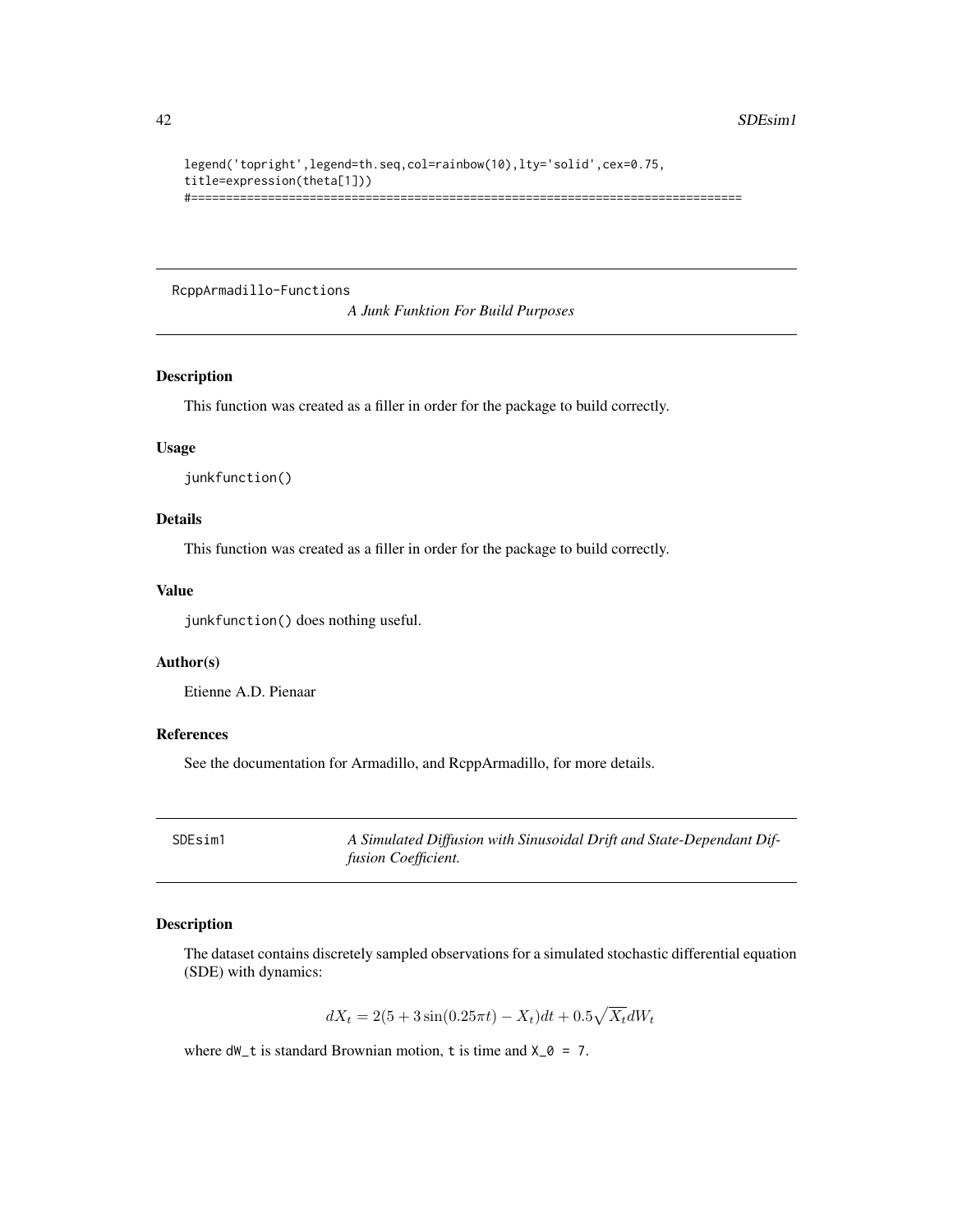#### <span id="page-42-0"></span> $SDEsim2$  43

#### Usage

data(SDEsim1)

#### Format

A data frame with 401 observations with the following variables:

- 1. Xt : A numeric vector of simulated observations.
- 2. time : A numeric vector of time nodes at which Xt was observed (time[i+1]-time[i] = 1/4).

#### Details

The process was simulated by numerically solving the SDE using a Euler-Maruyama scheme with stepsize = 1/2000. Subsequently each 200-th observation was recorded in order to construct the resulting time series.

#### Author(s)

Etienne A.D. Pienaar: <etiannead@gmail.com>

#### References

Updates available on GitHub at <https://github.com/eta21>.

#### Examples

```
data(SDEsim1)
attach(SDEsim1)
par(mfrow=c(1,1))
expr1=expression(dX[t]==2*(5+3*sin(0.5*pi*t)-X[t])*dt+0.5*sqrt(X[t])*dW[t])
plot(Xt~time,type='l',col='blue',xlab='Time (t)',ylab=expression(X[t]),main=expr1)
```
SDEsim2 *A Simulated Non-Linear Bivariate Diffusion*

#### Description

The dataset contains discretely sampled observations for a simulated stochastic differential equation (SDE) with dynamics:

$$
dX_t = 2.0(Y_t - X_t)dt + 0.3\sqrt{X_tY_t}dW_t
$$

$$
dY_t = 1.0(5 - Y_t)dt + 0.5\sqrt{Y_t}dB_t
$$

where  $dW_t$  and  $dB_t$  are standard Brownian motions, t is time and  $X_0 = 5$ ,  $Y_0 = 5$ .

#### Usage

data("SDEsim2")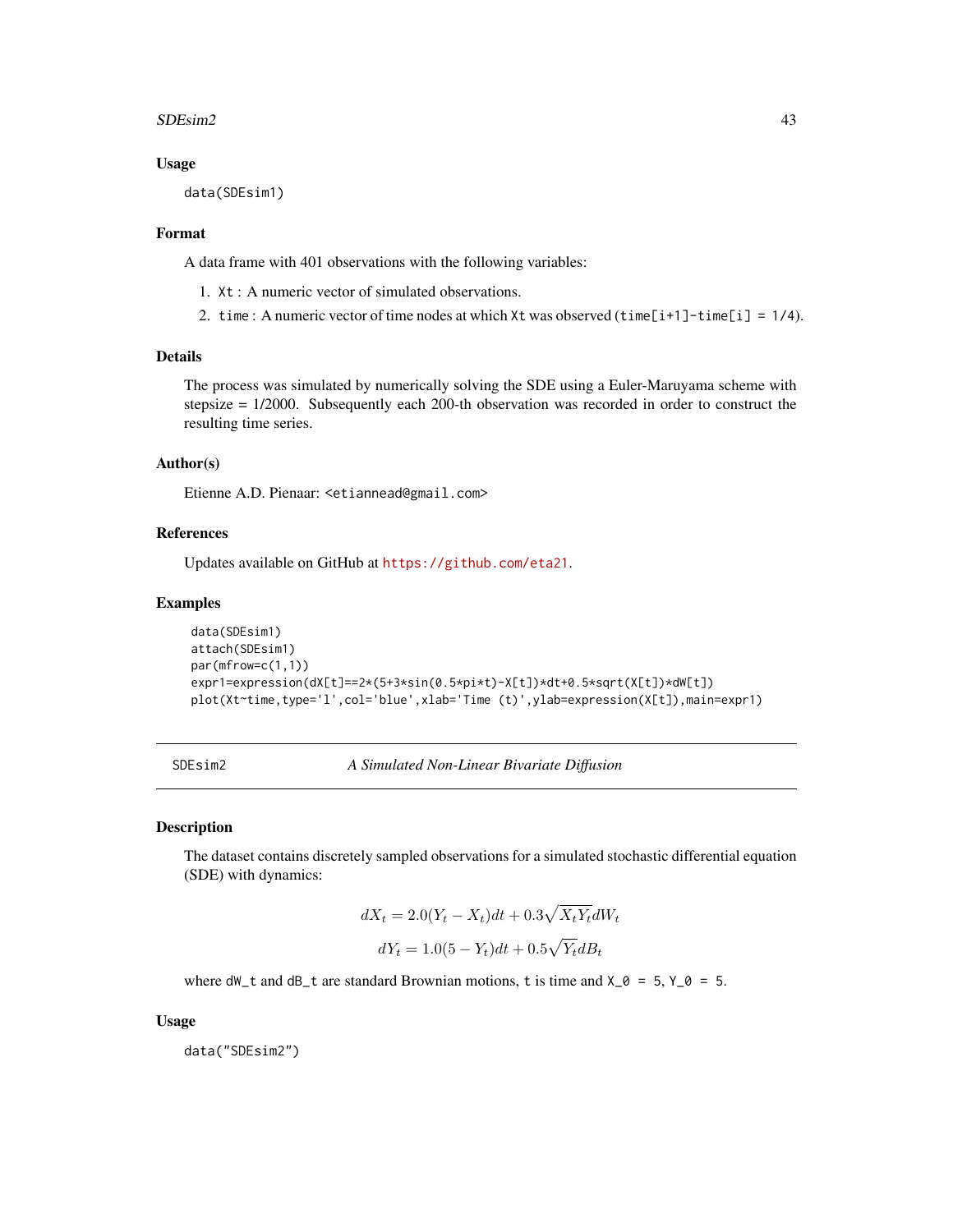# Format

A data frame with 801 observations on the following 3 variables.

Xt Xt trajectory of the diffusion.

Yt Yt trajectory of the diffusion.

time Time vector (time[i+1]-time[i] =  $1/8$ ).

# Examples

```
data(SDEsim2)
data(SDEsim2)
attach(SDEsim2)
# Have a look at the time series:
plot(Xt~time,type='l',col='blue',ylim=c(2,10),main='Simulated Data',xlab='Time (t)',ylab='State',
     axes=FALSE)
lines(Yt~time,col='red')
expr1=expression(dX[t]==2(Y[t]-X[t])*dt+0.3*sqrt(X[t]*Y[t])*dW[t])
expr2=expression(dX[t]==(5-Y[t])*dt+0.5*sqrt(Y[t])*dB[t])
text(50,9,expr1)
text(50,8.5,expr2)
axis(1,seq(0,100,5))
axis(1,seq(0,100,5/10),tcl=-0.2,labels=NA)
axis(2,seq(0,20,2))
```
SDEsim3 *Simulated Stochastic Lotka-Volterra Eqns*

#### Description

The dataset contains discretely sampled observations for a simulated stochastic differential equation (SDE) with dynamics:

$$
dX_t = (1.5X_t - 0.4X_tY_t)dt + \sqrt{0.05X_t}dW_t
$$
  

$$
dY_t = (-1.5Y_t + 0.4X_tY_t - 0.2Y_t^2)dt + \sqrt{0.1X_t}dB_t
$$

where  $dM_t$  and  $dB_t$  are standard Brownian motions, t is time and  $X_0 = 5$ ,  $Y_0 = 5$ .

# Usage

data("SDEsim3")

#### Format

A data frame with 1001 observations on the following 3 variables.

time A numeric vector of time nodes at which means are calculated  $(\text{time}[i+1]-\text{time}[i] = 1/4)$ .

mx Mean Xt trajectory of the diffusion.

my Mean Yt trajectory of the diffusion.

<span id="page-43-0"></span>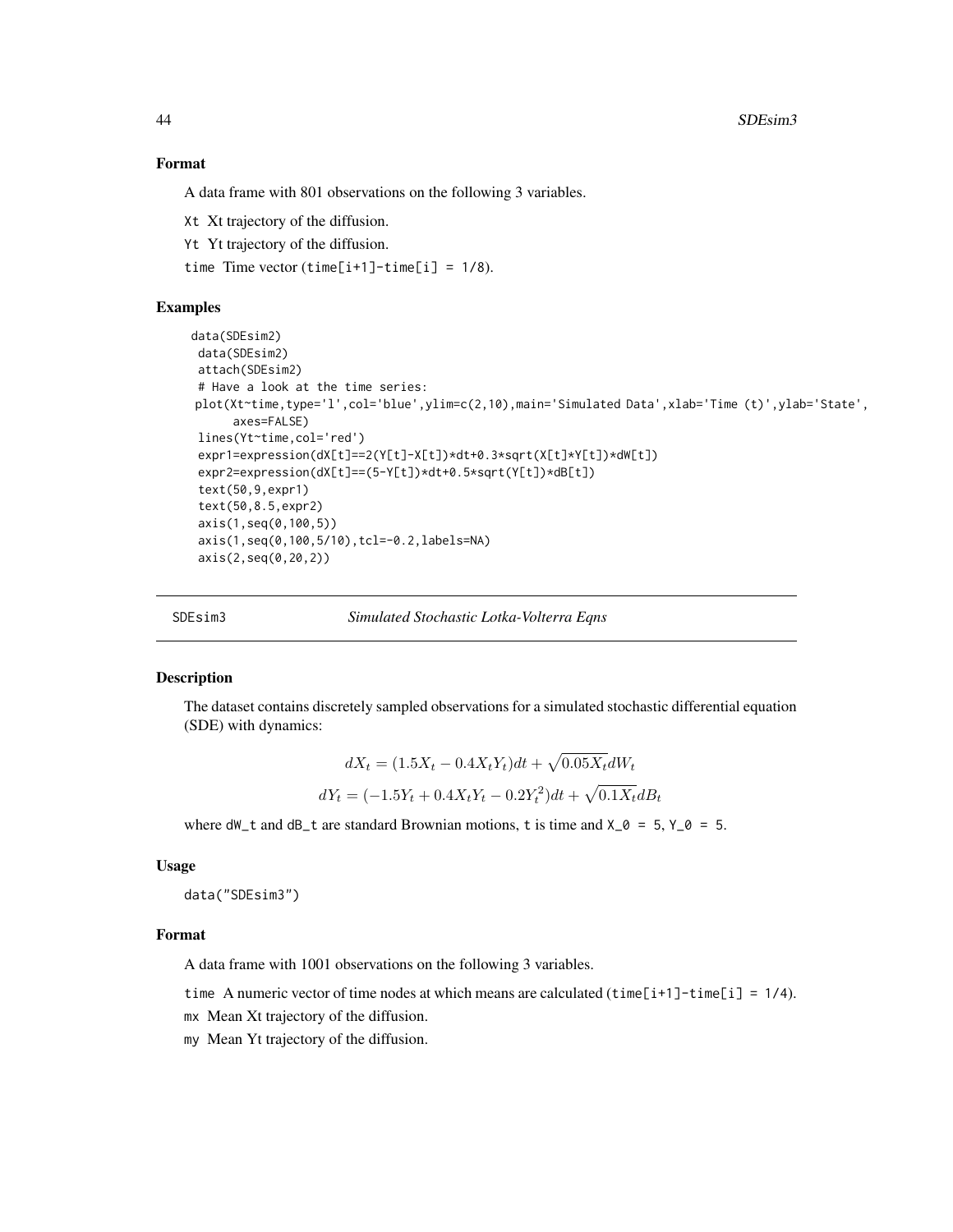<span id="page-44-0"></span>SDEsim4 *A Simulated Non-Linear Bivariate Diffusion With Time-Inhomogeneous Coefficients*

# Description

The dataset contains discretely sampled observations for a simulated stochastic differential equation (SDE) with dynamics:

$$
dX_t = (1.0(7.5 - X_t) + 1.5Y_t)dt + 0.5\sqrt{X_tY_t}dW_t
$$
  

$$
dY_t = (1.5(5 - Y_t) + 3\sin(0.25\pi t))dt + 0.25\sqrt{Y_t}dB_t
$$

where  $dW_t$  and  $dB_t$  are standard Brownian motions, t is time and  $X_0 = 10$ ,  $Y_0 = 5$ .

# Usage

data("SDEsim4")

# Format

A data frame with 401 observations on the following 3 variables.

- Xt Xt trajectory of the diffusion.
- Yt Yt trajectory of the diffusion.
- time Time vector.

```
data(SDEsim4)
attach(SDEsim4)
# Have a look at the time series:
plot(Xt~time,type='l',col='blue',ylim=c(0,25),main='Simulated Data',
xlab='Time (t)',ylab='State',axes=FALSE)
lines(Yt~time,col='red')
axis(1,seq(0,100,5))
axis(1,seq(0,100,5/10),tcl=-0.2,labels=NA)
axis(2,seq(0,25,2))
axis(2,seq(0,25,2/10),tcl=-0.2,labels=NA)
```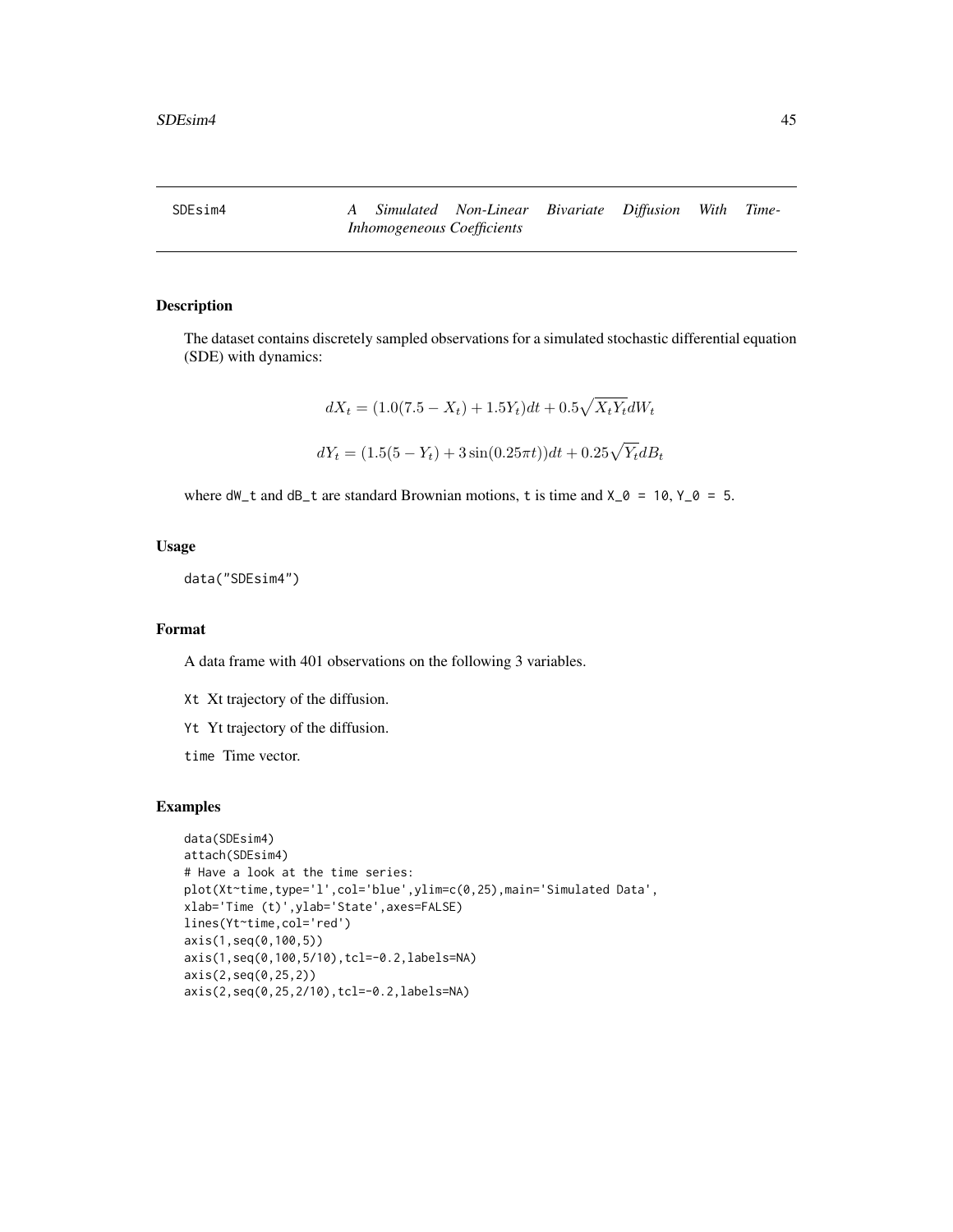<span id="page-45-0"></span>

# Description

A histogram with counts/density values for a 500000 simulated first passage times of a diffusion:

 $dX_t = \theta_1 X_t (10 + 0.2 \sin(2\pi t) + 0.3$ √  $t(1 + \cos(3\pi t)) - X_t)dt +$ √  $0.1X_t dB_t$ 

starting in  $X_1 = 8$  traversing a fixed barrier at  $B = 8$ .

#### Usage

data("SDEsim5")

#### Format

A data frame with 92 observations on the following 3 variables.

counts Histogram counts for each bin.

density Approximate density values.

mids Midpoints for each bin.

### Examples

```
data(SDEsim5)
plot(SDEsim5$density ~ c(SDEsim5$mids-diff(SDEsim5$mids)[1] / 2), type = 's',
 lty = 'solid', lwd = 1, xlab = 'time', ylab = 'Density')
```

| SDEsim6 |                                                                   |
|---------|-------------------------------------------------------------------|
|         | Simulated First Passage Times for a Time-Inhomogeneous Non-Linear |

# Description

A dataset of 500000 simulated first passage times of a diffusion:

*Diffusion*

$$
dX_t = \theta_1 X_t (10 + 0.2 \sin(2\pi t) + 0.3\sqrt{t}(1 + \cos(3\pi t)) - X_t)dt + \sqrt{0.1}X_t dB_t
$$

starting in  $X_1 = 8$  traversing a fixed barrier at  $B = 8$ .

#### Usage

data("SDEsim6")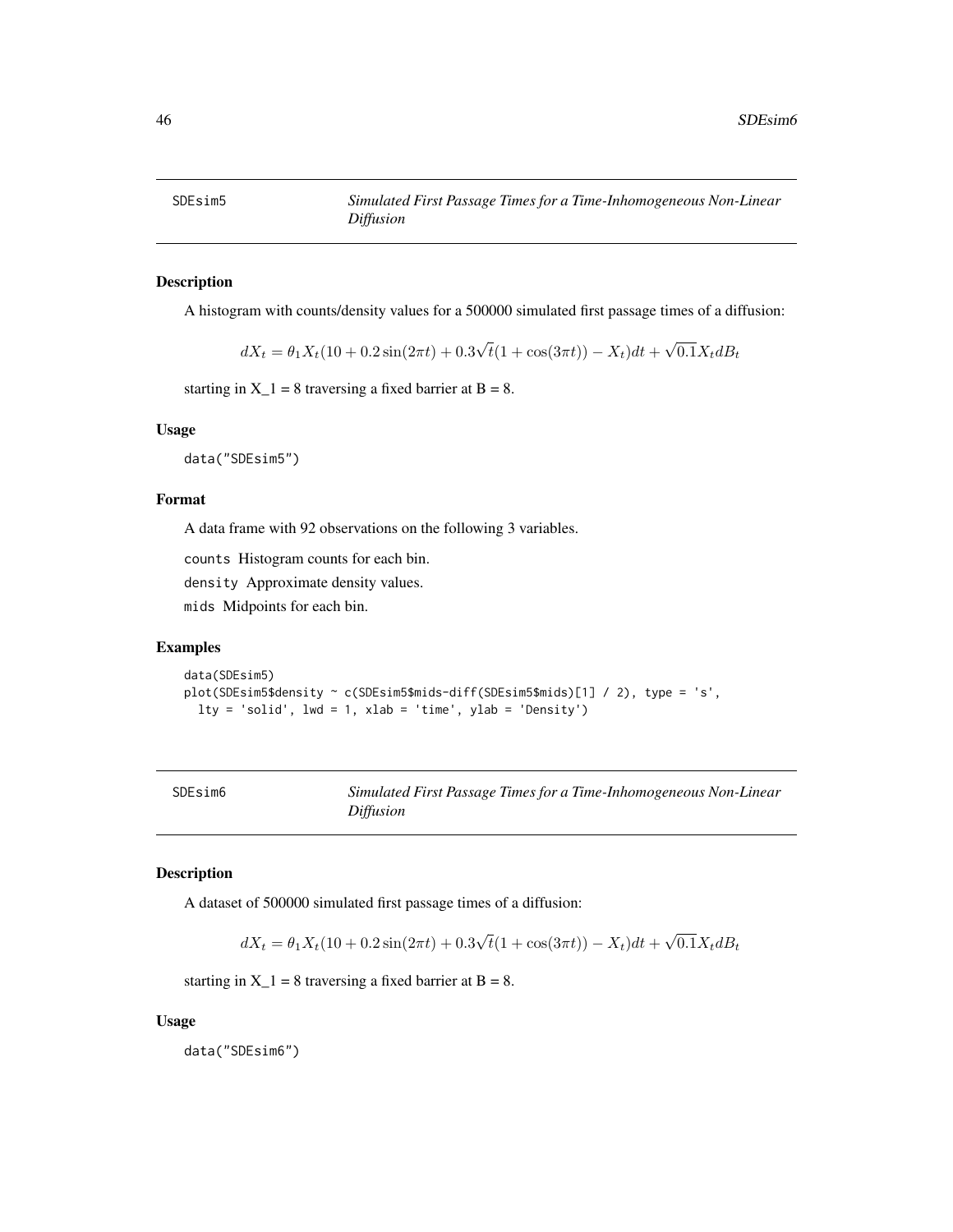#### $SDEsim6$  47

# Format

fpt.sim.times 500 000 simulated first passage times.

```
data("SDEsim6")
hist(fpt.sim.times, freq = FALSE, col = 'gray85', border = 'white',
 main = 'First Passage Time Density', ylab = 'Density', xlab = 'Time',
 breaks = 100)
```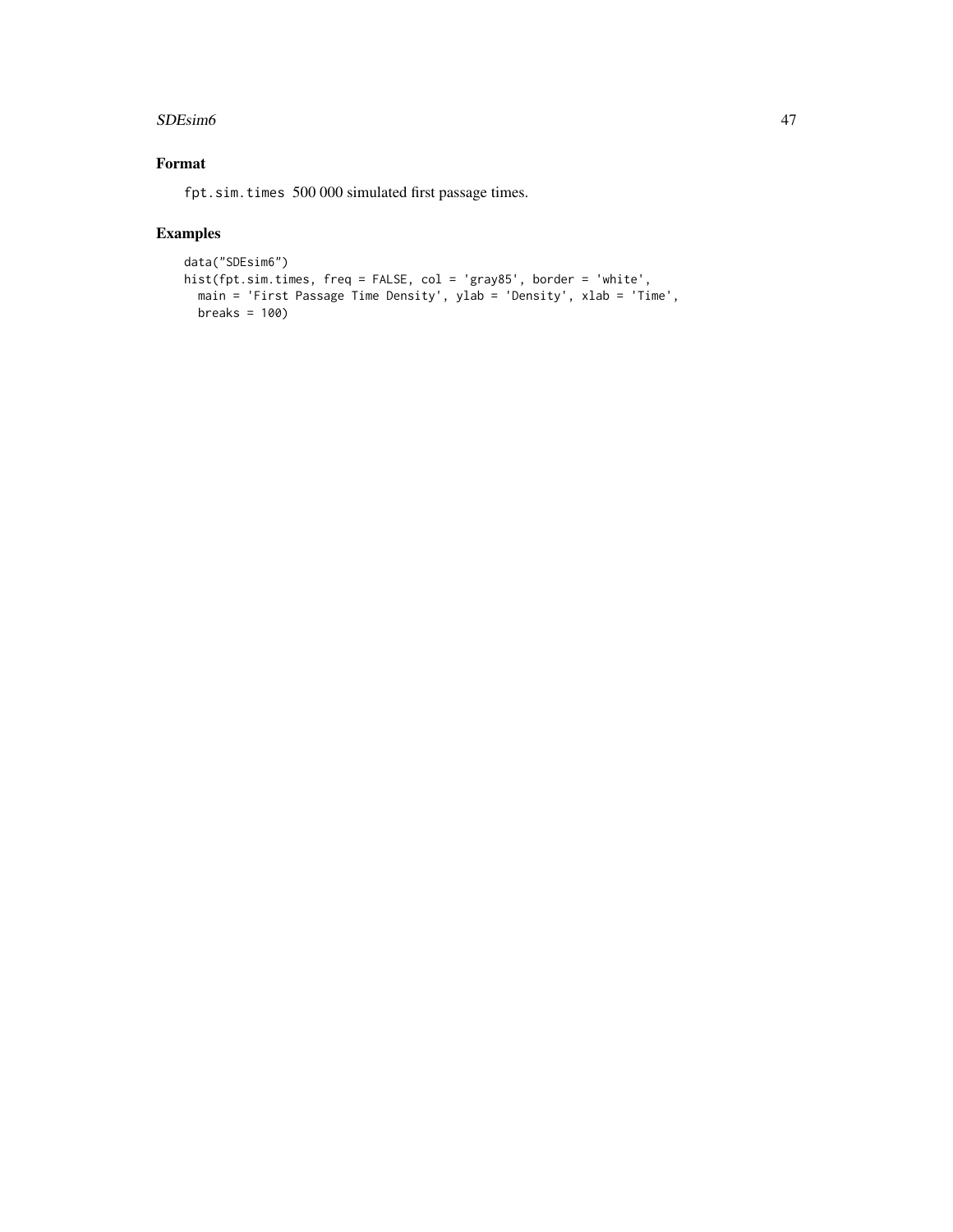# <span id="page-47-0"></span>Index

∗Topic Akaike information criterion (AIC) GQD.aic, [16](#page-15-0) ∗Topic Bayesian information criterion (BIC) GQD.aic, [16](#page-15-0) ∗Topic C++ BiGQD.mcmc, [7](#page-6-0) BiGQD.mle, [12](#page-11-0) DiffusionRgqd-package, [2](#page-1-0) GQD.mcmc, [26](#page-25-0) GQD.mle, [29](#page-28-0) GQD.passage, [33](#page-32-0) GQD.TIpassage, [38](#page-37-0) ∗Topic MCMC BiGQD.mcmc, [7](#page-6-0) ∗Topic Pearson system GQD.density, [18](#page-17-0) ∗Topic bivariate Edgeworth BiGQD.density, [3](#page-2-0) ∗Topic bivariate saddlepoint BiGQD.density, [3](#page-2-0) ∗Topic cumulants BiGQD.density, [3](#page-2-0) GQD.density, [18](#page-17-0) ∗Topic datasets fpt.sim.times, [16](#page-15-0) SDEsim1, [42](#page-41-0) SDEsim2, [43](#page-42-0) SDEsim3, [44](#page-43-0) SDEsim4, [45](#page-44-0) SDEsim5, [46](#page-45-0) SDEsim6, [46](#page-45-0) ∗Topic deviance information criterion (DIC) GQD.dic, [22](#page-21-0) ∗Topic first passage time GQD.passage, [33](#page-32-0) GQD.TIpassage, [38](#page-37-0)

∗Topic maximum likelihood BiGQD.mle, [12](#page-11-0) GQD.mle, [29](#page-28-0) ∗Topic mcmc GQD.mcmc, [26](#page-25-0) ∗Topic moments BiGQD.density, [3](#page-2-0) GQD.density, [18](#page-17-0) ∗Topic package DiffusionRgqd-package, [2](#page-1-0) ∗Topic plot GQD.plot, [35](#page-34-0) ∗Topic remove models GQD.remove, [37](#page-36-0) ∗Topic saddlepoint GQD.density, [18](#page-17-0) ∗Topic syntax BiGQD.mcmc, [7](#page-6-0) BiGQD.mle, [12](#page-11-0) GQD.mcmc, [26](#page-25-0) GQD.mle, [29](#page-28-0) GQD.passage, [33](#page-32-0) GQD.TIpassage, [38](#page-37-0) ∗Topic transition density BiGQD.density, [3](#page-2-0) GQD.density, [18](#page-17-0) BiGQD.density, *[3](#page-2-0)*, [3,](#page-2-0) *[36,](#page-35-0) [37](#page-36-0)* BiGQD.mcmc, *[3](#page-2-0)*, *[6](#page-5-0)*, [7,](#page-6-0) *[14](#page-13-0)*, *[25](#page-24-0)*, *[28](#page-27-0)*, *[32](#page-31-0)* BiGQD.mle, *[3](#page-2-0)*, *[6](#page-5-0)*, *[10](#page-9-0)*, [12,](#page-11-0) *[25](#page-24-0)*, *[28](#page-27-0)*, *[32](#page-31-0)* DiffusionRgqd *(*DiffusionRgqd-package*)*, [2](#page-1-0) DiffusionRgqd-package, [2](#page-1-0) fpt.sim.times, [16](#page-15-0) GQD.aic, [16](#page-15-0) GQD.density, *[3](#page-2-0)*, [18,](#page-17-0) *[34](#page-33-0)*, *[36,](#page-35-0) [37](#page-36-0)*, *[39,](#page-38-0) [40](#page-39-0)*

48

GQD.dic, *[3](#page-2-0)*, [22](#page-21-0)